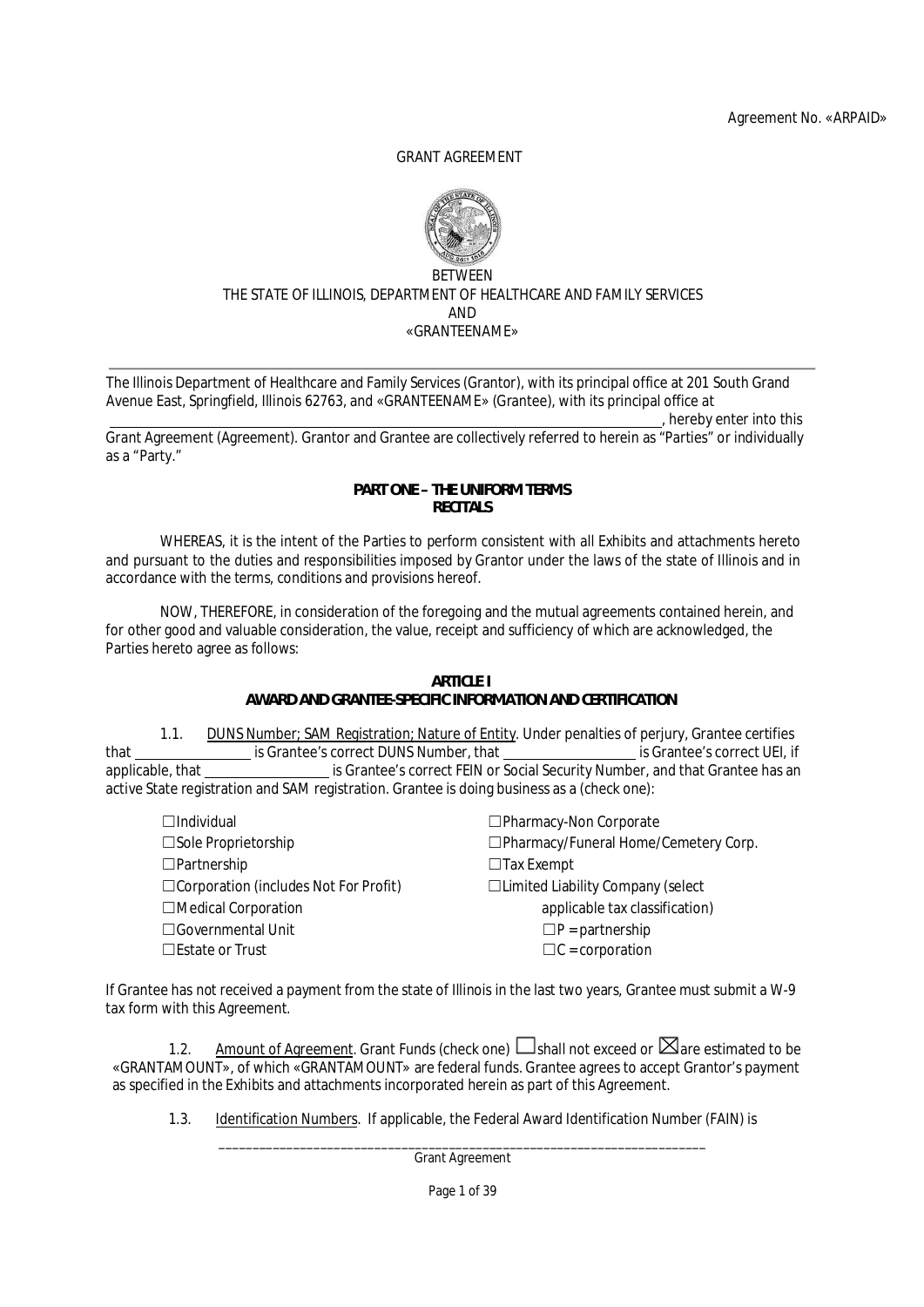SLFRP4406, the federal awarding agency is U.S. Department of Treasury, and the Federal Award date is 07/21/2021. If applicable, the Assistance Listing Program Title is CORONAVIRUS STATE AND LOCAL FISCAL RECOVERY FUNDS and Assistance Listing Number is 21.027. The Catalog of State Financial Assistance (CSFA) Number will be provided at a later date if necessary. The State Award Identification Number will be provided at a later date if necessary.

1.4. Term. This Agreement shall be effective on March 3, 2021 and shall expire on December 31, 2021, unless terminated pursuant to this Agreement.

1.5. Certification. Grantee certifies under oath that (1) all representations made in this Agreement are true and correct and (2) all Grant Funds awarded pursuant to this Agreement shall be used only for the purpose(s) described herein. Grantee acknowledges that the Award is made solely upon this certification and that any false statements, misrepresentations, or material omissions shall be the basis for immediate termination of this Agreement and repayment of all Grant Funds.

1.6. Signatures. In witness whereof, the Parties hereto have caused this Agreement to be executed by their duly authorized representatives.

| Illinois Department of Healthcare and Family Services | «GRANTEENAME»                                          |
|-------------------------------------------------------|--------------------------------------------------------|
|                                                       |                                                        |
| Signature of Theresa Eagleson, Director               | Signature of Authorized Representative                 |
|                                                       |                                                        |
| Signature of Designee                                 | Printed Name: <u>_________________________________</u> |
|                                                       |                                                        |
|                                                       |                                                        |
|                                                       |                                                        |
| Docianoo                                              |                                                        |

Designee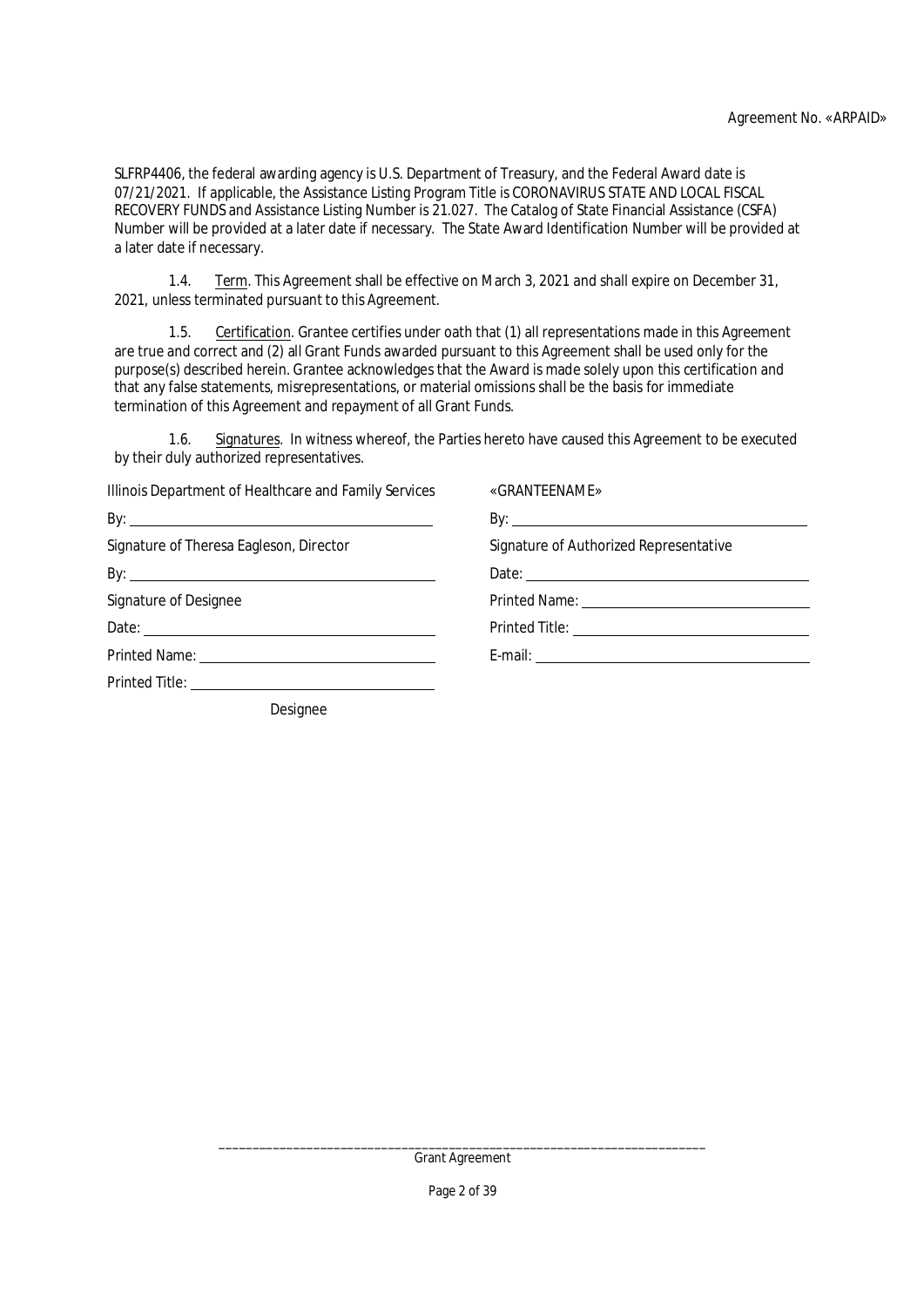### **ARTICLE II REQUIRED REPRESENTATIONS**

2.1. Standing and **Authority**. Grantee warrants that:

(a) Grantee is duly organized, validly existing and in good standing, if applicable, under the laws of the state in which it was incorporated or organized.

(b) Grantee has the requisite power and authority to execute and deliver this Agreement and all documents to be executed by it in connection with this Agreement, to perform its obligations hereunder and to consummate the transactions contemplated hereby.

If Grantee is organized under the laws of another jurisdiction, Grantee warrants that it is also duly qualified to do business in Illinois and, if applicable, is in good standing with the Illinois Secretary of State.

(d) The execution and delivery of this Agreement, and the other documents to be executed by Grantee in connection with this Agreement, and the performance by Grantee of its obligations hereunder have been duly authorized by all necessary entity action.

This Agreement and all other documents related to this Agreement, including the Uniform Grant Application, the Exhibits and attachments to which Grantee is a party constitute the legal, valid and binding obligations of Grantee enforceable against Grantee in accordance with their respective terms.

2.2. Compliance with Internal Revenue Code. Grantee certifies that it does and will comply with all provisions of the federal Internal Revenue Code (26 USC 1), the Illinois Income Tax Act (35 ILCS 5), and all rules promulgated thereunder, including withholding provisions and timely deposits of employee taxes and unemployment insurance taxes.

2.3. Compliance with Federal Funding Accountability and Transparency Act of 2006. Grantee certifies that it does and will comply with the reporting requirements of the Federal Funding Accountability and Transparency Act of 2006 (P.L. 109-282) (FFATA) with respect to Federal Awards greater than or equal to \$30,000. A FFATA sub-award report must be filed by the end of the month following the month in which the award was made.

2.4. Compliance with Uniform Grant Rules (2 CFR Part 200). Grantee certifies that it shall adhere to the applicable Uniform Administrative Requirements, Cost Principles, and Audit Requirements, which are published in Title 2, Part 200 of the Code of Federal Regulations, and are incorporated herein by reference. See 44 Ill. Admin. Code 7000.40(c)(1)(A).

2.5. Compliance with Registration Requirements. Grantee certifies that it: (i) is registered with the federal SAM; (ii) is in good standing with the Illinois Secretary of State, if applicable; (iii) have a valid DUNS Number; (iv) have a valid UEI, if applicable; and (v) have successfully completed the annual registration and prequalification through the Grantee Portal. It is Grantee's responsibility to remain current with these registrations and requirements. If Grantee's status with regard to any of these requirements change, or the certifications made in and information provided in the Uniform Grant Application changes, Grantee must notify the Grantor in accordance with ARTICLE XVIII.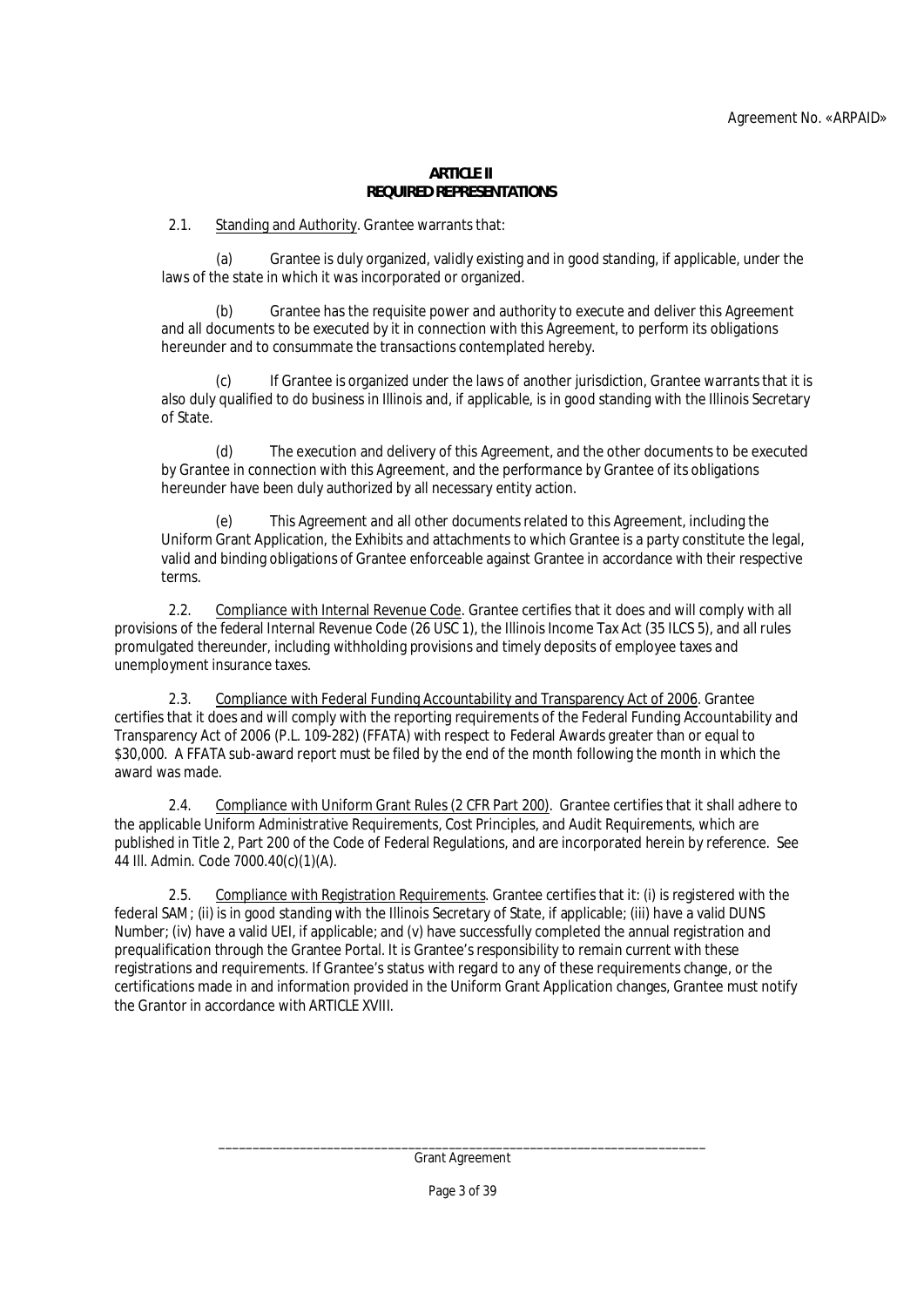#### **ARTICLE III DEFINITIONS**

3.1. Definitions. Capitalized words and phrases used in this Agreement have the following meanings:

"2 CFR Part 200" means the Uniform Administrative Requirements, Cost Principles, and Audit Requirements for Federal Awards published in Title 2, Part 200 of the Code of Federal Regulations.

"Agreement" or "Grant Agreement" has the same meaning as in 44 Ill. Admin. Code 7000.30.

"Allocable Costs" means costs allocable to a particular cost objective if the goods or services involved are chargeable or assignable to such cost objective in accordance with relative benefits received or other equitable relationship. Costs allocable to a specific Program may not be shifted to other Programs in order to meet deficiencies caused by overruns or other fund considerations, to avoid restrictions imposed by law or by the terms of this Agreement, or for other reasons of convenience.

"Allowable Costs" has the same meaning as in 44 Ill. Admin. Code 7000.30.

"Assistance Listings" has the same meaning as in 2 CFR 200.1.

"Assistance Listing Number" has the same meaning as in 2 CFR 200.1

"Assistance Listing Program Title" has the same meaning as in 2 CFR 200.1.

"Award" has the same meaning as in 44 Ill. Admin. Code 7000.30.

"Budget" has the same meaning as in 44 Ill. Admin. Code 7000.30.

"Budget Period" has the same meaning as in 2 CFR 200.1.

"Catalog of State Financial Assistance" or "CSFA" has the same meaning as in 44 Ill. Admin. Code 7000.30.

 "Close-out Report" means a report from the Grantee allowing the Grantor to determine whether all applicable administrative actions and required work have been completed, and therefore closeout actions can commence.

"Conflict of Interest" has the same meaning as in 44 Ill. Admin. Code 7000.30.

"Consolidated Year-End Financial Report" or "CYEFR" means a financial information presentation in which the assets, equity, liabilities, and operating accounts of an entity and its subsidiaries are combined (after eliminating all inter-entity transactions) and shown as belonging to a single reporting entity.

"Cost Allocation Plan" has the same meaning as in 44 Ill. Admin. Code 7000.30.

"Direct Costs" has the same meaning as in 44 Ill. Admin. Code 7000.30.

"Disallowed Costs" has the same meaning as in 44 Ill. Admin. Code 7000.30.

"DUNS Number" means a unique nine-digit identification number provided by Dun & Bradstreet for each physical location of Grantee's organization.

"FAIN" means the Federal Award Identification Number.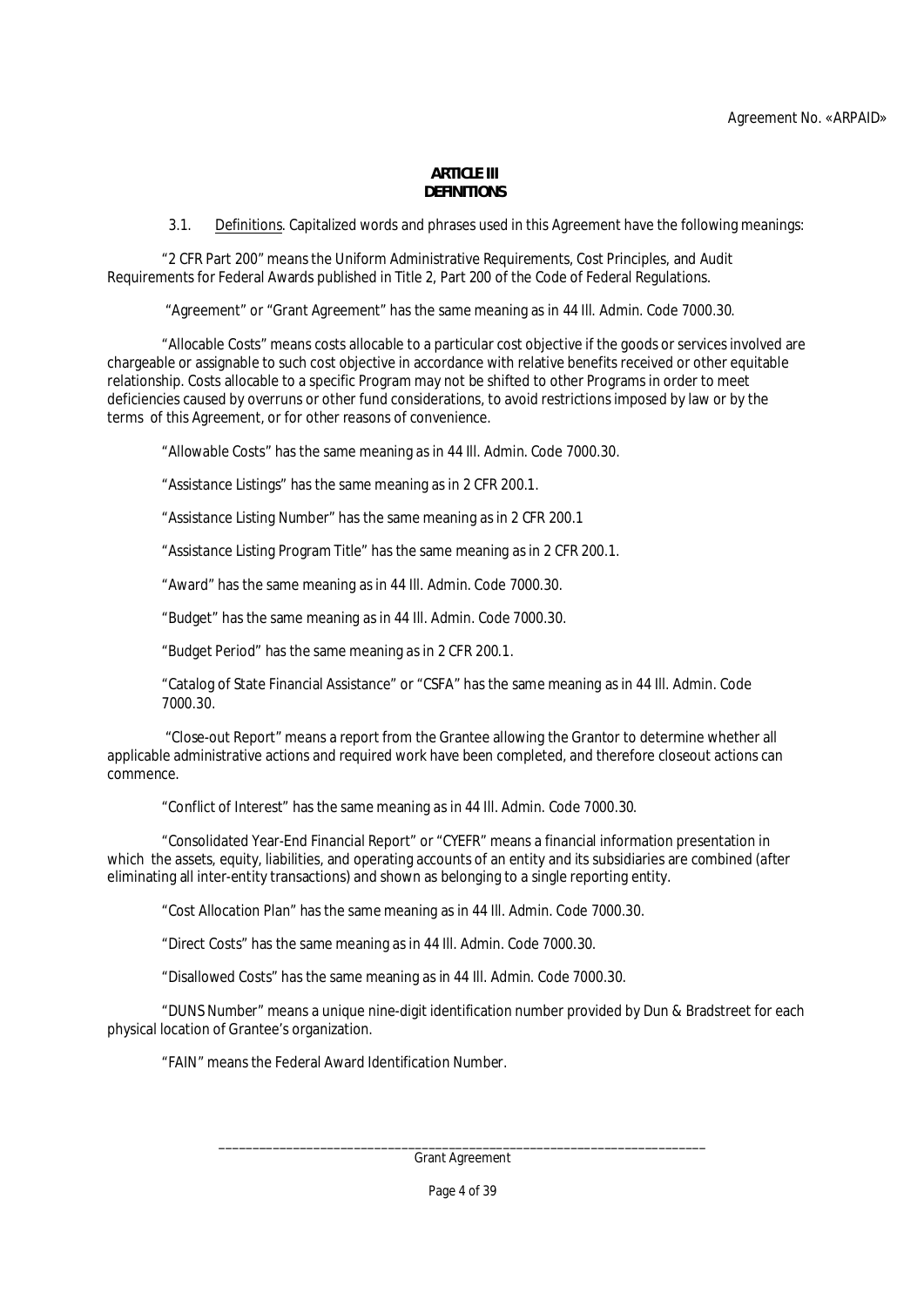"FFATA" or "Federal Funding Accountability and Transparency Act" has the same meaning as in 31 USC 6101; P.L. 110-252.

"Financial Assistance" has the same meaning as in 44 Ill. Admin. Code 7000.30.

"Fixed-Rate" has the same meaning as in 44 Ill. Admin. Code 7000.30. "Fixed-Rate" is in contrast to feefor-service, 44 Ill. Admin. Code 7000.30.

"GATU" means the Grant Accountability and Transparency Unit of GOMB.

"Generally Accepted Accounting Principles" or "GAAP" has the same meaning as in 2 CFR 200.1.

"GOMB" means the Illinois Governor's Office of Management and Budget.

"Grant Funds" means the Financial Assistance made available to Grantee through this Agreement.

"Grantee Portal" has the same meaning as in 44 Ill. Admin. Code 7000.30.

"Improper Payment" has the same meaning as in 2 CFR 200.1.

"Indirect Costs" has the same meaning as in 44 Ill. Admin. Code 7000.30.

"Indirect Cost Rate" means a device for determining in a reasonable manner the proportion of indirect costs each Program should bear. It is a ratio (expressed as a percentage) of the Indirect Costs to a Direct Cost base. If reimbursement of Indirect Costs is allowable under an Award, Grantor will not reimburse those Indirect Costs unless Grantee has established an Indirect Cost Rate covering the applicable activities and period of time, unless Indirect Costs are reimbursed at a fixed rate.

"Indirect Cost Rate Proposal" has the same meaning as in 44 Ill. Admin. Code 7000.30.

"Net Revenue" means an entity's total revenue less its operating expenses, interest paid, depreciation, and taxes. "Net Revenue" is synonymous with "Profit."

"Nonprofit Organization" has the same meaning as in 2 CFR 200.1.

"Notice of Award" has the same meaning as in 44 Ill. Admin. Code 7000.30.

"OMB" has the same meaning as in 44 Ill. Admin. Code 7000.30.

"Obligations" has the same meaning as in 44 Ill. Admin. Code 7000.30.

"Period of Performance" has the same meaning as in 2 CFR 200.1.

"Prior Approval" has the same meaning as in 44 Ill. Admin. Code 7000.30.

"Profit" means an entity's total revenue less its operating expenses, interest paid, depreciation, and taxes. "Profit" is synonymous with "Net Revenue."

"Program" means the services to be provided pursuant to this Agreement.

"Program Costs" means all Allowable Costs incurred by Grantee and the value of the contributions made by third parties in accomplishing the objectives of the Award during the Term of this Agreement.

"Related Parties" has the meaning set forth in Financial Accounting Standards Board (FASB) Accounting Standards Codification (ASC) 850-10-20.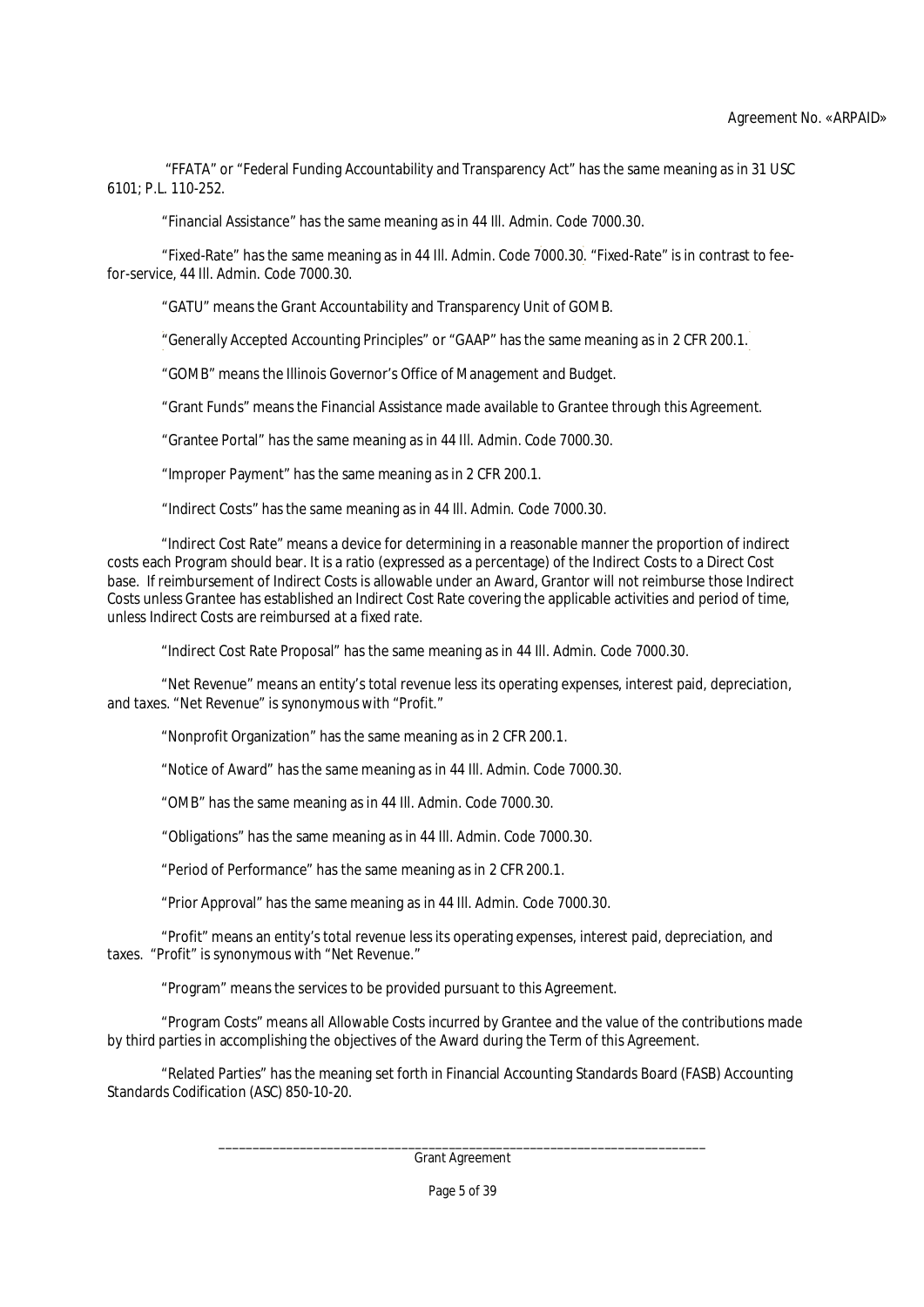"SAM" means the federal System for Award Management (SAM); which is the federal repository into which an entity must provide information required for the conduct of business as a recipient. 2 CFR 25 Appendix  $A(1)(C)(1)$ .

"State" means the State of Illinois.

"Term" has the meaning set forth in Paragraph 1.4.

"Unallowable Costs" has the same meaning as in 44 Ill. Admin. Code 7000.30.

"Unique Entity Identifier" or "UEI" means the unique identifier assigned to the Grantee or to subrecipients by SAM.

# **ARTICLE IV PAYMENT**

4.1. Availability of Appropriation; Sufficiency of Funds. This Agreement is contingent upon and subject to the availability of sufficient funds. Grantor may terminate or suspend this Agreement, in whole or in part, without penalty or further payment being required, if (i) sufficient funds for this Agreement have not been appropriated or otherwise made available to the Grantor by the State or the federal funding source, (ii) the Governor or Grantor reserves funds, or (iii) the Governor or Grantor determines that funds will not or may not be available for payment. Grantor shall provide notice, in writing, to Grantee of any such funding failure and its election to terminate or suspend this Agreement as soon as practicable. Any suspension or termination pursuant to this Section will be effective upon the date of the written notice unless otherwise indicated.

4.2. Pre-Award Costs. Pre-award costs are not permitted unless specifically authorized by the Grantor in Exhibit A, PART TWO or PART THREE of this Agreement. If they are authorized, pre-award costs must be charged to the initial Budget Period of the Award, unless otherwise specified by the Grantor. 2 CFR 200.458.

4.3. Return of Grant Funds. Any Grant Funds remaining that are not expended or legally obligated by Grantee, including those funds obligated pursuant to ARTICLE XVII, at the end of the Agreement period, or in the case of capital improvement Awards at the end of the time period Grant Funds are available for expenditure or obligation, shall be returned to Grantor within forty-five (45) days. A Grantee who is required to reimburse Grant Funds and who enters into a deferred payment plan for the purpose of satisfying a past due debt, shall be required to pay interest on such debt as required by Section 10.2 of the Illinois State Collection Act of 1986. 30 ILCS 210; 44 Ill. Admin. Code 7000.450(c). In addition, as required by 44 Ill. Admin. Code 7000.440(b)(2), unless granted a written extension, Grantee must liquidate all obligations incurred under the Award at the end of the period of performance.

4.4. Cash Management Improvement Act of 1990. Unless notified otherwise in PART TWO or PART THREE, federal funds received under this Agreement shall be managed in accordance with the Cash Management Improvement Act of 1990 (31 USC 6501 et seq.) and any other applicable federal laws or regulations. See 2 CFR 200.305; 44 Ill. Admin. Code 7000.120.

4.5. Payments to Third Parties. Grantee agrees to hold harmless Grantor when Grantor acts in good faith to redirect all or a portion of any Grantee payment to a third party. Grantor will be deemed to have acted in good faith if it is in possession of information that indicates Grantee authorized Grantor to intercept or redirect payments to a third party or when so ordered by a court of competent jurisdiction.

4.6. Modifications to Estimated Amount. If the Agreement amount is established on an estimated basis, then it may be increased by mutual agreement at any time during the Term. Grantor may decrease the estimated amount of this Agreement at any time during the Term if (i) Grantor believes Grantee will not use the funds during the Term, (ii) Grantor believes Grantee has used funds in a manner that was not authorized by this Agreement, (iii) sufficient funds for this Agreement have not been appropriated or otherwise made available to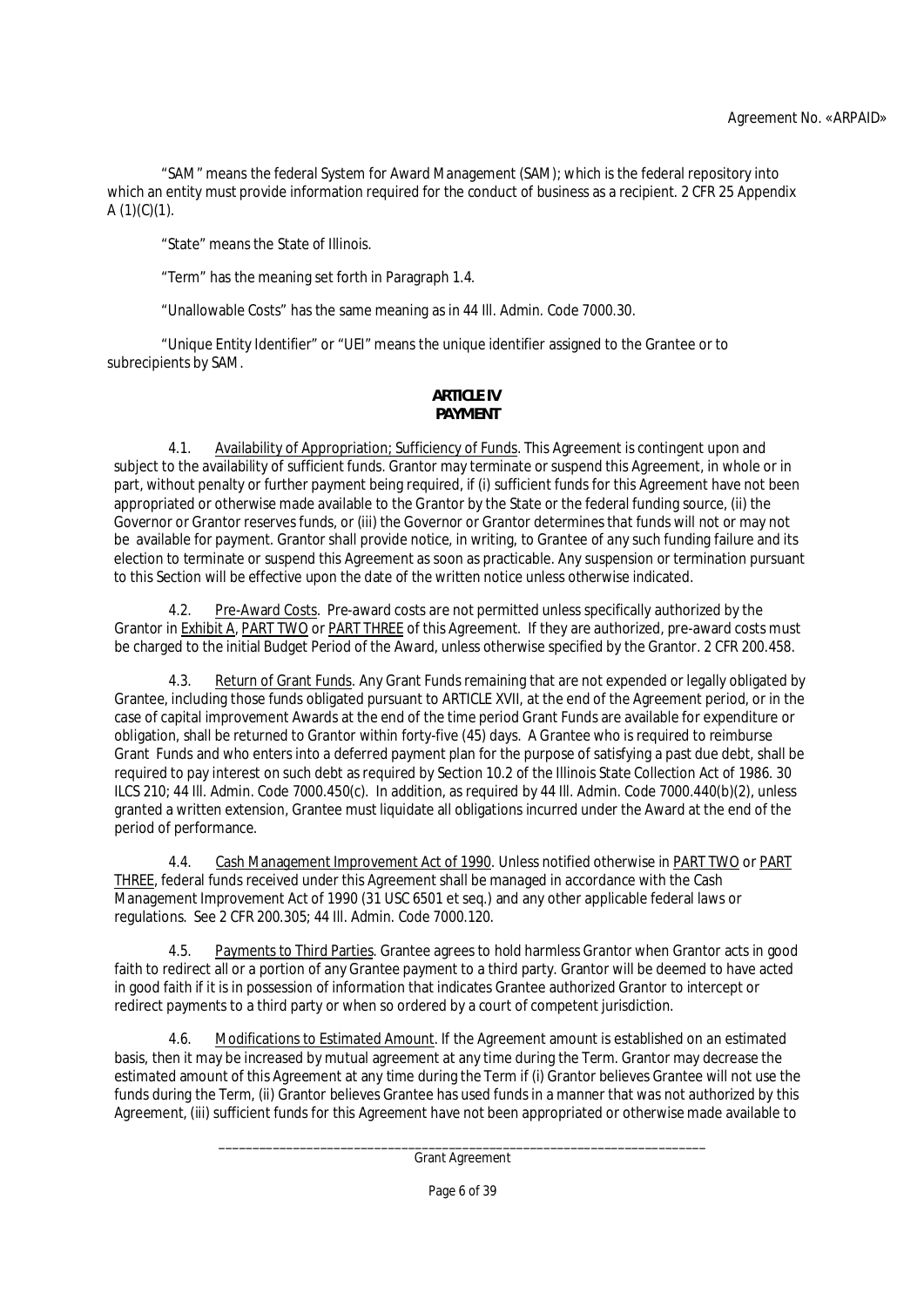the Grantor by the State or the federal funding source, (iv) the Governor or Grantor reserves funds, or (v) the Governor or Grantor determines that funds will or may not be available for payment. Grantee will be notified, in writing, of any adjustment of the estimated amount of this Agreement. In the event of such reduction, services provided by Grantee under Exhibit A may be reduced accordingly. Grantee shall be paid for work satisfactorily performed prior to the date of the notice regarding adjustment. 2 CFR 200.308.

4.7. Interest.

(a) All interest earned on Grant Funds held by a Grantee shall be treated in accordance with 2 CFR 200.305(b)(9), unless otherwise provided in PART TWO or PART THREE. Any amount due shall be remitted annually in accordance with 2 CFR 200.305(b)(9) or to the Grantor, as applicable.

(b) Grant Funds shall be placed in an insured account, whenever possible, that bears interest, unless exempted under 2 CFR 200.305(b)(8).

4.8. Timely Billing Required. Grantee must submit any payment request to Grantor within fifteen (15) days of the end of the quarter, unless another billing schedule is specified in PART TWO, PART THREE or Exhibit C. Failure to submit such payment request timely will render the amounts billed an unallowable cost which Grantor cannot reimburse. In the event that Grantee is unable, for good cause, to submit its payment request timely, Grantee shall timely notify Grantor and may request an extension of time to submit the payment request. Grantor's approval of Grantee's request for an extension shall not be unreasonably withheld.

4.9. Certification. Pursuant to 2 CFR 200.415, each invoice and report submitted by Grantee (or subgrantee) must contain the following certification by an official authorized to legally bind the Grantee (or subgrantee):

> By signing this report [or payment request of both], I certify to the best of my knowledge and belief that the report [or payment request] is true, complete, and accurate; that the expenditures, disbursements and cash receipts are for the purposes and objectives set forth in the terms and conditions of the State or federal pass-through award; and that supporting documentation has been submitted as required by the grant agreement. I acknowledge that approval for any other expenditure described herein shall be considered conditional subject to further review and verification in accordance with the monitoring and records retention provisions of the grant agreement. I am aware that any false, fictitious, or fraudulent information, or the omission of any material fact, may subject me to criminal, civil or administrative penalties for fraud, false statements, false claims or otherwise. (U.S. Code Title 18, Section 1001 and Title 31, Sections 3729-3730 and 3801-3812; 30 ILCS 708/120).

# **ARTICLE V**

# **SCOPE OF GRANT ACTIVITIES/PURPOSE OF GRANT**

5.1. Scope of Grant Activities/Purpose of Grant. Grantee will conduct the Grant Activities or provide the services as described in the Exhibits and attachments, including Exhibit A (Project Description) and Exhibit B (Deliverables), incorporated herein and in accordance with all terms and conditions set forth herein and all applicable administrative rules. In addition, the State's Notice of Award is incorporated herein by reference. All Grantor-specific provisions and programmatic reporting required under this Agreement are described in PART TWO (The Grantor-Specific Terms). All Project-specific provisions and reporting required under this Agreement are described in PART THREE.

5.2. Scope Revisions. Grantee shall obtain Prior Approval from Grantor whenever a Scope revision is necessary for one or more of the reasons enumerated in 2 CFR 200.308. All requests for Scope revisions that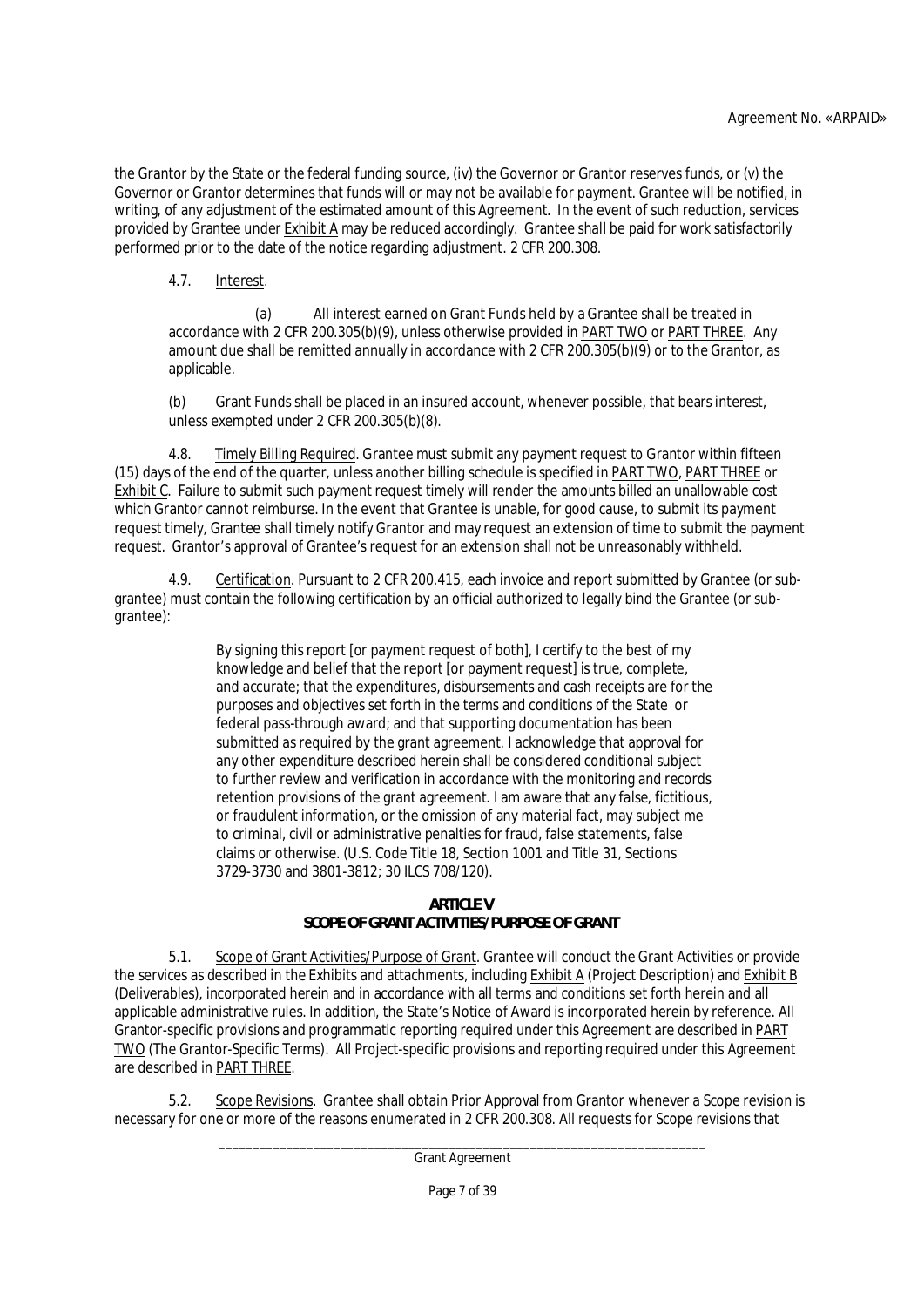require Grantor approval shall be signed by Grantee's authorized representative and submitted to Grantor for approval. Expenditure of funds under a requested revision is prohibited and will not be reimbursed if expended before Grantor gives written approval. See 2 CFR 200.308.

Specific Conditions. If applicable, specific conditions required after a risk assessment will be included in Exhibit G. Grantee shall adhere to the specific conditions listed therein.

# **ARTICLE VI BUDGET**

6.1. Budget. The Budget is a schedule of anticipated grant expenditures that is approved by the Grantor for carrying out the purposes of the Award. When Grantee or third parties support a portion of expenses associated with the Award, the Budget includes the non-federal as well as the federal share (and State share if applicable) of grant expenses. The Budget submitted by Grantee at application, or a revised Budget subsequently submitted and approved by Grantor, is considered final and is incorporated herein by reference.

6.2. Budget Revisions. Grantee shall obtain Prior Approval from Grantor whenever a Budget revision is necessary for one or more of the reasons enumerated in 2 CFR 200.308 or 44 Ill. Admin. Code 7000.370(b). All requests for Budget revisions that require Grantor approval shall be signed by Grantee's authorized representative and submitted to Grantor for approval. Expenditure of funds under a requested revision is prohibited and will not be reimbursed if expended before Grantor gives written approval.

6.3. Discretionary and Non-discretionary Line Item Transfers. Discretionary and non-discretionary line item transfers may only be made in accordance with 2 CFR 200.308 and 44 Ill. Admin. Code 7000.370. Neither discretionary nor non-discretionary line item transfers may result in an increase to the total amount of Grant Funds in the Budget unless Prior Approval is obtained from Grantor.

6.4. Notification. Within thirty (30) calendar days from the date of receipt of the request for Budget revisions, Grantor will review the request and notify Grantee whether the Budget revision has been approved, denied, or the date upon which a decision will be reached.

# **ARTICLE VII ALLOWABLE COSTS**

7.1. Allowability of Costs; Cost Allocation Methods. The allowability of costs and cost allocation methods for work performed under this Agreement shall be determined in accordance with 2 CFR 200 Subpart E and Appendices III, IV, and V.

7.2. Indirect Cost Rate Submission.

(a) All Grantees must make an Indirect Cost Rate election in the Grantee Portal, even grantees that do not charge or expect to charge Indirect Costs. 44 Ill. Admin. Code 7000.420(d).

(i) Waived and de minimis Indirect Cost Rate elections will remain in effect until the Grantee elects a different option.

(b) A Grantee must submit an Indirect Cost Rate Proposal in accordance with federal regulations, in a format prescribed by Grantor. For Grantees who have never negotiated an Indirect Cost Rate before, the Indirect Cost Rate Proposal must be submitted for approval no later than three months

after the effective date of the Award. For Grantees who have previously negotiated an Indirect Cost Rate, the Indirect Cost Rate Proposal must be submitted for approval within 180 days of the Grantee's fiscal year end, as dictated in the applicable appendices, such as:

(i) Appendix V and VII to 2 CFR Part 200 governs Indirect Cost Rate Proposals for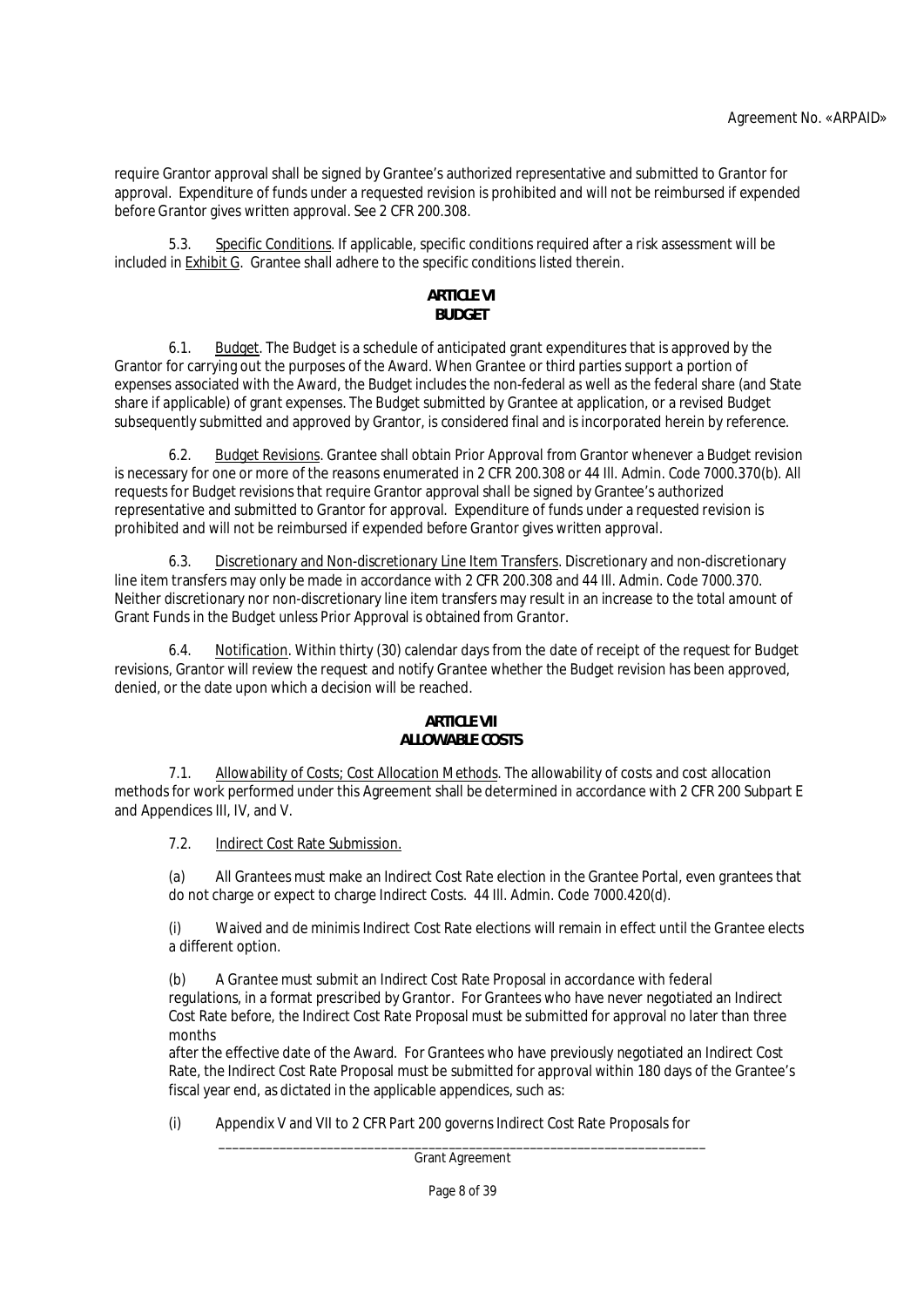state and local governments,

(ii) Appendix III to 2 CFR Part 200 governs Indirect Cost Rate Proposals for public and private institutions of higher education,

(iii) Appendix IV to 2 CFR Part 200 governs Indirect (F&A) Costs Identification and Assignment, and Rate Determination for Nonprofit Organizations, and

(iv) Appendix V to 2 CFR Part 200 governs state/Local Governmentwide Central Service Cost Allocation Plans.

(c) A Grantee who has a current, applicable rate negotiated by a cognizant federal agency shall provide to Grantor a copy of its Indirect Cost Rate acceptance letter from the federal government and a copy of all documentation regarding the allocation methodology for costs used to negotiate that rate, e.g., without limitation, the cost policy statement or disclosure narrative statement. Grantor will accept that Indirect Cost Rate, up to any statutory, rule-based or programmatic limit.

(d) A Grantee who does not have a current negotiated rate, may elect to charge a de minimis rate of 10% of modified total direct costs which may be used indefinitely. No documentation is required to justify the 10% de minimis Indirect Cost Rate. 2 CFR 200.414(f).

7.3. Transfer of Costs. Cost transfers between Grants, whether as a means to compensate for cost overruns or for other reasons, are unallowable. See 2 CFR 200.451.

7.4. Higher Education Cost Principles. The federal cost principles that apply to public and private institutions of higher education are set forth in 2 CFR 200 Subpart E and Appendix III.

7.5. Nonprofit Organizations Cost Principles. The federal cost principles that apply to Nonprofit Organizations that are not institutions of higher education are set forth in 2 CFR 200 Subpart E, unless exempt under 2 CFR 200 Appendix VIII.

7.6. Government Cost Principles. The federal cost principles that apply to state, local and federallyrecognized Indian tribal governments are set forth in 2 CFR Part 200 Subpart E, Appendix V, and Appendix VII.

7.7. Commercial Organization Cost Principles. The federal cost principles and procedures for cost analysis and the determination, negotiation and allowance of costs that apply to commercial organizations are set forth in 48 CFR Part 31.

7.8. Financial Management Standards. The financial management systems of Grantee must meet the following standards:

(a) Accounting System. Grantee organizations must have an accounting system that provides accurate, current, and complete disclosure of all financial transactions related to each stateand federally-funded Program. Accounting records must contain information pertaining to state and federal pass-through awards, authorizations, obligations, unobligated balances, assets, outlays, and income. These records must be maintained on a current basis and balanced at least quarterly. Cash contributions to the Program from third parties must be accounted for in the general ledger with other Grant Funds. Third party in-kind (non-cash) contributions are not required to be recorded in the general ledger, but must be under accounting control, possibly through the use of a memorandum ledger. To comply with 2 CFR 200.305(b)(7)(i) and 30 ILCS 708/520, Grantee shall use reasonable efforts to ensure that funding streams are delineated within Grantee's accounting system. See 2 CFR 200.302.

(b) Source Documentation. Accounting records must be supported by such source documentation as canceled checks, bank statements, invoices, paid bills, donor letters, time and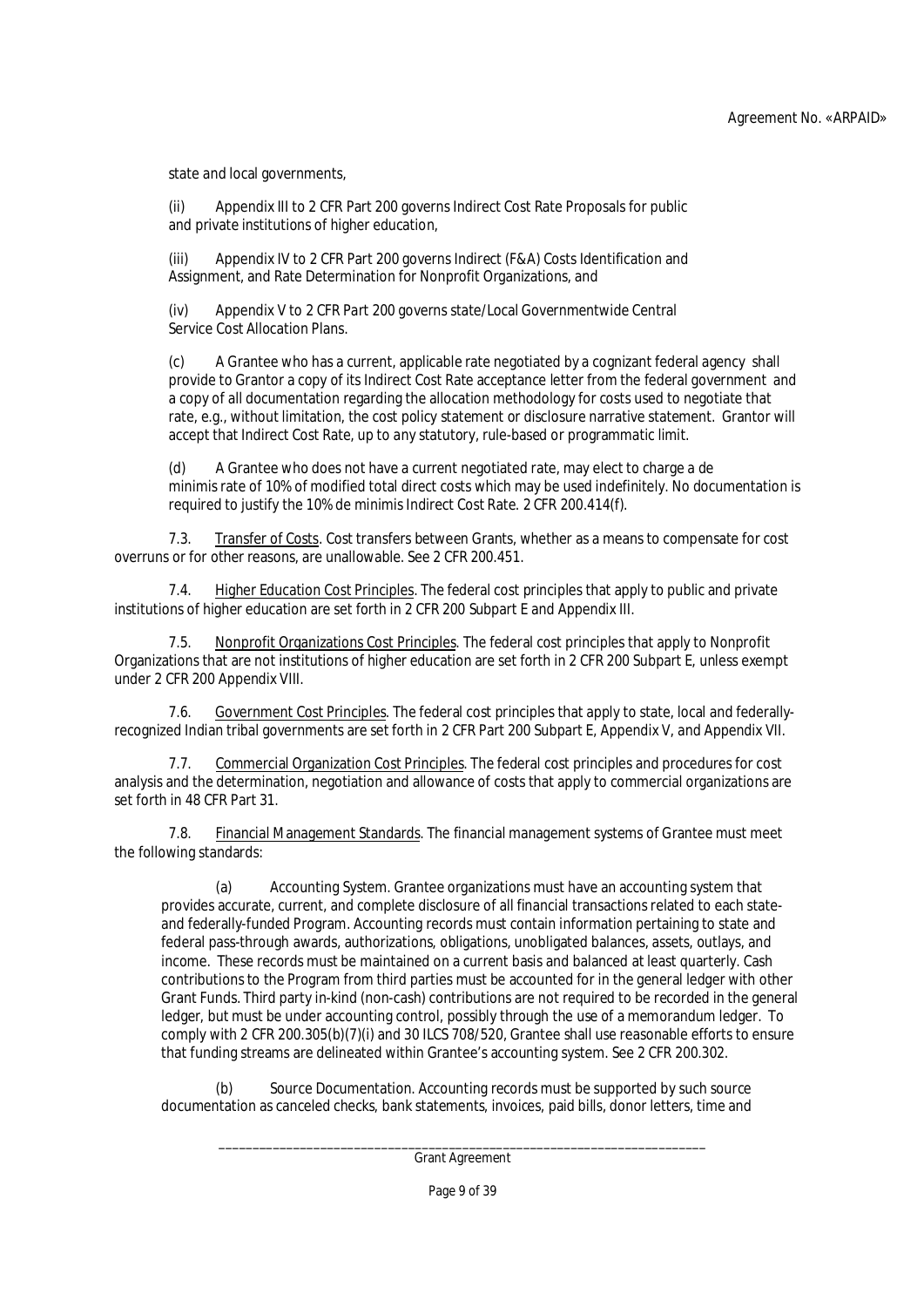attendance records, activity reports, travel reports, contractual and consultant agreements, and subaward documentation. All supporting documentation should be clearly identified with the Award and general ledger accounts which are to be charged or credited.

(i) The documentation standards for salary charges to grants are prescribed by 2 CFR 200.430, and in the cost principles applicable to the entity's organization (Paragraphs 7.4 through 7.7).

(ii) If records do not meet the standards in 2 CFR 200.430, then Grantor may notify Grantee in PART TWO, PART THREE or Exhibit G of the requirement to submit Personnel activity reports. See 2 CFR 200.430(i)(8). Personnel activity reports shall account on an afterthe-fact basis for one hundred percent (100%) of the employee's actual time, separately indicating the time spent on the grant, other grants or projects, vacation or sick leave, and administrative time, if applicable. The reports must be signed by the employee, approved by the appropriate official, and coincide with a pay period. These time records should be used to record the distribution of salary costs to the appropriate accounts no less frequently than quarterly.

(iii) Formal agreements with independent contractors, such as consultants, must include a description of the services to be performed, the period of performance, the fee and method of payment, an itemization of travel and other costs which are chargeable to the agreement, and the signatures of both the contractor and an appropriate official of Grantee.

(iv) If third party in-kind (non-cash) contributions are used for Grant purposes, the valuation of these contributions must be supported with adequate documentation.

(c) Internal Control. Effective control and accountability must be maintained for all cash, real and personal property, and other assets. Grantee must adequately safeguard all such property and must provide assurance that it is used solely for authorized purposes. Grantee must also have systems in place that provide reasonable assurance that the information is accurate, allowable, and compliant with the terms and conditions of this Agreement. 2 CFR 200.303.

(d) Budget Control. Records of expenditures must be maintained for each Award by the cost categories of the approved Budget (including indirect costs that are charged to the Award), and actual expenditures are to be compared with Budgeted amounts at least quarterly.

(e) Cash Management. Requests for advance payment shall be limited to Grantee's immediate cash needs. Grantee must have written procedures to minimize the time elapsing between the receipt and the disbursement of Grant Funds to avoid having excess funds on hand. 2 CFR 200.305.

7.9. Federal Requirements. All Awards, whether funded in whole or in part with either federal or State funds, are subject to federal requirements and regulations, including but not limited to 2 CFR Part 200, 44 Ill. Admin. Code 7000.30(b) and the Financial Management Standards in Paragraph 7.8.

7.10. Profits. It is not permitted for any person or entity to earn a Profit from an Award. See, e.g., 2 CFR 200.400(g); see also 30 ILCS 708/60(a)(7).

7.11. Management of Program Income. Grantee is encouraged to earn income to defray program costs where appropriate, subject to 2 CFR 200.307.

### **ARTICLE VIII REQUIRED CERTIFICATIONS**

8.1. Certifications. Grantee, its officers, and directors shall be responsible for compliance with the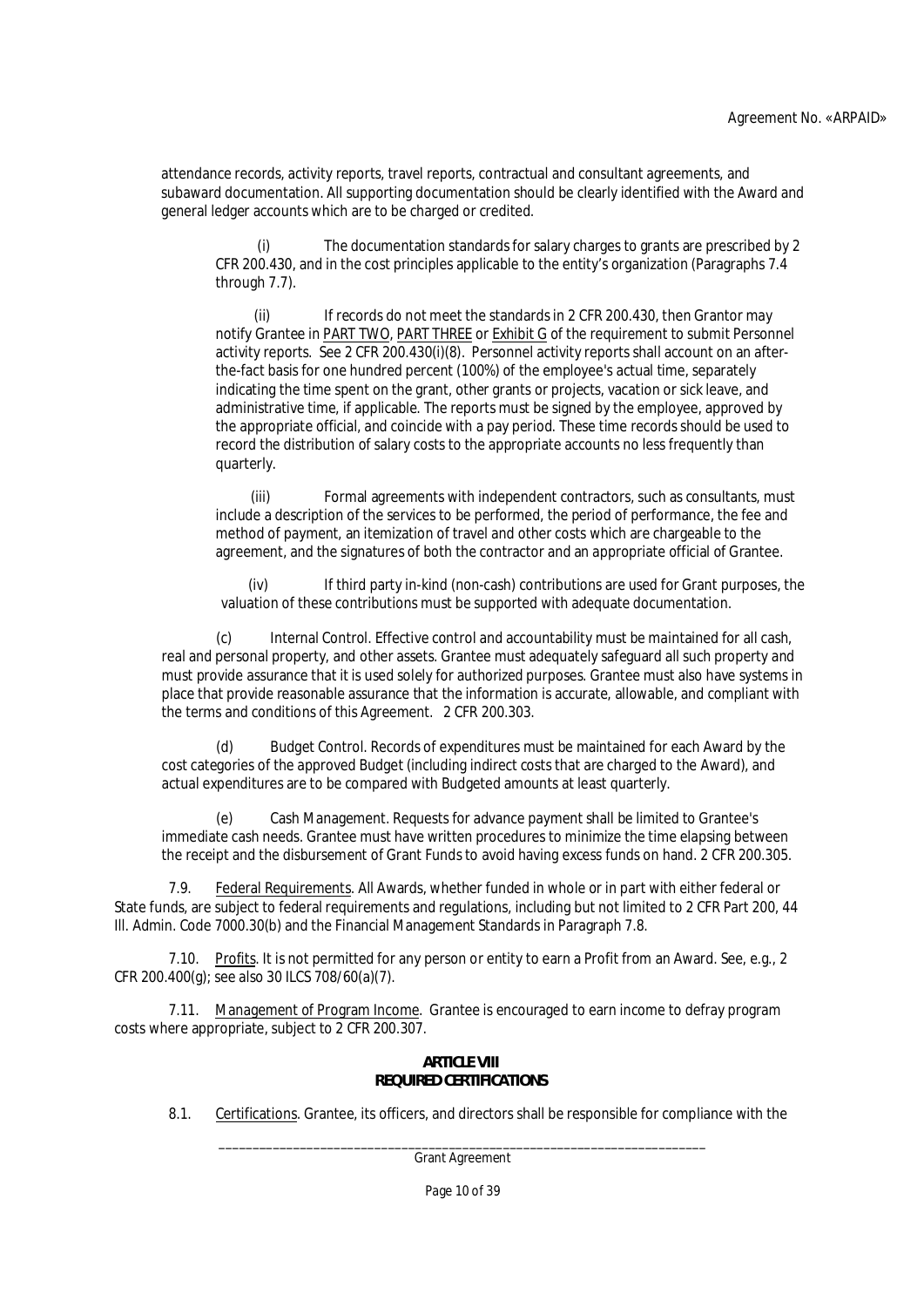enumerated certifications to the extent that the certifications apply to Grantee.

(a) Bribery. Grantee certifies that it has not been convicted of bribery or attempting to bribe an officer or employee of the state of Illinois, nor made an admission of guilt of such conduct which is a matter of record (30 ILCS 500/50-5).

(b) Bid Rigging. Grantee certifies that it has not been barred from contracting with a unit of state or local government as a result of a violation of Paragraph 33E-3 or 33E-4 of the Criminal Code of 1961 (720 ILCS 5/33E-3 or 720 ILCS 5/33E-4, respectively).

Debt to State. Grantee certifies that neither it, nor its affiliate(s), is/are barred from receiving an Award because Grantee, or its affiliate(s), is/are delinquent in the payment of any debt to the State, unless Grantee, or its affiliate(s), has/have entered into a deferred payment plan to pay off the debt, and Grantee acknowledges Grantor may declare the Agreement void if the certification is false (30 ILCS 500/50-11).

(d) Educational Loan. Grantee certifies that it is not barred from receiving State agreements as a result of default on an educational loan (5 ILCS 385/1 et seq.).

(e) International Boycott. Grantee certifies that neither it nor any substantially owned affiliated company is participating or shall participate in an international boycott in violation of the provision of the U.S. Export Administration Act of 1979 (50 USC Appendix 2401 et seq.) or the regulations of the U.S. Department of Commerce promulgated under that Act (15 CFR Parts 730 through 774).

(f) Dues and Fees. Grantee certifies that it is not prohibited from receiving an Award because it pays dues or fees on behalf of its employees or agents, or subsidizes or otherwise reimburses them for payment of their dues or fees to any club which unlawfully discriminates (775 ILCS 25/1 et seq.).

(g) Pro-Children Act. Grantee certifies that it is in compliance with the Pro-Children Act of 2001 in that it prohibits smoking in any portion of its facility used for the provision of health, day care, early childhood development services, education or library services to children under the age of eighteen (18), which services are supported by federal or state government assistance (except such portions of the facilities which are used for inpatient substance abuse treatment) (20 USC 7181-7184).

(h) Drug-Free Work Place. If Grantee is not an individual, Grantee certifies it will provide a drug free workplace pursuant to the Drug Free Workplace Act. 30 ILCS 580/3. If Grantee is an individual and this Agreement is valued at more than \$5,000, Grantee certifies it shall not engage in the unlawful manufacture, distribution, dispensation, possession, or use of a controlled substance during the performance of the Agreement. 30 ILCS 580/4. Grantee further certifies that it is in compliance with the government-wide requirements for a drug-free workplace as set forth in 41 USC 8102.

Motor Voter Law. Grantee certifies that it is in full compliance with the terms and provisions of the National Voter Registration Act of 1993 (52 USC 20501 et seq.).

(j) Clean Air Act and Clean Water Act. Grantee certifies that it is in compliance with all applicable standards, order or regulations issued pursuant to the Clean Air Act (42 USC §7401 et seq.) and the Federal Water Pollution Control Act, as amended (33 USC 1251 et seq.).

(k) Debarment. Grantee certifies that it is not debarred, suspended, proposed for debarment, declared ineligible, or voluntarily excluded from participation in this Agreement by any federal department or agency 2 CFR 200.205(a), or by the State (See 30 ILCS 708/25(6)(G)).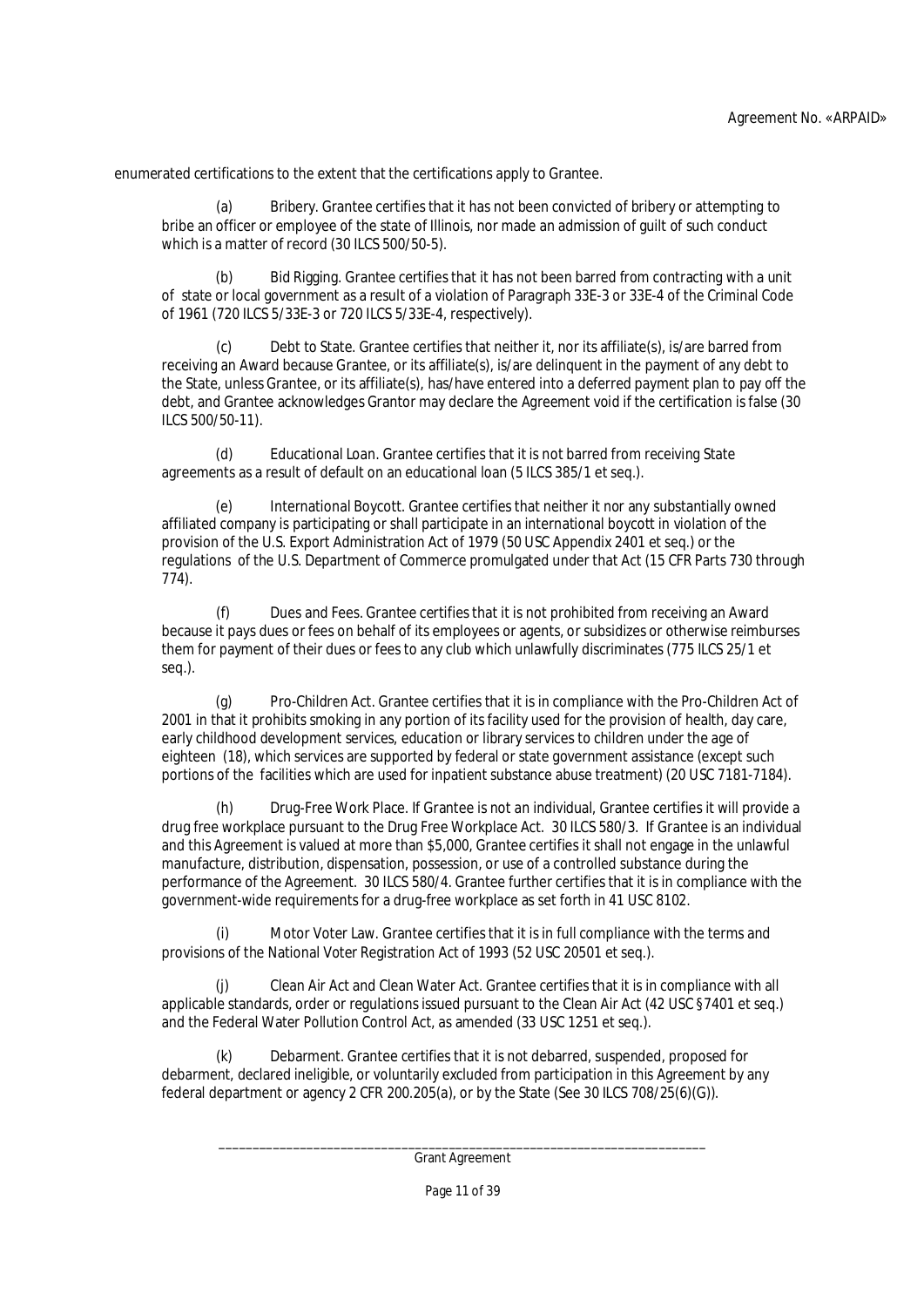Non-procurement Debarment and Suspension. Grantee certifies that it is in compliance with Subpart C of 2 CFR Part 180 as supplemented by 2 CFR Part 376, Subpart C.

(m) Grant for the Construction of Fixed Works. Grantee certifies that all Programs for the construction of fixed works which are financed in whole or in part with funds provided by this Agreement shall be subject to the Prevailing Wage Act (820 ILCS 130/0.01 et seq.) unless the provisions of that Act exempt its application. In the construction of the Program, Grantee shall comply with the requirements of the Prevailing Wage Act including, but not limited to, inserting into all contracts for such construction a stipulation to the effect that not less than the prevailing rate of wages as applicable to the Program shall be paid to all laborers, workers, and mechanics performing work under the Award and requiring all bonds of contractors to include a provision as will guarantee the faithful performance of such prevailing wage clause as provided by contract.

(n) Health Insurance Portability and Accountability Act. Grantee certifies that it is in compliance with the Health Insurance Portability and Accountability Act of 1996 (HIPAA), Public Law No. 104-191, 45 CFR Parts 160, 162 and 164, and the Social Security Act, 42 USC 1320d-2 through 1320d-7, in that it may not use or disclose protected health information other than as permitted or required by law and agrees to use appropriate safeguards to prevent use or disclosure of the protected health information. Grantee shall maintain, for a minimum of six (6) years, all protected health information.

(o) Criminal Convictions. Grantee certifies that neither it nor any officer, director, partner or other managerial agent of Grantee has been convicted of a felony under the Sarbanes-Oxley Act of 2002, nor a Class 3 or Class 2 felony under Illinois Securities Law of 1953, or that at least five (5) years have passed since the date of the conviction. Grantee further certifies that it is not barred from receiving an Award under 30 ILCS 500/50-10.5, and acknowledges that Grantor shall declare the Agreement void if this certification is false (30 ILCS 500/50-10.5).

(p) Forced Labor Act. Grantee certifies that it complies with the State Prohibition of Goods from Forced Labor Act, and certifies that no foreign-made equipment, materials, or supplies furnished to the State under this Agreement have been or will be produced in whole or in part by forced labor, convict labor, or indentured labor under penal sanction (30 ILCS 583).

(q) Illinois Use Tax. Grantee certifies in accordance with 30 ILCS 500/50-12 that it is not barred from receiving an Award under this Paragraph. Grantee acknowledges that this Agreement may be declared void if this certification is false.

(r) Environmental Protection Act Violations. Grantee certifies in accordance with 30 ILCS 500/50-14 that it is not barred from receiving an Award under this Paragraph. Grantee acknowledges that this Agreement may be declared void if this certification is false.

(s) Goods from Child Labor Act. Grantee certifies that no foreign-made equipment, materials, or supplies furnished to the State under this Agreement have been produced in whole or in part by the labor of any child under the age of twelve (12) (30 ILCS 584).

(t) Federal Funding Accountability and Transparency Act of 2006. Grantee certifies that it is in compliance with the terms and requirements of 31 USC 6101.

(u) Illinois Works Review Panel. For Awards made for public works projects, as defined in the Illinois Works Jobs Program Act, Grantee certifies that it and any contractor(s) or sub-contractor(s) that performs work using funds from this Award, shall, upon reasonable notice, appear before and respond to requests for information from the Illinois Works Review Panel. 30 ILCS 559/20-25(d).

Page 12 of 39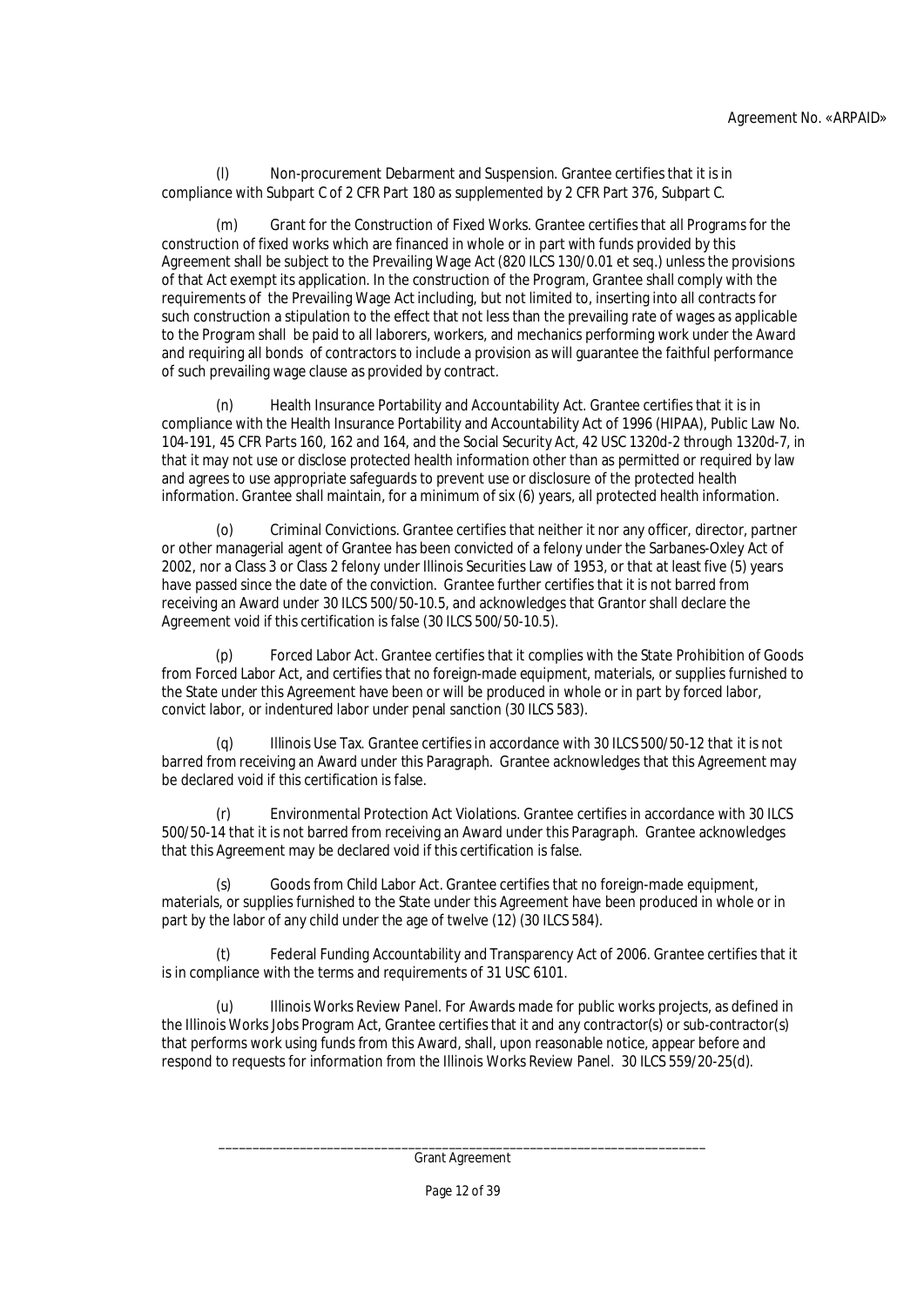#### **ARTICLE IX CRIMINAL DISCLOSURE**

9.1. Mandatory Criminal Disclosures. Grantee shall continue to disclose to Grantor all violations of criminal law involving fraud, bribery or gratuity violations potentially affecting this Award. See 30 ILCS 708/40. Additionally, if Grantee receives over \$10 million in total Financial Assistance, funded by either State or federal funds, during the period of this Award, Grantee must maintain the currency of information reported to SAM regarding civil, criminal or administrative proceedings as required by 2 CFR 200.113 and Appendix XII of 2 CFR Part 200, and 30 ILCS 708/40.

# **ARTICLE X**

# **UNLAWFUL DISCRIMINATION**

10.1. Compliance with Nondiscrimination Laws. Grantee, its employees and subcontractors under subcontract made pursuant to this Agreement, shall comply with all applicable provisions of state and federal laws and regulations pertaining to nondiscrimination, sexual harassment and equal employment opportunity including, but not limited to, the following laws and regulations and all subsequent amendments thereto:

(a) The Illinois Human Rights Act (775 ILCS 5/1-101 et seq.), including, without limitation, 44 Ill. Admin. Code Part 750, which is incorporated herein;

(b) The Public Works Employment Discrimination Act (775 ILCS 10/1 et seq.);

(c) The United States Civil Rights Act of 1964 (as amended) (42 USC 2000a- and 2000h-6). (See also guidelines to Federal Financial Assistance Recipients Regarding Title VI Prohibition Against National Origin Discrimination Affecting Limited English Proficient Persons [Federal Register: February 18, 2002 (Volume 67, Number 13, Pages 2671-2685)]);

- (d) Section 504 of the Rehabilitation Act of 1973 (29 USC 794);
- (e) The Americans with Disabilities Act of 1990 (as amended) (42 USC 12101 et seq.); and
- (f) The Age Discrimination Act (42 USC 6101 et seq.).

#### **ARTICLE XI LOBBYING**

# 11.1. Improper Influence. Grantee certifies that no Grant Funds have been paid or will be paid by or on behalf of Grantee to any person for influencing or attempting to influence an officer or employee of any government agency, a member of Congress or Illinois General Assembly, an officer or employee of Congress or Illinois General Assembly, or an employee of a member of Congress or Illinois General Assembly in connection with the awarding of any agreement, the making of any grant, the making of any loan, the entering into of any cooperative agreement, or the extension, continuation, renewal, amendment or modification of any agreement, grant, loan or cooperative agreement. 31 USC 1352. Additionally, Grantee certifies that it has filed the required certification under the Byrd Anti-Lobbying Amendment (31 USC 1352), if applicable.

11.2. Federal Form LLL. If any funds, other than federally-appropriated funds, were paid or will be paid to any person for influencing or attempting to influence any of the above persons in connection with this Agreement, the undersigned must also complete and submit Federal Form LLL, Disclosure of Lobbying Activities Form, in accordance with its instructions.

11.3. Lobbying Costs. Grantee certifies that it is in compliance with the restrictions on lobbying set forth in 2 CFR 200.450. For any Indirect Costs associated with this Agreement, total lobbying costs shall be separately identified in the Program Budget, and thereafter treated as other Unallowable Costs.

11.4. Procurement Lobbying. Grantee warrants and certifies that it and, to the best of its knowledge,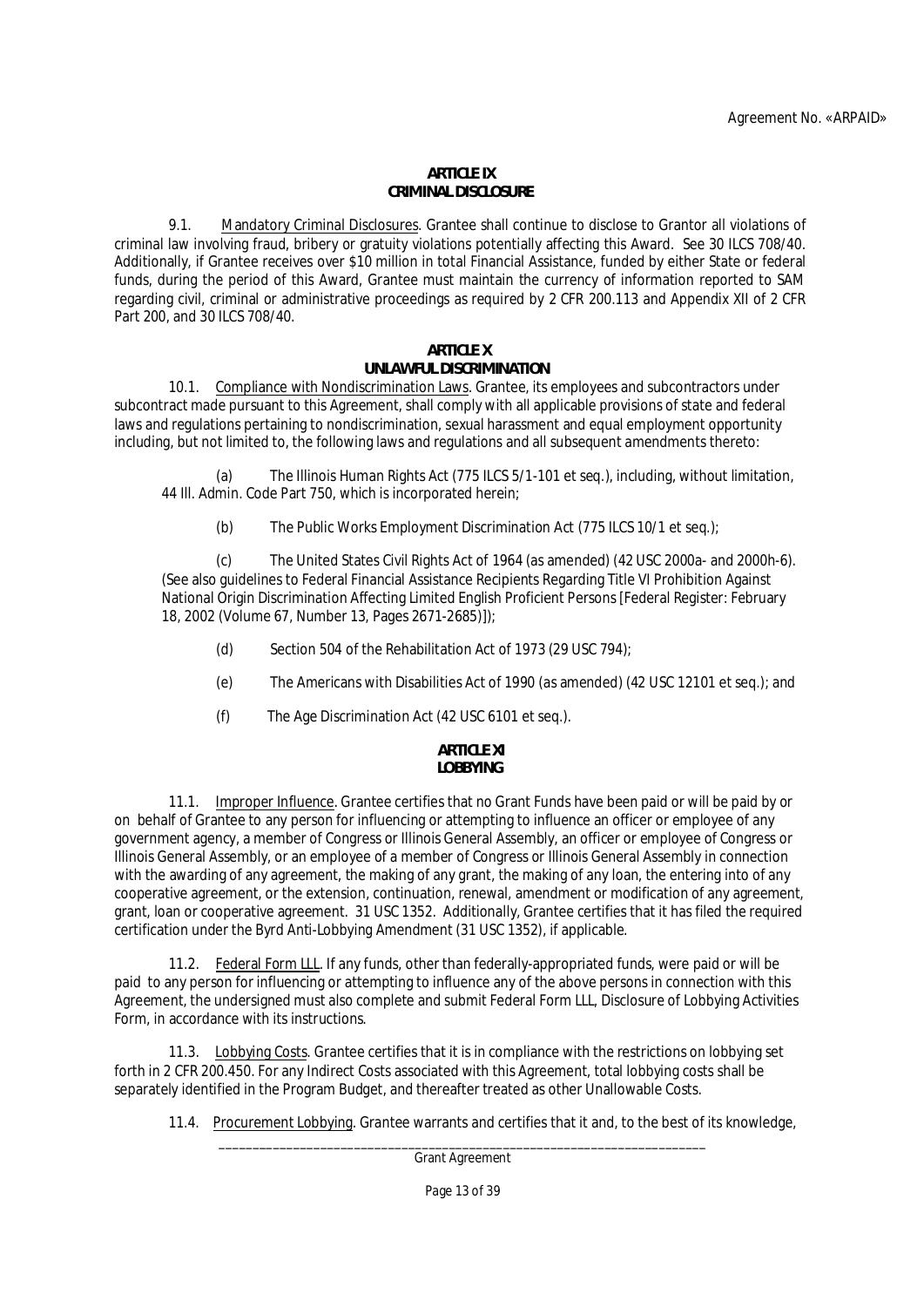its sub-grantees have complied and will comply with Executive Order No. 1 (2007) (EO 1-2007). EO 1-2007 generally prohibits Grantees and subcontractors from hiring the then-serving Governor's family members to lobby procurement activities of the State, or any other unit of government in Illinois including local governments, if that procurement may result in a contract valued at over \$25,000. This prohibition also applies to hiring for that same purpose any former State employee who had procurement authority at any time during the one-year period preceding the procurement lobbying activity.

11.5. Subawards. Grantee must include the language of this ARTICLE XI in the award documents for any subawards made pursuant to this Award at all tiers. All sub-awardees are also subject to certification and disclosure. Pursuant to Appendix II(I) to 2 CFR Part 200, Grantee shall forward all disclosures by contractors regarding this certification to Grantor.

11.6. Certification. This certification is a material representation of fact upon which reliance was placed to enter into this transaction and is a prerequisite for this transaction, pursuant to 31 USC 1352. Any person who fails to file the required certifications shall be subject to a civil penalty of not less than \$10,000, and not more than \$100,000, for each such failure.

### **ARTICLE XII**

# **MAINTENANCE AND ACCESSIBILITY OF RECORDS; MONITORING**

12.1. Records Retention. Grantee shall maintain for three (3) years from the date of submission of the final expenditure report, adequate books, all financial records and, supporting documents, statistical records, and all other records pertinent to this Award, adequate to comply with 2 CFR 200.334, unless a different retention period is specified in 2 CFR 200.334 or 44 Ill. Admin. Code 7000.430(a) and (b). If any litigation, claim or audit is started before the expiration of the retention period, the records must be retained until all litigation, claims or audit exceptions involving the records have been resolved and final action taken.

12.2. Accessibility of Records. Grantee, in compliance with 2 CFR 200.337 and 44 Ill. Admin. Code 7000.430(e), shall make books, records, related papers, supporting documentation and personnel relevant to this Agreement available to authorized Grantor representatives, the Illinois Auditor General, Illinois Attorney General, any Executive Inspector General, the Grantor's Inspector General, federal authorities, any person identified in 2 CFR 200.337, and any other person as may be authorized by Grantor (including auditors), by the state of Illinois or by federal statute. Grantee shall cooperate fully in any such audit or inquiry.

12.3. Failure to Maintain Books and Records. Failure to maintain books, records and supporting documentation, as described in this ARTICLE XII, shall establish a presumption in favor of the State for the recovery of any funds paid by the State under this Agreement for which adequate books, records and supporting documentation are not available to support disbursement.

12.4. Monitoring and Access to Information. Grantee must monitor its activities to assure compliance with applicable state and federal requirements and to assure its performance expectations are being achieved. Grantor shall monitor the activities of Grantee to assure compliance with all requirements and performance expectations of the award. Grantee shall timely submit all financial and performance reports, and shall supply, upon Grantor's request, documents and information relevant to the Award. Grantor may make site visits as warranted by program needs. See 2 CFR 200.329 and 200.332. Additional monitoring requirements may be in PART TWO or PART THREE.

## **ARTICLE XIII FINANCIAL REPORTING REQUIREMENTS**

13.1. Required Periodic Financial Reports. Grantee agrees to submit financial reports as requested and in the format required by Grantor. Grantee shall file quarterly reports with Grantor describing the expenditure(s) of the funds related thereto, unless more frequent reporting is required by the Grantee pursuant to specific award conditions. 2 CFR 200.208. Unless so specified, the first of such reports shall cover the first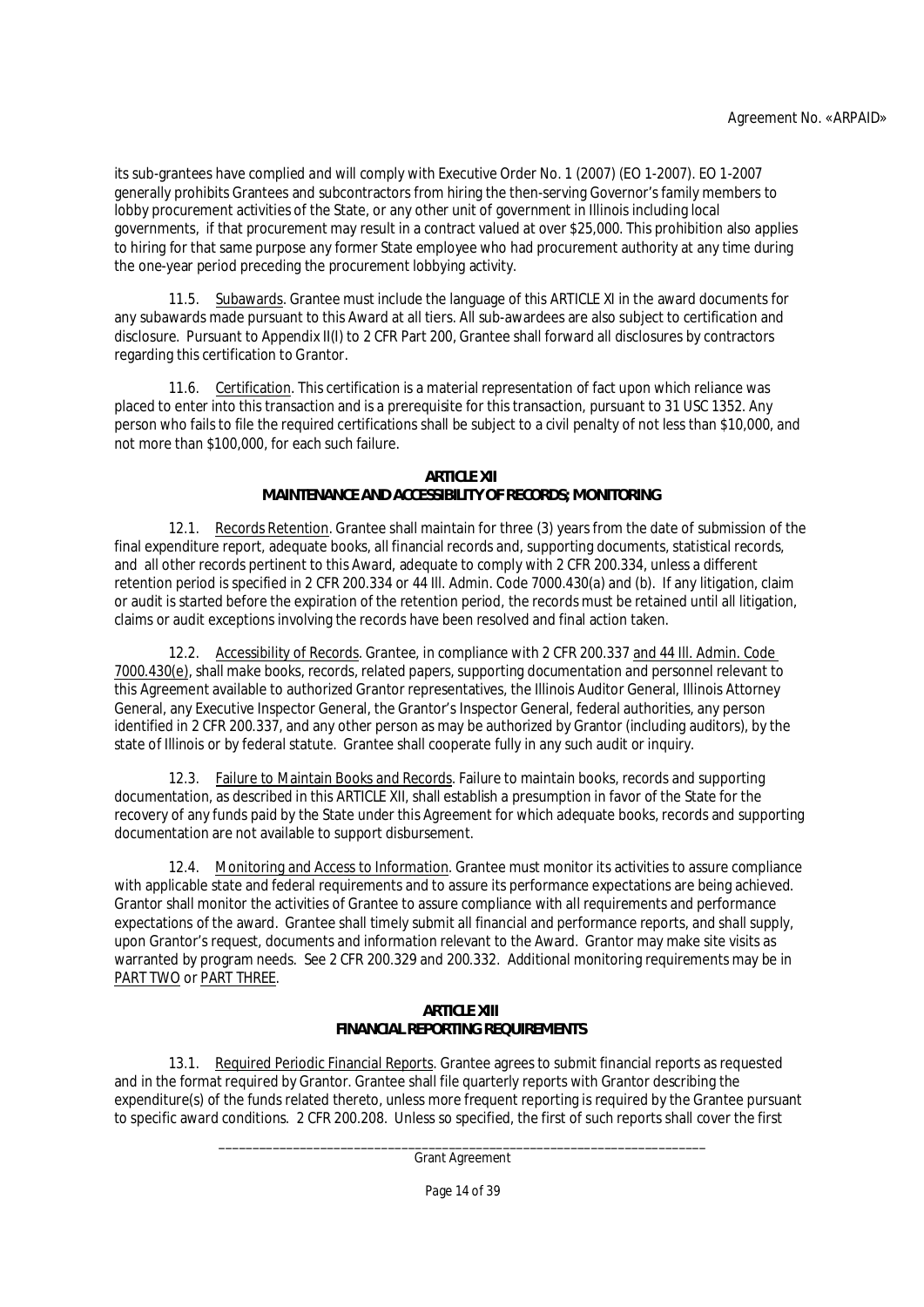three months after the Award begins, and reports must be submitted no later than the due date(s) specified in PART TWO or PART THREE, unless additional information regarding required financial reports is set forth in Exhibit G. Failure to submit the required financial reports may cause a delay or suspension of funding. 30 ILCS 705/1 et seq.; 2 CFR 208(b)(3) and 200.328. Any report required by 30 ILCS 708/125 may be detailed in PART TWO or PART THREE.

# 13.2. Close-out Reports.

(a) Grantee shall submit a Close-out Report no later than the due date specified in PART TWO or PART THREE following the end of the period of performance for this Agreement or Agreement termination. The format of this Close-out Report shall follow a format prescribed by Grantor. 2 CFR 200.344; 44 Ill. Admin. Code 7000.440(b).

(b) If an audit or review of Grantee occurs and results in adjustments after Grantee submits a Close-out Report, Grantee will submit a new Close-out Report based on audit adjustments, and immediately submit a refund to Grantor, if applicable. 2 CFR 200.345.

13.3. Effect of Failure to Comply. Failure to comply with reporting requirements shall result in the withholding of funds, the return of Improper Payments or Unallowable Costs, will be considered a material breach of this Agreement and may be the basis to recover Grant Funds. Grantee's failure to comply with this ARTICLE XIII, ARTICLE XIV, or ARTICLE XV shall be considered prima facie evidence of a breach and may be admitted as such, without further proof, into evidence in an administrative proceeding before Grantor, or in any other legal proceeding. Grantee should refer to the State of Illinois Grantee Compliance Enforcement System for policy and consequences for failure to comply. 44 Ill. Admin. Code 7000.80.

## **ARTICLE XIV PERFORMANCE REPORTING REQUIREMENTS**

14.1. Required Periodic Performance Reports. Grantee agrees to submit Performance Reports as requested and in the format required by Grantor. Performance Measures listed in Exhibit E must be reported quarterly, unless otherwise specified in PART TWO, PART THREE or Exhibit G. Unless so specified, the first of such reports shall cover the first three months after the Award begins. If Grantee is not required to report performance quarterly, then Grantee must submit a Performance Report at least annually. Pursuant to 2 CFR 200.208, specific conditions may be imposed requiring Grantee to report more frequently based on the risk assessment or the merit-based review of the application. In such cases, Grantor shall notify Grantee of same in Exhibit G. Pursuant to 2 CFR 200.329 and 44 Ill. Admin. Code 7000.410(b)(2), periodic Performance Reports shall be submitted no later than the due date(s) specified in PART TWO or PART THREE. For certain constructionrelated Awards, such reports may be exempted as identified in PART TWO or PART THREE. 2 CFR 200.329. Failure to submit such required Performance Reports may cause a delay or suspension of funding. 30 ILCS 705/1 et seq.

14.2. Close-out Performance Reports. Grantee agrees to submit a Close-out Performance Report, in the format required by Grantor, no later than the due date specified in PART TWO or PART THREE following the end of the period of performance or Agreement termination. See 2 CFR 200.344; 44 Ill. Admin. Code 7000.440(b)(1).

14.3. Content of Performance Reports. Pursuant to 2 CFR 200.329(b) and (c), all Performance Reports must relate the financial data and accomplishments to the performance goals and objectives of this Award and also include the following: a comparison of actual accomplishments to the objectives of the award established for the period; where the accomplishments can be quantified, a computation of the cost and demonstration of cost effective practices (e.g., through unit cost data); performance trend data and analysis if required; and reasons why established goals were not met, if appropriate. Appendices may be used to include additional supportive documentation. Additional content and format guidelines for the Performance Reports will be determined by Grantor contingent on the Award's statutory, regulatory and administrative requirements, and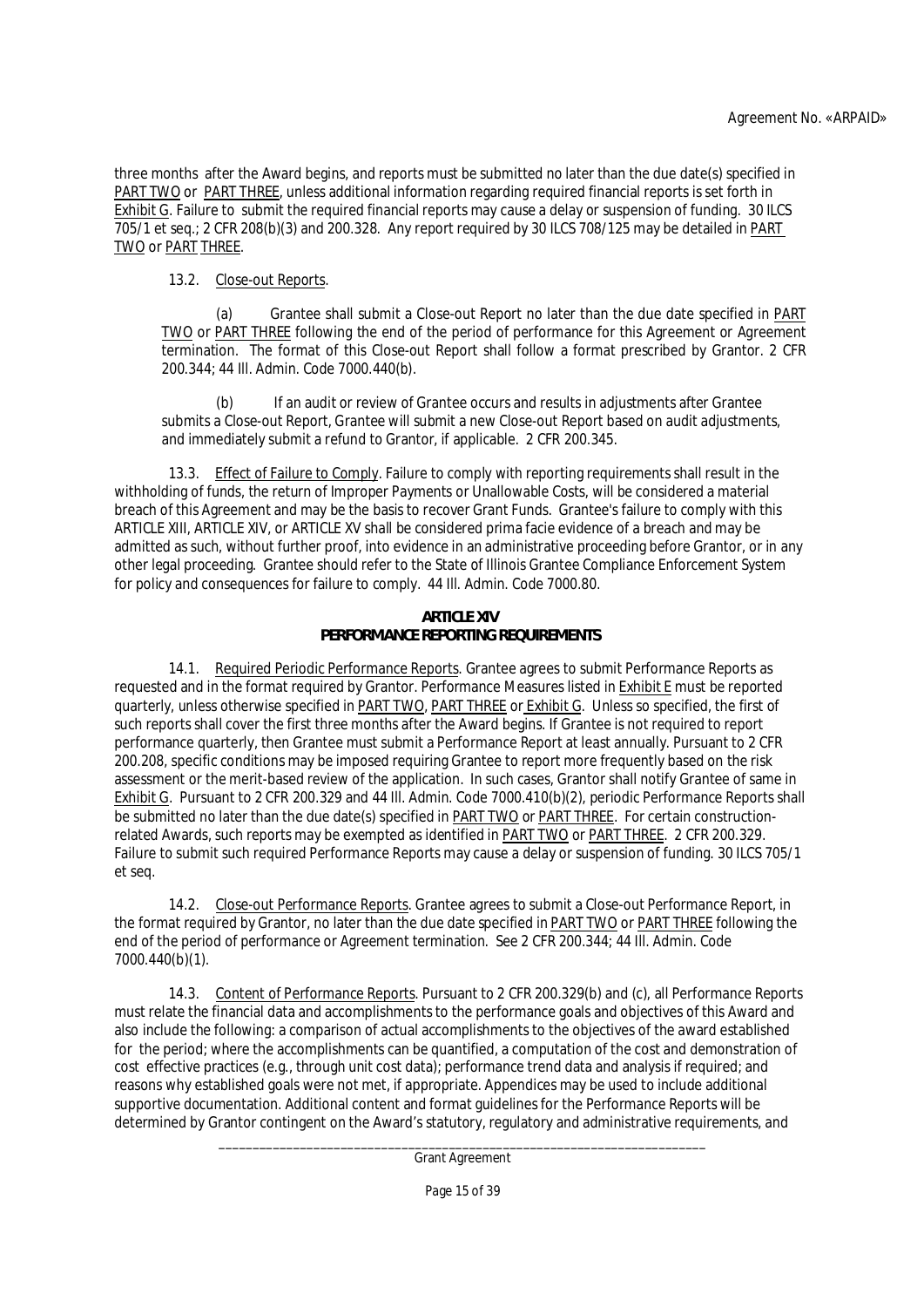are included in **PART TWO** or **PART THREE** of this Agreement.

14.4. Performance Standards. Grantee shall perform in accordance with the Performance Standards set forth in Exhibit F. See 2 CFR 200.301 and 200.210.

## **ARTICLE XV AUDIT REQUIREMENTS**

15.1. Audits. Grantee shall be subject to the audit requirements contained in the Single Audit Act Amendments of 1996 (31 USC 7501-7507) and Subpart F of 2 CFR Part 200, and the audit rules and policies set forth by the Governor's Office of Management and Budget. See 30 ILCS 708/65(c); 44 Ill. Admin. Code 7000.90.

15.2. Consolidated Year-End Financial Reports (CYEFR). All grantees are required to complete and submit a CYEFR through the Grantee Portal. The CYEFR is a required schedule in the Grantee's audit report if the Grantee is required to complete and submit an audit report as set forth herein.

(a) This Paragraph 15.2 applies to all Grantees, unless exempted pursuant to a federal or state statute or regulation, which is identified in PART TWO or PART THREE.

(b) The CYEFR must cover the same period as the Audited Financial Statements, if required, and must be submitted in accordance with the audit schedule at 44 Ill. Admin. Code 7000.90. If Audited Financial Statements are not required, however, then the CYEFR must cover the Grantee's fiscal year and must be submitted within 6 months of the Grantee's fiscal year-end.

(c) CYEFRs must include an in relation to opinion from the auditor of the financial statements included in the CYEFR.

(d) CYEFRs shall follow a format prescribed by Grantor.

15.3. Entities That Are Not "For-Profit".

(a) This Paragraph applies to Grantees that are not "for-profit" entities.

(b) Single and Program-Specific Audits. If, during its fiscal year, Grantee expends \$750,000 or more in Federal Awards (direct federal and federal pass-through awards combined), Grantee must have a single audit or program-specific audit conducted for that year as required by 2 CFR 200.501 and other applicable sections of Subpart F of 2 CFR Part 200. The audit report packet must be completed as described in 2 CFR 200.512 (single audit) or 2 CFR 200.507 (program-specific audit), 44 Ill. Admin. Code 7000.90(h)(1) and the current GATA audit manual and submitted to the Federal Audit Clearinghouse, as required by 2 CFR 200.512. The results of peer and external quality control reviews, management letters, AU-C 265 communications and the Consolidated Year-End Financial Report(s) must be submitted to the Grantee Portal. The due date of all required submissions set forth in this Paragraph is the earlier of (i) 30 calendar days after receipt of the auditor's report(s) or (ii) nine (9) months after the end of the Grantee's audit period.

(c) Financial Statement Audit. If, during its fiscal year, Grantee expends less than \$750,000 in Federal Awards, Grantee is subject to the following audit requirements:

(i) If, during its fiscal year, Grantee expends \$500,000 or more in Federal and state Awards, singularly or in any combination, from all sources, Grantee must have a financial statement audit conducted in accordance with the Generally Accepted Government Auditing Standards (GAGAS). Grantee may be subject to additional requirements in PART TWO, PART THREE or Exhibit G based on the Grantee's risk profile.

(ii) If, during its fiscal year, Grantee expends less than \$500,000 in Federal and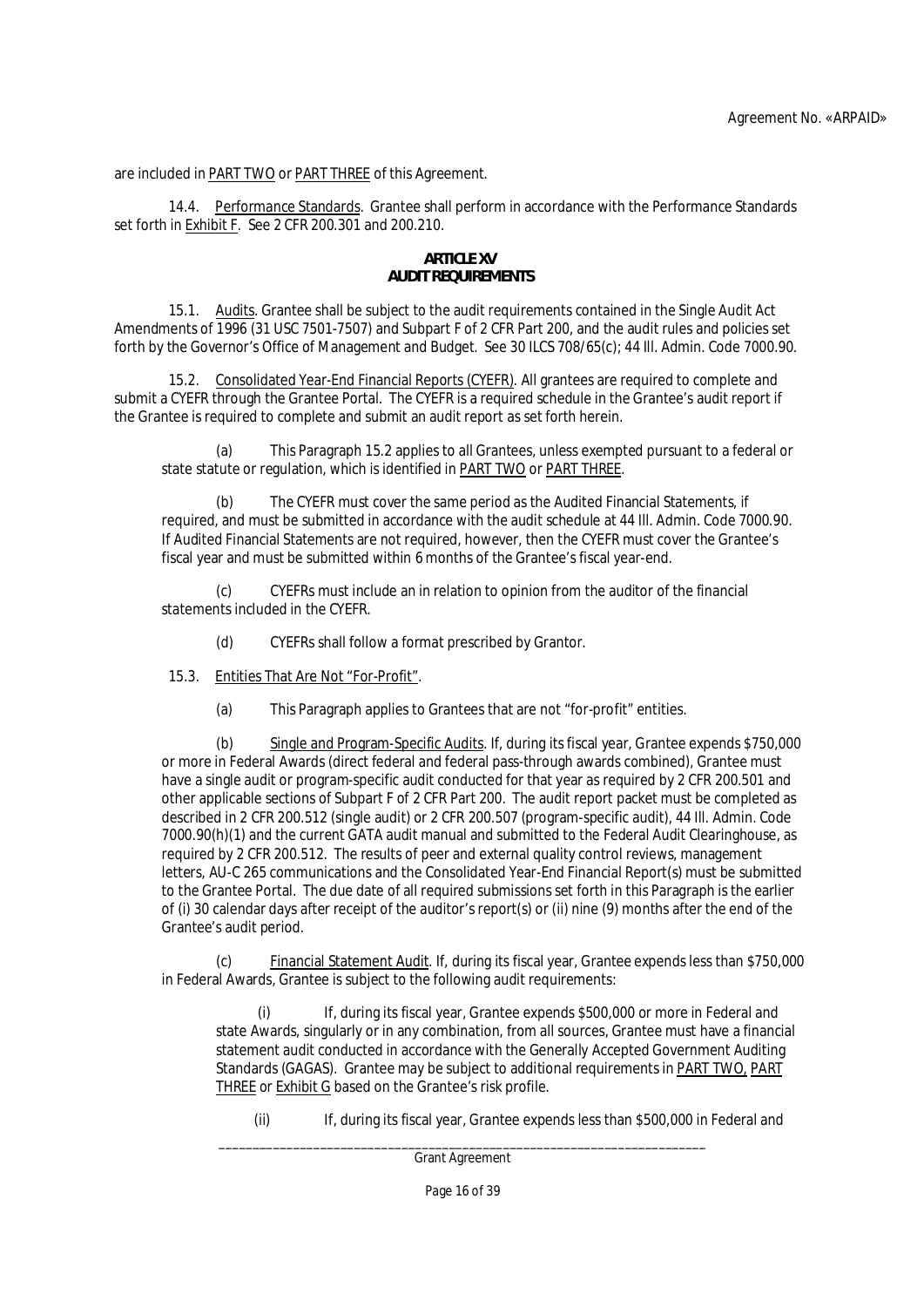state Awards, singularly or in any combination, from all sources, but expends \$300,000 or more in Federal and state Awards, singularly or in any combination, from all sources, Grantee must have a financial statement audit conducted in accordance with the Generally Accepted Auditing Standards (GAAS).

(iii) If Grantee is a Local Education Agency (as defined in 34 CFR 77.1), Grantee shall have a financial statement audit conducted in accordance with GAGAS, as required by 23 Ill. Admin. Code 100.110, regardless of the dollar amount of expenditures of Federal and state Awards.

(iv) If Grantee does not meet the requirements in subsections 15.3(b) and 15.3(c)(i- iii) but is required to have a financial statement audit conducted based on other regulatory requirements, Grantee must submit those audits for review.

(v) Grantee must submit its financial statement audit report packet, as set forth in 44 Ill. Admin. Code 7000.90(h)(2) and the current GATA audit manual, to the Grantee Portal within the earlier of (i) 30 calendar days after receipt of the auditor's report(s) or (ii) 6 months after the end of the Grantee's audit period.

# 15.4. "For-Profit" Entities.

(a) This Paragraph applies to Grantees that are "for-profit" entities.

(b) Program-Specific Audit. If, during its fiscal year, Grantee expends \$750,000 or more in Federal Awards (direct federal and federal pass-through awards), from all sources, Grantee is required to have a program-specific audit conducted in accordance with 2 CFR 200.507. The auditor must audit Federal programs with Federal Awards expended that, in the aggregate, cover at least 50 percent (0.50) of total Federal Awards expended. The audit report packet must be completed as described in 2 CFR 200.507 (program-specific audit), 44 Ill. Admin. Code 7000.90 and the current GATA audit manual, and must be submitted to the Grantee Portal. The due date of all required submissions set forth in this Paragraph is the earlier of (i) 30 calendar days after receipt of the auditor's report(s) or (ii) nine (9) months after the end of the Grantee's audit period.

Financial Statement Audit. If, during its fiscal year, Grantee expends less than \$750,000 in Federal Awards and state Awards, singularly or in any combination, from all sources, Grantee must follow all of the audit requirements in Paragraphs  $15.3(c)(i)-(v)$ , above.

Publicly-Traded Entities. If Grantee is a publicly-traded company, Grantee is not subject to the single audit or program-specific audit requirements, but is required to submit its annual audit conducted in accordance with its regulatory requirements.

15.5. Performance of Audits. For those organizations required to submit an independent audit report, the audit is to be conducted by a Certified Public Accountant or Certified Public Accounting Firm licensed in the state of Illinois or in accordance with Section 5.2 of the Illinois Public Accounting Act (225 ILCS 450/5.2). For all audits required to be performed subject to Generally Accepted Government Auditing standards or Generally Accepted Auditing standards, Grantee shall request and maintain on file a copy of the auditor's most recent peer review report and acceptance letter. Grantee shall follow procedures prescribed by Grantor for the preparation and submission of audit reports and any related documents.

15.6. Delinquent Reports. Grantee should refer to the State of Illinois Grantee Compliance Enforcement System for the policy and consequences for late reporting. 44 Ill. Admin. Code 7000.80.

> **ARTICLE XVI TERMINATION; SUSPENSION; NON-COMPLIANCE**

\_\_\_\_\_\_\_\_\_\_\_\_\_\_\_\_\_\_\_\_\_\_\_\_\_\_\_\_\_\_\_\_\_\_\_\_\_\_\_\_\_\_\_\_\_\_\_\_\_\_\_\_\_\_\_\_\_\_\_\_\_\_\_\_\_\_\_\_\_\_\_\_ Grant Agreement

Page 17 of 39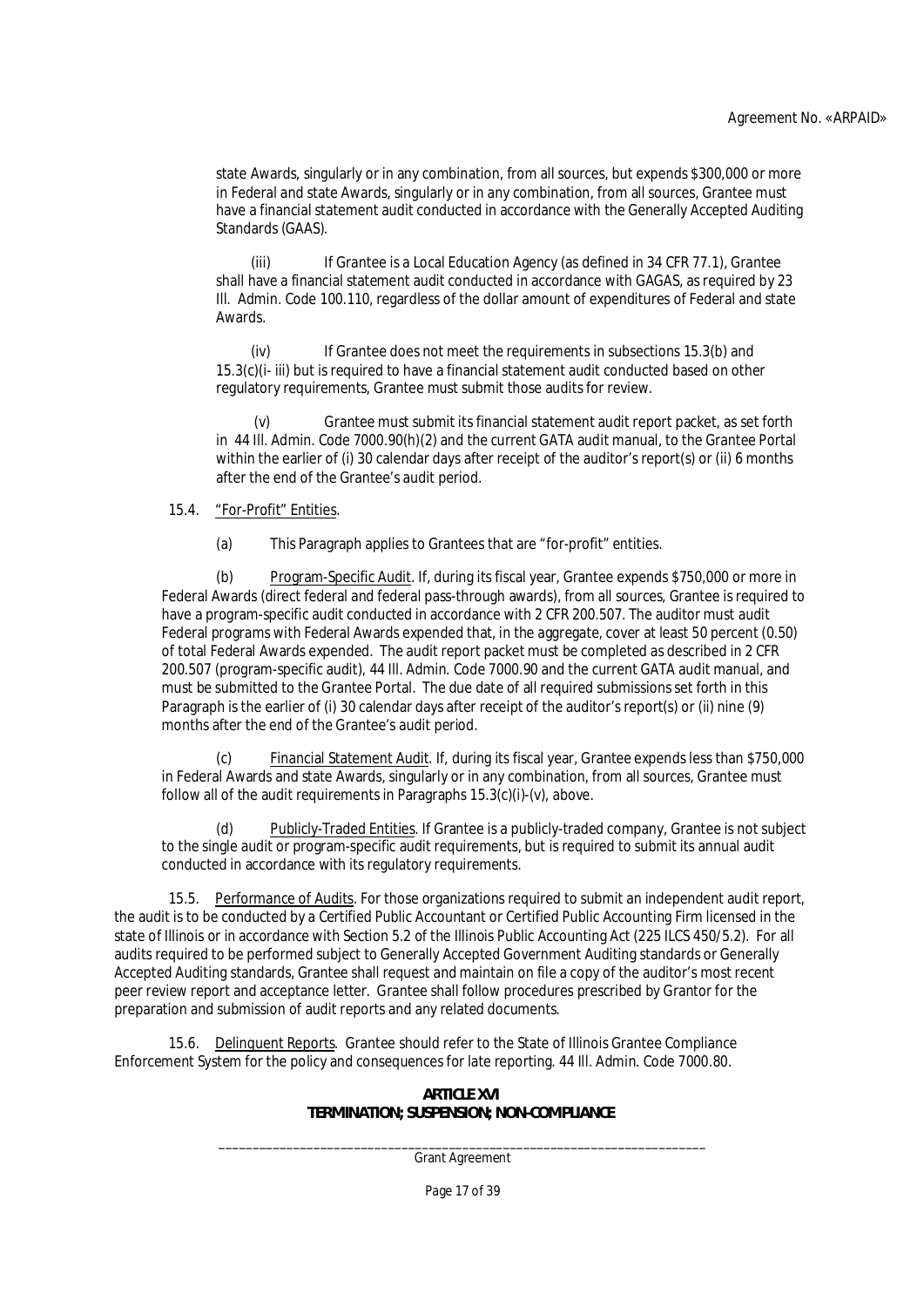# 16.1. Termination.

(a) This Agreement may be terminated, in whole or in part, by either Party for any or no reason upon thirty (30) calendar days' prior written notice to the other Party. If terminated by the Grantee, Grantee must include the reasons for such termination, the effective date, and, in the case of a partial termination, the portion to be terminated. If Grantor determines in the case of a partial termination that the reduced or modified portion of the Award will not accomplish the purposes for which the Award was made, Grantor may terminate the Agreement in its entirety. 2 CFR 200.340(a)(4).

(b) This Agreement may be terminated, in whole or in part, by Grantor without advance notice:

(i) Pursuant to a funding failure under Paragraph 4.1;

(ii) If Grantee fails to comply with the terms and conditions of this or any Award, application or proposal, including any applicable rules or regulations, or has made a false representation in connection with the receipt of this or any Grant;

(iii) If the Award no longer effectuates the program goals or agency priorities as set forth in Exhibit A, PART TWO or PART THREE; or

(iv) If Grantee breaches this Agreement and either (1) fails to cure such breach within 15 calendar days' written notice thereof, or (2) if such cure would require longer than 15 calendar days and the Grantee has failed to commence such cure within 15 calendar days' written notice thereof. In the event that Grantor terminates this Agreement as a result of the breach of the Agreement by Grantee, Grantee shall be paid for work satisfactorily performed prior to the date of termination.

16.2. Suspension. Grantor may suspend this Agreement, in whole or in part, pursuant to a funding failure under Paragraph 4.1 or if the Grantee fails to comply with terms and conditions of this or any Award. If suspension is due to Grantee's failure to comply, Grantor may withhold further payment and prohibit Grantee from incurring additional obligations pending corrective action by Grantee or a decision to terminate this Agreement by Grantor. Grantor may determine to allow necessary and proper costs that Grantee could not reasonably avoid during the period of suspension.

16.3. Non-compliance. If Grantee fails to comply with the U.S. Constitution, applicable statutes, regulations or the terms and conditions of this or any Award, Grantor may impose additional conditions on Grantee, as described in 2 CFR 200.208. If Grantor determines that non-compliance cannot be remedied by imposing additional conditions, Grantor may take one or more of the actions described in 2 CFR 200.339. The Parties shall follow all Grantor policies and procedures regarding non-compliance, including, but not limited to, the procedures set forth in the State of Illinois Grantee Compliance Enforcement System. 44 Ill. Admin. Code 7000.80 and 7000.260.

16.4. Objection. If Grantor suspends or terminates this Agreement, in whole or in part, for cause, or takes any other action in response to Grantee's non-compliance, Grantee may avail itself of any opportunities to object and challenge such suspension, termination or other action by Grantor in accordance with any applicable processes and procedures, including, but not limited to, the procedures set forth in the State of Illinois Grantee Compliance Enforcement System. 2 CFR 200.342; 44 Ill. Admin. Code 7000.80 and 7000.260.

16.5. Effects of Suspension and Termination.

(a) Grantor may credit Grantee for expenditures incurred in the performance of authorized services under this Agreement prior to the effective date of a suspension or termination.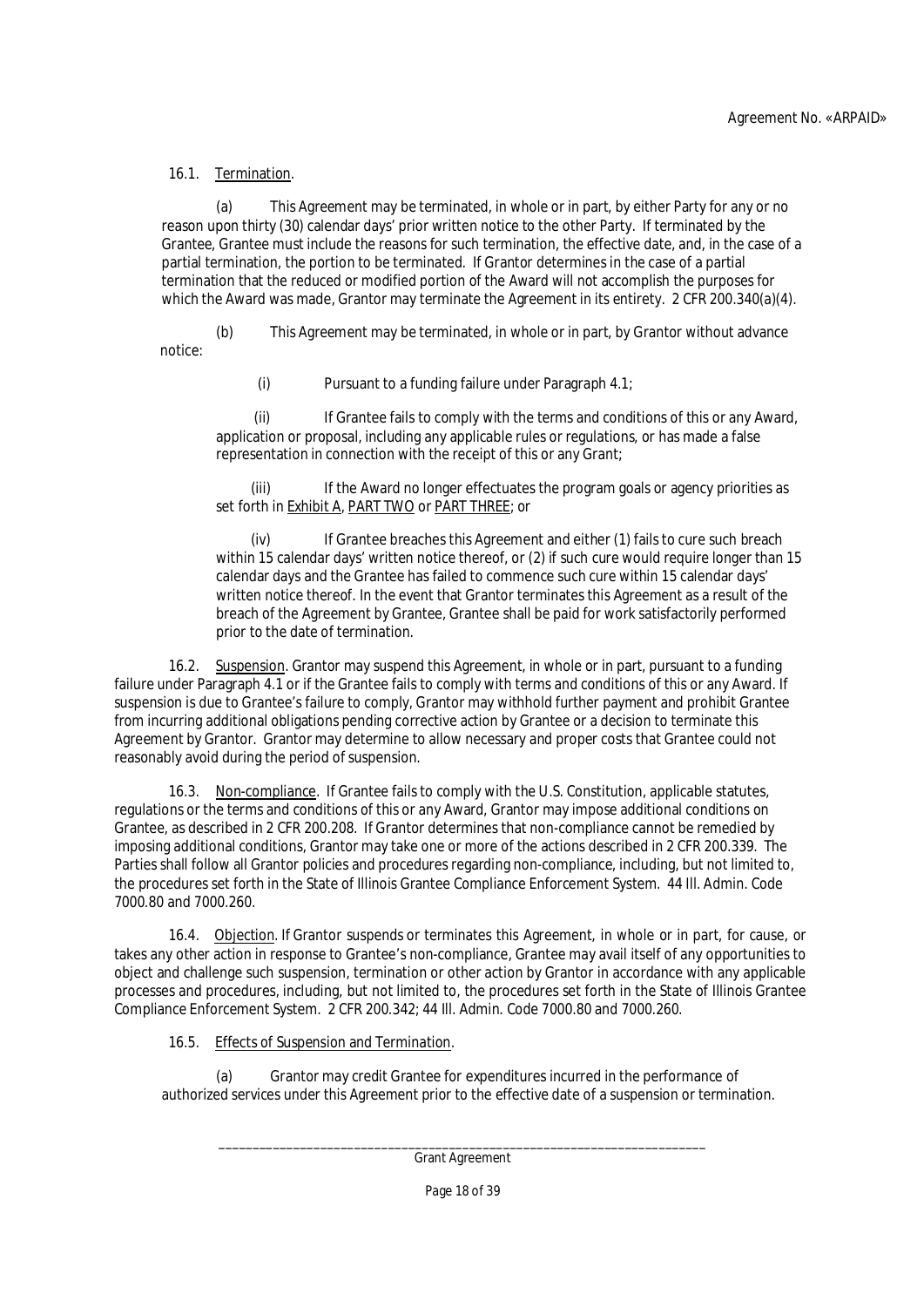(b) Grantee shall not incur any costs or obligations that require the use of these Grant Funds after the effective date of a suspension or termination, and shall cancel as many outstanding obligations as possible.

(c) Costs to Grantee resulting from obligations incurred by Grantee during a suspension or after termination of the Agreement are not allowable unless:

(i) Grantor expressly authorizes them in the notice of suspension or termination;

and

(ii) The costs result from obligations properly incurred before the effective date of suspension or termination, are not in anticipation of the suspension or termination, and the costs would be allowable if the Agreement was not suspended or terminated. 2 CFR 200.343.

16.6. Close-out of Terminated Agreements. If this Agreement is terminated, in whole or in part, the Parties shall comply with all close-out and post-termination requirements of this Agreement. 2 CFR 200.340(d).

# **ARTICLE XVII**

# **SUBCONTRACTS/SUB-GRANTS**

17.1. Sub-recipients/Delegation. Grantee may not subcontract nor sub-grant any portion of this Agreement nor delegate any duties hereunder without Prior Approval of Grantor. The requirement for Prior Approval is satisfied if the subcontractor or sub-grantee has been identified in the Uniform Grant Application, such as, without limitation, a Project Description, and Grantor has approved. Grantee must notify any potential sub-recipient that the sub-recipient shall obtain and provide to the Grantee a Unique Entity Identifier prior to receiving a subaward. 2 CFR 25.300.

17.2. Application of Terms. Grantee shall advise any sub-grantee of funds awarded through this Agreement of the requirements imposed on them by federal and state laws and regulations, and the provisions of this Agreement. The terms of this Agreement shall apply to all subawards authorized in accordance with Paragraph 17.1. 2 CFR 200.101(b)(2).

17.3. Liability as Guaranty. Grantee shall be liable as guarantor for any Grant Funds it obligates to a sub-grantee or sub-contractor pursuant to Paragraph 17.1 in the event the Grantor determines the funds were either misspent or are being improperly held and the sub-grantee or sub-contractor is insolvent or otherwise fails to return the funds. 2 CFR 200.345; 30 ILCS 705/6; 44 Ill. Admin. Code 7000.450(a).

# **ARTICLE XVIII NOTICE OF CHANGE**

18.1. Notice of Change. Grantee shall notify the Grantor if there is a change in Grantee's legal status, federal employer identification number (FEIN), DUNS Number, UEI, SAM registration status, Related Parties, senior management or address. See 30 ILCS 708/60(a). If the change is anticipated, Grantee shall give thirty (30) days' prior written notice to Grantor. If the change is unanticipated, Grantee shall give notice as soon as practicable thereafter. Grantor reserves the right to take any and all appropriate action as a result of such change(s).

18.2. Failure to Provide Notification. Grantee shall hold harmless Grantor for any acts or omissions of Grantor resulting from Grantee's failure to notify Grantor of these changes.

18.3. Notice of Impact. Grantee shall immediately notify Grantor of any event that may have a material impact on Grantee's ability to perform this Agreement.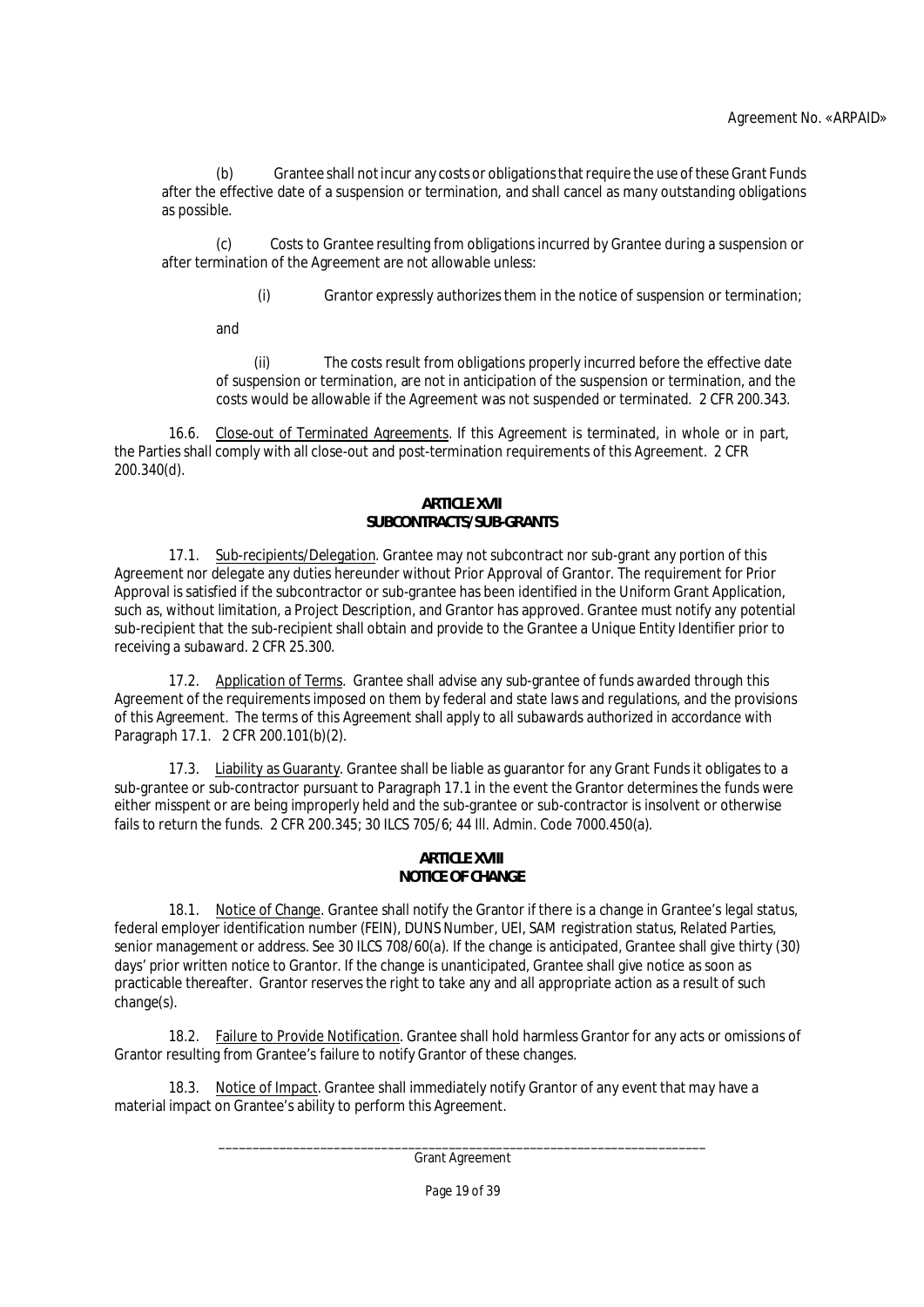18.4. Circumstances Affecting Performance; Notice. In the event Grantee becomes a party to any litigation, investigation or transaction that may reasonably be considered to have a material impact on Grantee's ability to perform under this Agreement, Grantee shall notify Grantor, in writing, within five (5) calendar days of determining such litigation or transaction may reasonably be considered to have a material impact on the Grantee's ability to perform under this Agreement.

18.5. Effect of Failure to Provide Notice. Failure to provide the notice described in Paragraph 18.4 shall be grounds for immediate termination of this Agreement and any costs incurred after notice should have been given shall be disallowed.

# **ARTICLE XIX**

# **STRUCTURAL REORGANIZATION AND RECONSTITUTION OF BOARD MEMBERSHIP**

19.1. Effect of Reorganization. Grantee acknowledges that this Agreement is made by and between Grantor and Grantee, as Grantee is currently organized and constituted. No promise or undertaking made hereunder is an assurance that Grantor agrees to continue this Agreement, or any license related thereto, should Grantee significantly reorganize or otherwise substantially change the character of its corporate structure, business structure or governance structure. Grantee agrees that it will give Grantor prior notice of any such action or changes significantly affecting its overall structure or management makeup (for example, a merger or a corporate restructuring), and will provide any and all reasonable documentation necessary for Grantor to review the proposed transaction including financial records and corporate and shareholder minutes of any corporation which may be involved. This ARTICLE XIX does not require Grantee to report on minor changes in the makeup of its board membership. Nevertheless, PART TWO or PART THREE may impose further restrictions. Failure to comply with this ARTICLE XIX shall constitute a material breach of this Agreement.

## **ARTICLE XX AGREEMENTS WITH OTHER STATE AGENCIES**

20.1. Copies upon Request. Grantee shall, upon request by Grantor, provide Grantor with copies of contracts or other agreements to which Grantee is a party with any other State agency.

## **ARTICLE XXI CONFLICT OF INTEREST**

21.1. Required Disclosures. Grantee must immediately disclose in writing any potential or actual Conflict of Interest to the Grantor. 2 CFR 200.113 and 30 ILCS 708/35.

21.2. Prohibited Payments. Grantee agrees that payments made by Grantor under this Agreement will not be used to compensate, directly or indirectly, any person: (1) currently holding an elective office in this State including, but not limited to, a seat in the General Assembly, or (2) employed by an office or agency of the state of Illinois whose annual compensation is in excess of sixty percent (60%) of the Governor's annual salary, or \$106,447.20 (30 ILCS 500/50-13).

21.3. Request for Exemption. Grantee may request written approval from Grantor for an exemption from Paragraph 21.2. Grantee acknowledges that Grantor is under no obligation to provide such exemption and that Grantor may, if an exemption is granted, grant such exemption subject to such additional terms and conditions as Grantor may require.

## **ARTICLE XXII EQUIPMENT OR PROPERTY**

22.1. Transfer of Equipment. Grantor shall have the right to require that Grantee transfer to Grantor any equipment, including title thereto, purchased in whole or in part with Grantor funds, if Grantor determines that Grantee has not met the conditions of 2 CFR 200.439. Grantor shall notify Grantee in writing should Grantor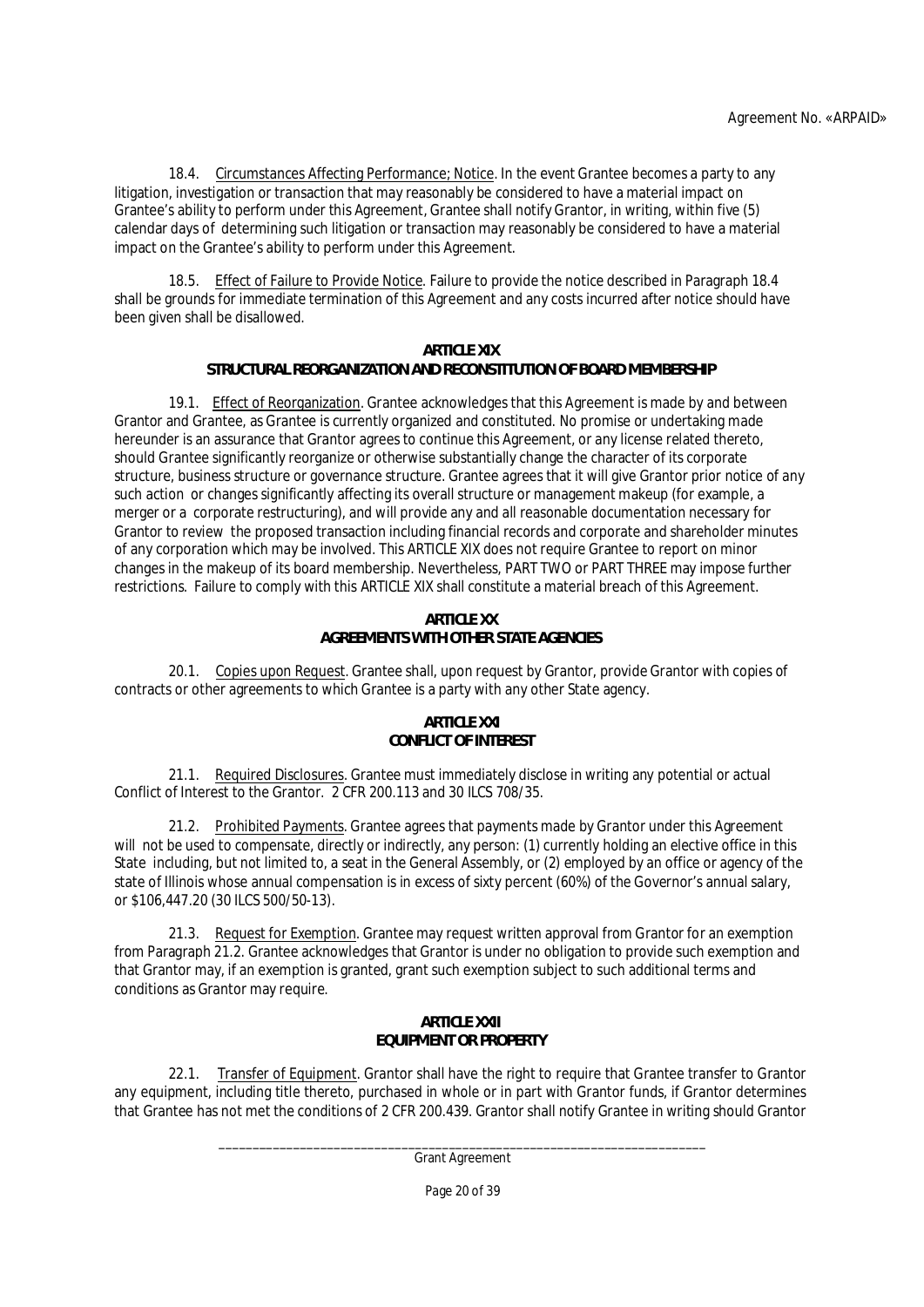require the transfer of such equipment. Upon such notification by Grantor, and upon receipt or delivery of such equipment by Grantor, Grantee will be deemed to have transferred the equipment to Grantor as if Grantee had executed a bill of sale therefor.

22.2. Prohibition against Disposition/Encumbrance. The Grantee is prohibited from, and may not sell, transfer, encumber (other than original financing) or otherwise dispose of said equipment, material, or real property during the Grant Term without Prior Approval of Grantor. Any real property acquired using Grant Funds must comply with the requirements of 2 CFR 200.311.

22.3. Equipment and Procurement. Grantee must comply with the uniform standards set forth in 2 CFR 200.310–200.316 governing the management and disposition of property which cost was supported by Grant Funds. Any waiver from such compliance must be granted by either the President's Office of Management and Budget, the Governor's Office of Management and Budget, or both, depending on the source of the Grant Funds used. Additionally, Grantee must comply with the standards set forth in 2 CFR 200.317-200.326 for use in establishing procedures for the procurement of supplies and other expendable property, equipment, real property and other services with Grant Funds. These standards are furnished to ensure that such materials and services are obtained in an effective manner and in compliance with the provisions of applicable federal and state statutes and executive orders.

22.4. Equipment Instructions. Grantee must obtain disposition instructions from Grantor when equipment, purchased in whole or in part with Grant Funds, are no longer needed for their original purpose. Notwithstanding anything to the contrary contained within this Agreement, Grantor may require transfer of any equipment to Grantor or a third party for any reason, including, without limitation, if Grantor terminates the Award or Grantee no longer conducts Award activities. The Grantee shall properly maintain, track, use, store and insure the equipment according to applicable best practices, manufacturer's guidelines, federal and state laws or rules, and Grantor requirements stated herein.

22.5. Domestic Preferences for Procurements. In accordance with 2 CFR 200.322, as appropriate and to the extent consistent with law, the Grantee should, to the greatest extent practicable under this Award, provide a preference for the purchase, acquisition, or use of goods, products, or materials produced in the United States (including but not limited to iron, aluminum, steel, cement, and other manufactured products). The requirements of this paragraph must be included in all subawards and in all contracts and purchase orders for work or products under this Award.

### **ARTICLE XXIII PROMOTIONAL MATERIALS; PRIOR NOTIFICATION**

23.1. Publications, Announcements, etc. Use of Grant Funds for promotions is subject to the prohibitions for advertising or public relations costs in 2 CFR 200.421(e). In the event that Grantor funds are used in whole or in part to produce any written publications, announcements, reports, flyers, brochures or other written materials, Grantee shall obtain Prior Approval for the use of those funds (2 CFR 200.467) and agrees to include in these publications, announcements, reports, flyers, brochures and all other such material, the phrase "Funding provided in whole or in part by the [Grantor]." Exceptions to this requirement must be requested, in writing, from Grantor and will be considered authorized only upon written notice thereof to Grantee.

23.2. Prior Notification/Release of Information. Grantee agrees to notify Grantor ten (10) days prior to issuing public announcements or press releases concerning work performed pursuant to this Agreement, or funded in whole or in part by this Agreement, and to cooperate with Grantor in joint or coordinated releases of information.

# **ARTICLE XXIV INSURANCE**

24.1. Purchase and Maintenance of Insurance. Grantee shall maintain in full force and effect during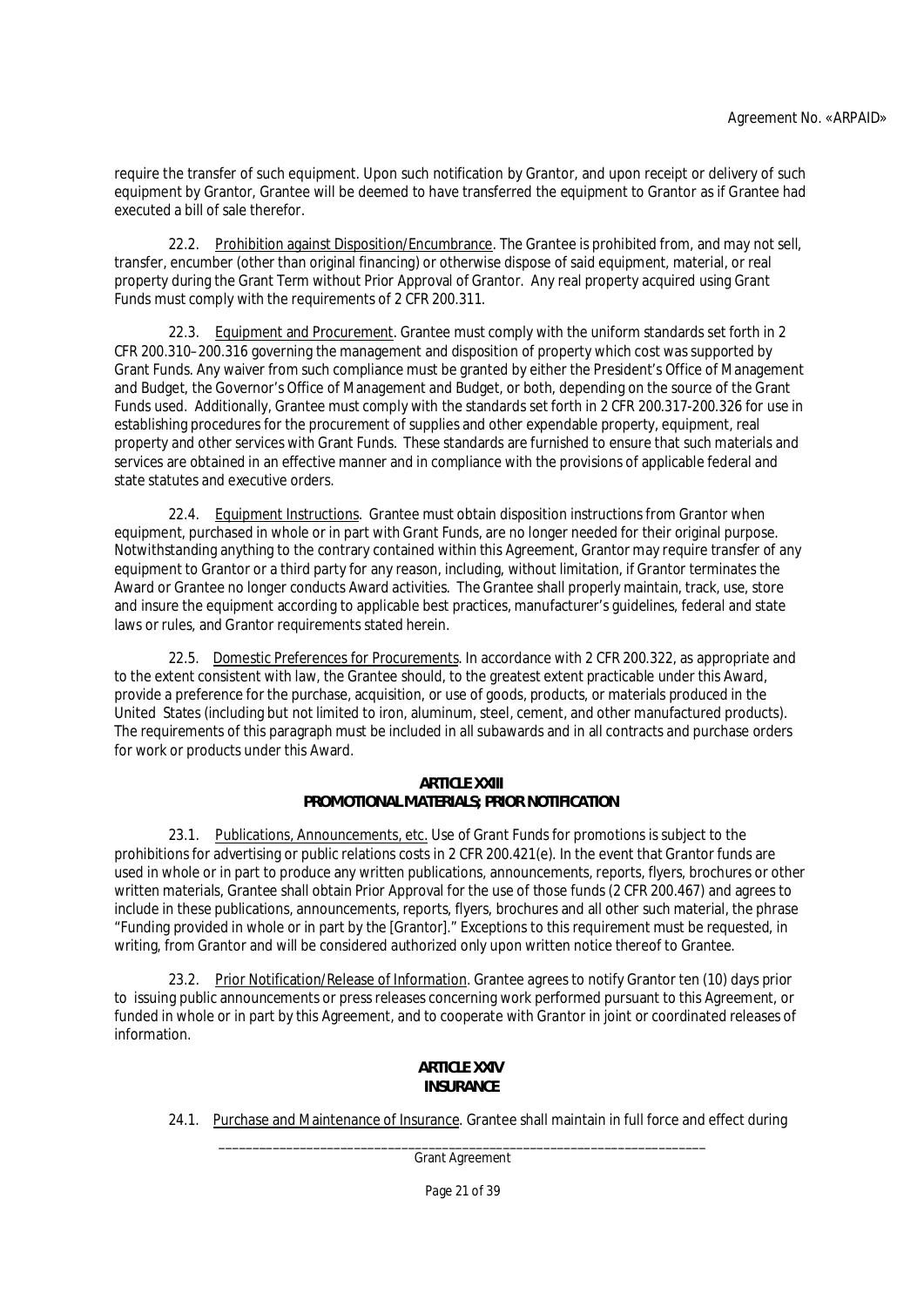the Term of this Agreement casualty and bodily injury insurance, as well as insurance sufficient to cover the replacement cost of any and all real or personal property, or both, purchased or, otherwise acquired, or improved in whole or in part, with funds disbursed pursuant to this Agreement. 2 CFR 200.310. Additional insurance requirements may be detailed in PART TWO or PART THREE.

24.2. Claims. If a claim is submitted for real or personal property, or both, purchased in whole with funds from this Agreement and such claim results in the recovery of money, such money recovered shall be surrendered to Grantor.

# **ARTICLE XXV LAWSUITS AND INDEMNIFICATION**

25.1. Independent Contractor. Grantee is an independent contractor under this Agreement and neither Grantee nor any employee or agent of Grantee is an employee of Grantor and do not acquire any employment rights with Grantor or the state of Illinois by virtue of this Agreement. Grantee will provide the agreed services and achieve the specified results free from the direction or control of Grantor as to the means and methods of performance. Grantee will be required to provide its own equipment and supplies necessary to conduct its business; provided, however, that in the event, for its convenience or otherwise, Grantor makes any such equipment or supplies available to Grantee, Grantee's use of such equipment or supplies provided by Grantor pursuant to this Agreement shall be strictly limited to official Grantor or state of Illinois business and not for any other purpose, including any personal benefit or gain.

25.2. Indemnification. To the extent permitted by law, Grantee agrees to hold harmless Grantor against any and all liability, loss, damage, cost or expenses, including attorneys' fees, arising from the intentional torts, negligence or breach of contract of Grantee, with the exception of acts performed in conformance with an explicit, written directive of Grantor. Indemnification by Grantor will be governed by the State Employee Indemnification Act (5 ILCS 350/1 et seq.) as interpreted by the Illinois Attorney General. Grantor makes no representation that Grantee, an independent contractor, will qualify or be eligible for indemnification under said Act.

# **ARTICLE XXVI MISCELLANEOUS**

26.1. Gift Ban. Grantee is prohibited from giving gifts to State employees pursuant to the State Officials and Employees Ethics Act (5 ILCS 430/10-10) and Executive Order 15-09.

26.2. Access to Internet. Grantee must have Internet access. Internet access may be either dial-up or high-speed. Grantee must maintain, at a minimum, one business e-mail address that will be the primary receiving point for all e-mail correspondence from Grantor. Grantee may list additional e-mail addresses at any time during the Term of this Agreement. The additional addresses may be for a specific department or division of Grantee or for specific employees of Grantee. Grantee must notify Grantor of any e-mail address changes within five (5) business days from the effective date of the change.

26.3. Exhibits and Attachments. Exhibits A through G, PART TWO, PART THREE, if applicable, and all other exhibits and attachments hereto are incorporated herein in their entirety.

26.4. Assignment Prohibited. Grantee acknowledges that this Agreement may not be sold, assigned, or transferred in any manner by Grantee, to include an assignment of Grantee's rights to receive payment hereunder, and that any actual or attempted sale, assignment, or transfer by Grantee without the Prior Approval of Grantor in writing shall render this Agreement null, void and of no further effect.

26.5. Amendments. This Agreement may be modified or amended at any time during its Term by mutual consent of the Parties, expressed in writing and signed by the Parties.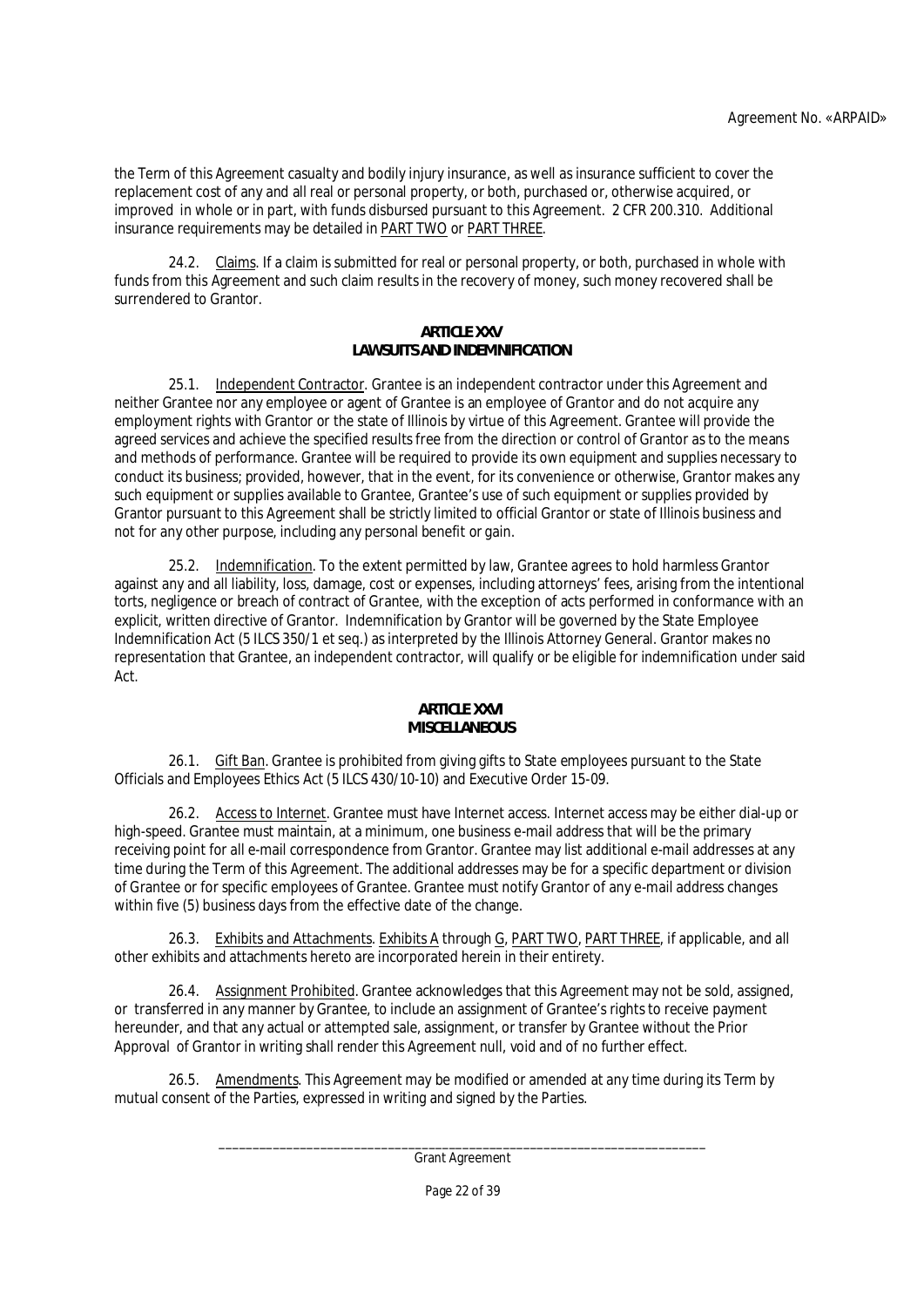26.6. Severability. If any provision of this Agreement is declared invalid, its other provisions shall not be affected thereby.

26.7. No Waiver. No failure of Grantor to assert any right or remedy hereunder will act as a waiver of right to assert such right or remedy at a later time or constitute a course of business upon which Grantee may rely for the purpose of denial of such a right or remedy to Grantor.

26.8. Applicable Law; Claims. This Agreement and all subsequent amendments thereto, if any, shall be governed and construed in accordance with the laws of the state of Illinois. Any claim against Grantor arising out of this Agreement must be filed exclusively with the Illinois Court of Claims. 705 ILCS 505/1 et seq. Grantor does not waive sovereign immunity by entering into this Agreement.

26.9. Compliance with Law. This Agreement and Grantee's obligations and services hereunder are hereby made and must be performed in compliance with all applicable federal and State laws, including, without limitation, federal regulations, State administrative rules, including 44 Ill. Admin. Code 7000, and any and all license requirements or professional certification provisions.

26.10. Compliance with Confidentiality Laws. If applicable, Grantee shall comply with applicable state and federal statutes, federal regulations and Grantor administrative rules regarding confidential records or other information obtained by Grantee concerning persons served under this Agreement. The records and information shall be protected by Grantee from unauthorized disclosure.

26.11. Compliance with Freedom of Information Act. Upon request, Grantee shall make available to Grantor all documents in its possession that Grantor deems necessary to comply with requests made under the Freedom of Information Act. (5 ILCS 140/7(2)).

# 26.12. Precedence.

(a) Except as set forth in subparagraph (b), below, the following rules of precedence are controlling for this Agreement: In the event there is a conflict between this Agreement and any of the exhibits or attachments hereto, this Agreement shall control. In the event there is a conflict between PART ONE and PART TWO or PART THREE of this Agreement, PART ONE shall control. In the event there is a conflict between PART TWO and PART THREE of this Agreement, PART TWO shall control. In the event there is a conflict between this Agreement and relevant statute(s) or rule(s), the relevant statute(s) or rule(s) shall control.

(b) Notwithstanding the provisions in subparagraph (a), above, if a relevant federal or state statute(s) or rule(s) requires an exception to this Agreement's provisions, or an exception to a requirement in this Agreement is granted by GATU, such exceptions must be noted in PART TWO or PART THREE, and in such cases, those requirements control.

26.13. Illinois Grant Funds Recovery Act. In the event of a conflict between the Illinois Grant Funds Recovery Act and the Grant Accountability and Transparency Act, the provisions of the Grant Accountability and Transparency Act shall control. 30 ILCS 708/80.

26.14. Headings. Article and other headings contained in this Agreement are for reference purposes only and are not intended to define or limit the scope, extent or intent of this Agreement or any provision hereof.

26.15. Entire Agreement. Grantee and Grantor acknowledge that this Agreement constitutes the entire agreement between them and that no promises, terms, or conditions not recited, incorporated or referenced herein, including prior agreements or oral discussions, shall be binding upon either Grantee or Grantor.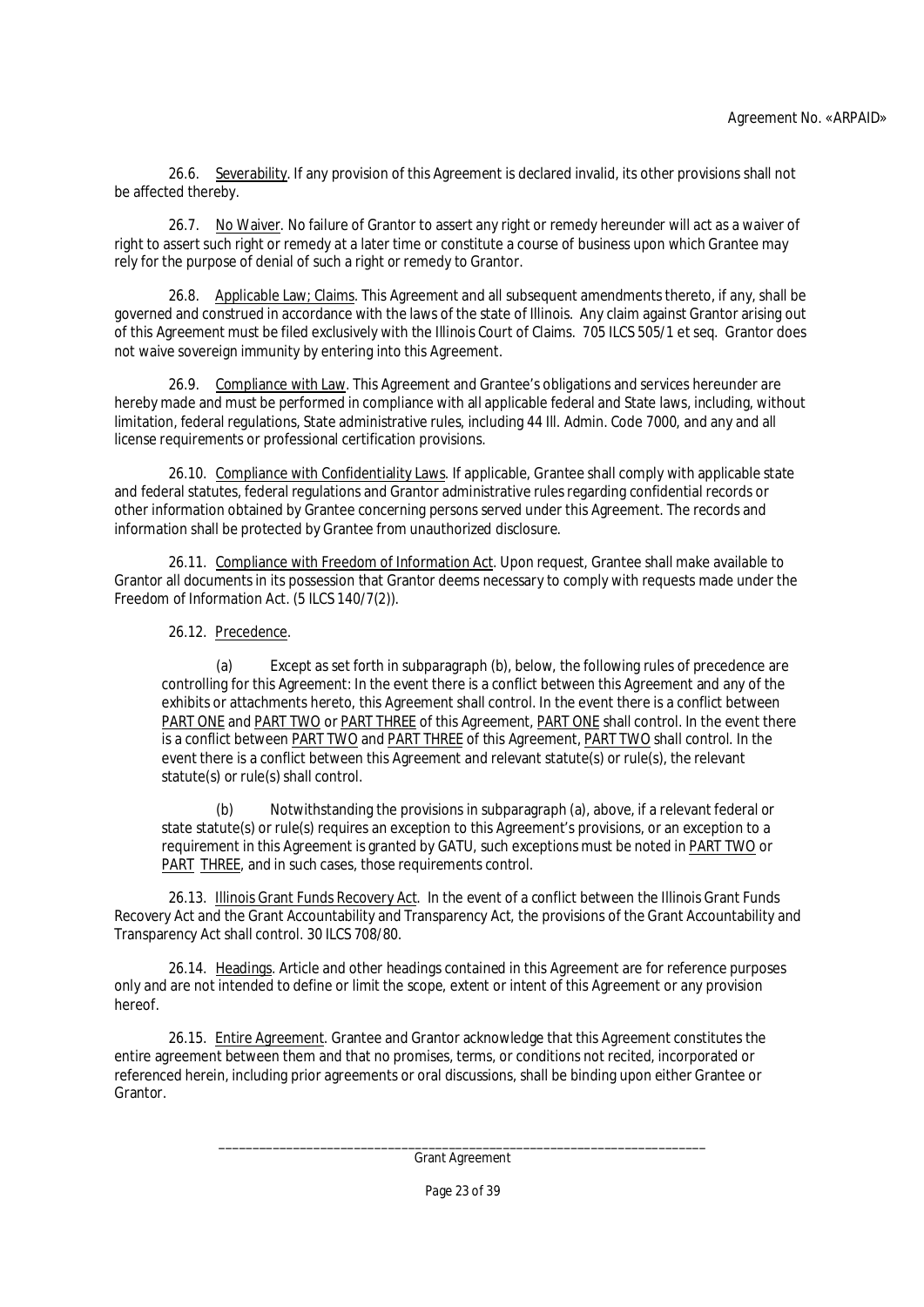26.16. Counterparts. This Agreement may be executed in one or more counterparts, each of which shall be considered to be one and the same agreement, binding on all Parties hereto, notwithstanding that all Parties are not signatories to the same counterpart. Duplicated signatures, signatures transmitted via facsimile, or signatures contained in a Portable Document Format (PDF) document shall be deemed original for all purposes.

26.17. Attorney Fees and Costs. If Grantor prevails in any proceeding to enforce the terms of this Agreement, including any administrative hearing pursuant to the Grant Funds Recovery Act or the Grant Accountability and Transparency Act, the Grantor has the right to recover reasonable attorneys' fees, costs and expenses associated with such proceedings.

26.18. Continuing Responsibilities. The termination or expiration of this Agreement does not affect: (a) the right of the Grantor to disallow costs and recover funds based on a later audit or other review; (b) the obligation of the Grantee to return any funds due as a result of later refunds, corrections or other transactions, including, without limitation, final Indirect Cost Rate adjustments and those funds obligated pursuant to ARTICLE XVII; (c) the Consolidated Year-End Financial Report; (d) audit requirements established in ARTICLE XV; (e) property management and disposition requirements established in 2 CFR 200.310 through 2 CFR 200.316 and ARTICLE XXII; or (f) records related requirements pursuant to ARTICLE XII. 44 Ill. Admin. Code 7000.450.

THE REMAINDER OF THIS PAGE IS INTENTIONALLY LEFT BLANK.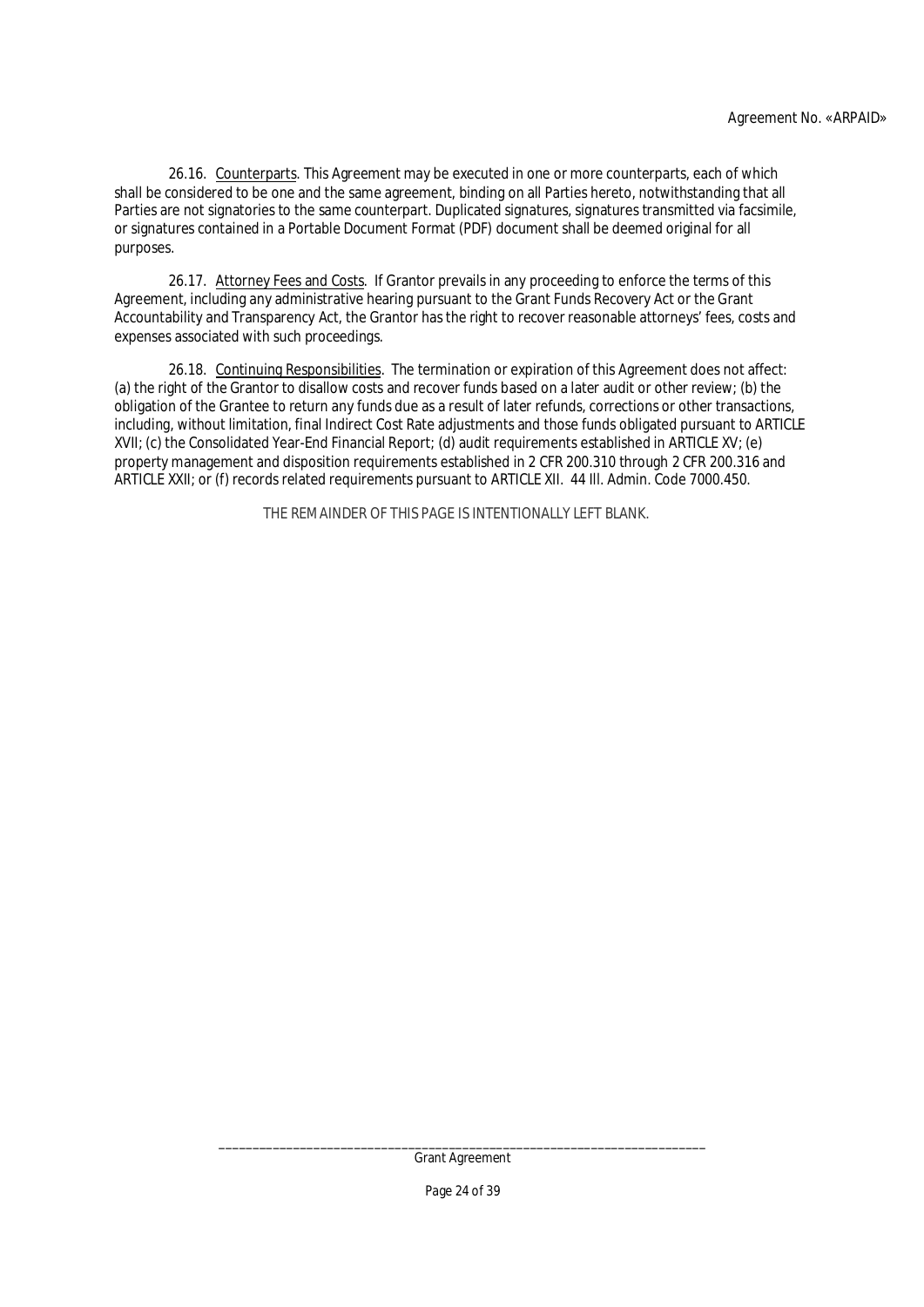# **EXHIBIT A**

# **PROJECT DESCRIPTION**

The FY 22 Illinois State Budget includes a total of \$75 million in American Rescue Plan Act (ARPA) funding for long term care providers. Uses are outlined in corresponding language in the FY 22 Budget Implementation Act (BIMP; see 305 ILCS 5/5-5.7a(7) and (8)). There are specific pass-through percentages for July, August, and September 2021 to be paid to frontline workers as follows: 50% for July, 62.5% for August, and 75% for September 2021. The remaining funding can be used for additional COVID-19-related purposes, as described.

The new funding for the financial support of workers in long term care facilities comes amidst an enduring threat to nursing facility residents and staff from the COVID-19 pandemic, as the Federal government makes plans to implement a COVID-19 vaccination requirement for nursing facility staff, immediately following the Governor's issuance of a vaccine mandate for all workers in Illinois health care facilities, and as nursing shortages remain a concern in Illinois and across the country.

The following outlines the formula and accompanying guidelines with which ARPA funds will be distributed to skilled nursing facilities actively serving the Medicaid program as prescribed by the Illinois General Assembly.

 HFS has established a rate to distribute the \$75 million using the latest available staffing data for total nurse hours across the state.

- o Each facility's share of the \$75 million distribution reflects its estimated share of total nursing hours for the most recently available quarter.
- o Staffing levels were based on nursing hours from the federal Payroll Based Journal for 4Q2020, where available.
- o Each facility will receive \$4.43 per hour of nursing, at previously-observed nurse staffing levels, for each of the three months included in the \$75 million distribution.

 Nursing facilities are required to spend the monthly percentage of **pass-through to front line workers** on the following pandemic-related uses:

- o Vaccine bonus(es) paid March 3, 2021 or later
- o Pandemic bonus pay to employees on or after July 1, 2021 (hazard, hero, premium pay and premium wages, or other temporary wage increases)
- o Temporary benefits such as day care, etc. provided July 1, 2021 or later
- o Signing bonuses for new hires paid out March 3, 2021 or later

 Nursing facilities may spend the remainder of their distributions on either the above uses or on other financial support for their workers provided on or after March 3, 2021, or other purposes permitted by paragraphs (7) and (8) of 305 ILCS 5/5-5.7a which includes purposes permitted by Section 9901 of the American Rescue Plan Act of 2021 including but not limited to:

- o Payment of education expenses to enhance direct care staff recruitment
- o Enhanced and expanded training for nursing facility staff to better achieve patient outcomes, such as training on infection control, proper personal protective equipment, best practices in quality of care, and culturally competent patient communications
- o Additional forms of pandemic-related financial support for the nursing facility workforce (to be specified by the provider)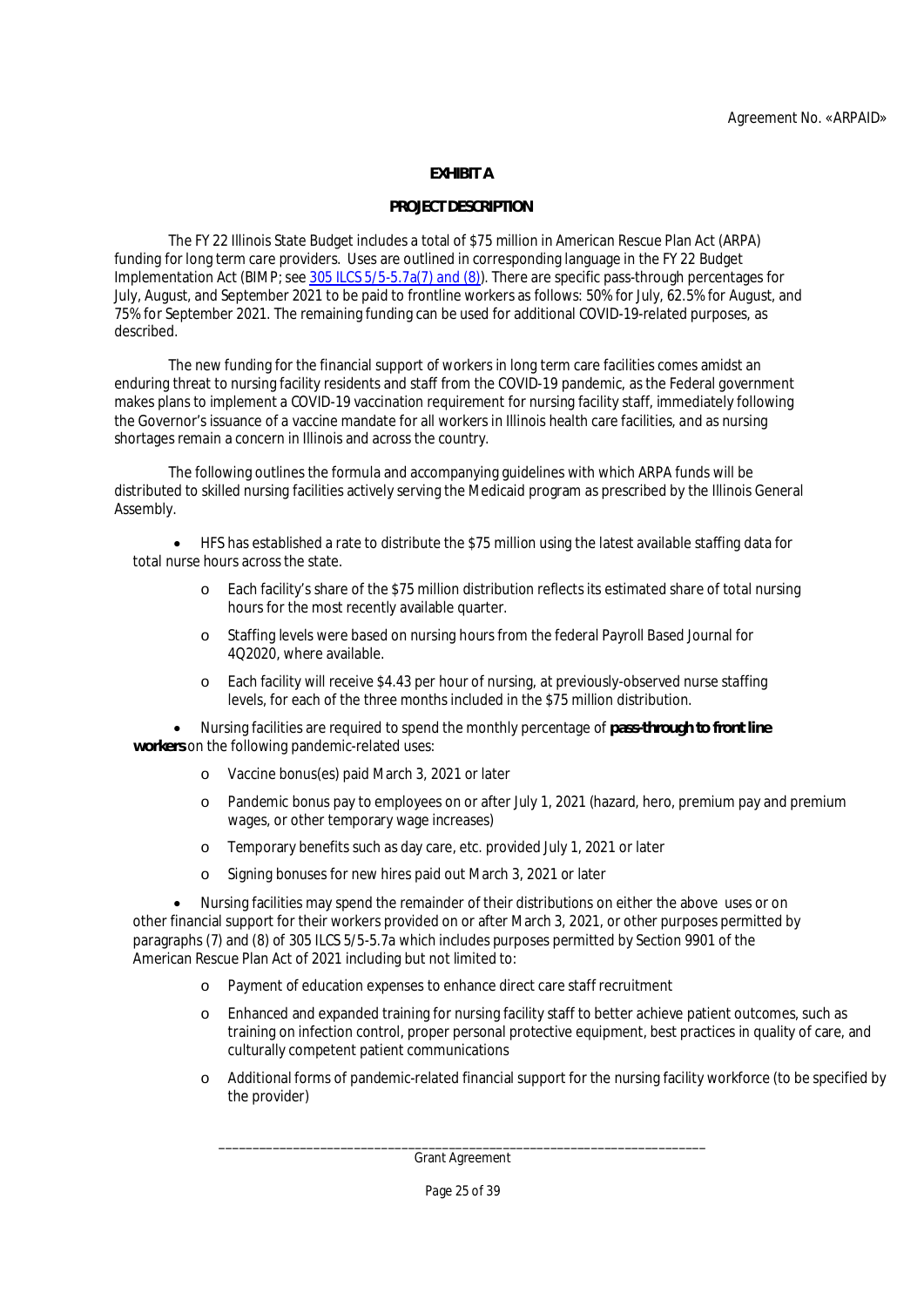- o Costs incurred due to the COVID-19 Public Health Emergency
- o Unreimbursed costs for testing and treatment of COVID-19
- o Costs of COVID-19 mitigation and prevention
- o Medical expenses related to aftercare or extended care for COVID-19 patients with longer term symptoms and effects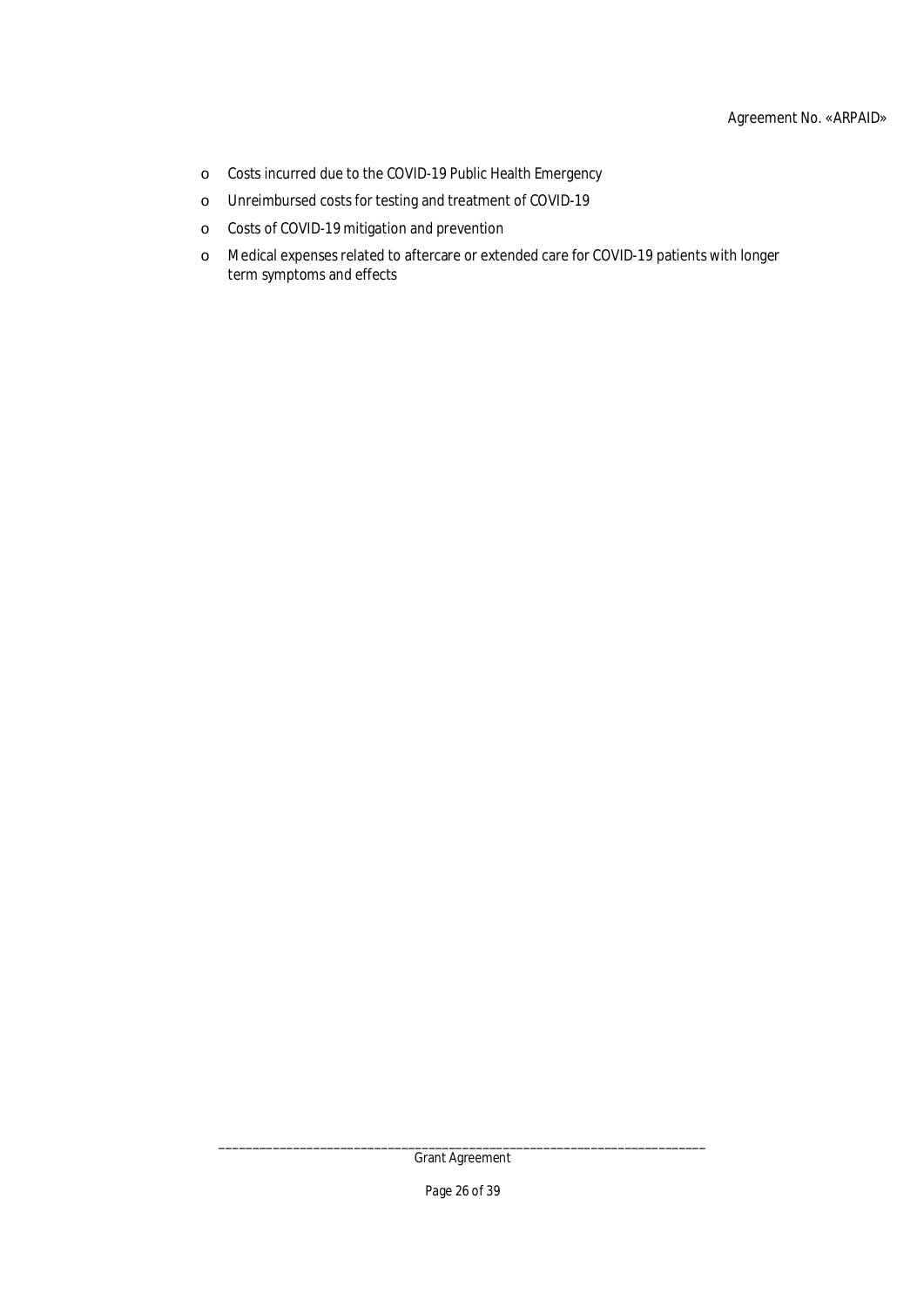# **EXHIBIT B**

# **DELIVERABLES OR MILESTONES**

Refer to Exhibit E for required Performance Measures.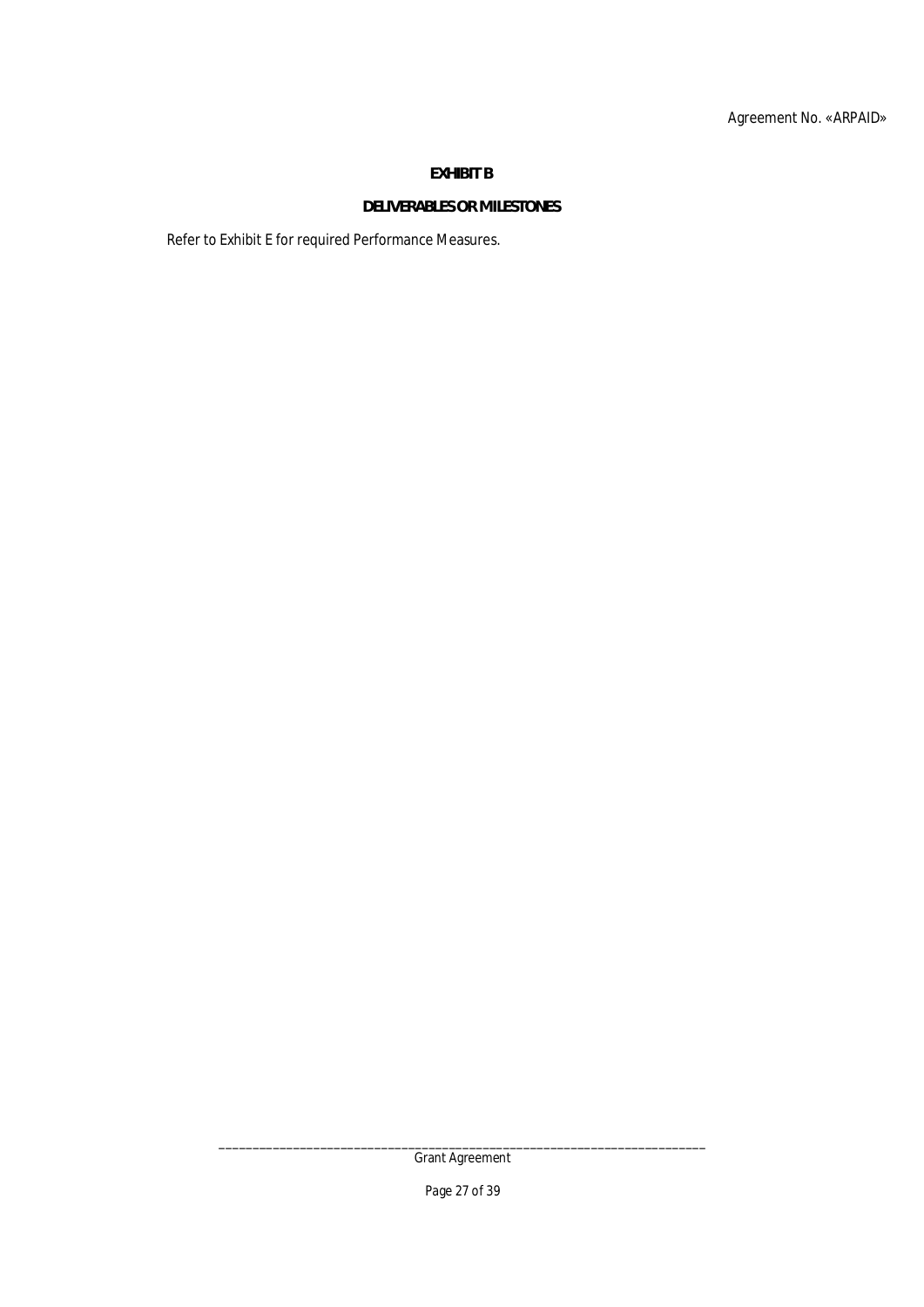#### **EXHIBIT C PAYMENT**

Grantee shall receive «GRANTAMOUNT» under this Agreement.

Payment Schedule: HFS intends to issue payments upon the Grantee's return of the signed Grant agreement and upon the Grantee's return of a fully and accurately completed Budget subject to the availability of funds.

Budget: The Grantee must submit the Budget to the Department with this Agreement.

Spending Thresholds: Subaward Funds are required to be spent using the following thresholds:

- Of the total amount distributed for July 2021, a minimum of 50% of the funds must be passed directly to front line workers.
- Of the total amount distributed for August 2021, a minimum of 62.5% of the funds must be passed directly to front line workers.
- Of the total amount distributed for September 2021, a minimum of 75% of the funds must be passed directly to front line workers.

Return of Subaward Funds: Any Subaward Funds remaining that are not expended by the Grantee, at the end of the Agreement period, or in the case of capital improvement Subaward Funds at the end of the time period Subaward Funds are available for expenditure or obligation, shall be returned to the Department within forty-five (45) days. Funds shall be returned to the Department at: Receipt Accounting at Illinois Department of Healthcare and Family Services, Bureau of Fiscal Operations, 2200 Churchill Road A-2, Springfield, Illinois 62702.

Failure to Execute Agreement: Any Grantee who cannot or will not execute this agreement shall return all Subaward Funds to the Department. All unspent subaward funds must be returned to the Department at: Receipt Accounting at Illinois Department of Healthcare and Family Services, Bureau of Fiscal Operations, 2200 Churchill Road A-2, Springfield, Illinois 62702.

Deobligation: If the Department determines that the grantee has not used its funds consistent with the objectives of the Program, or if the grantee has not spent the total Subaward Funds by the end of the period of performance, the grantee shall repay the inappropriately spent funds or return the unspent balance to the Department. All unspent Subaward Funds must be returned to the Department at: Receipt Accounting at Illinois Department of Healthcare and Family Services, Bureau of Fiscal Operations, 2200 Churchill Road A-2, Springfield, Illinois 62702.

Recommend expenditure periods for allowable costs: HFS recommends that costs are incurred in the following timeframes:

- Pandemic bonus pay (hazard, hero, other temporary wage increases) made July 1 November 30, 2021
- COVID vaccination bonus(es) (i.e., enhanced pay rate or lump sum payments) paid March 3 November 30, 2021
- Temporary benefits such as day care, which allow Front Line workers to continue working offered July 1 – November 30, 2021
- Signing bonuses for new hires paid July 1 November 30, 2021 this category is unallowable for employees of facilities owned and operated by governmental entities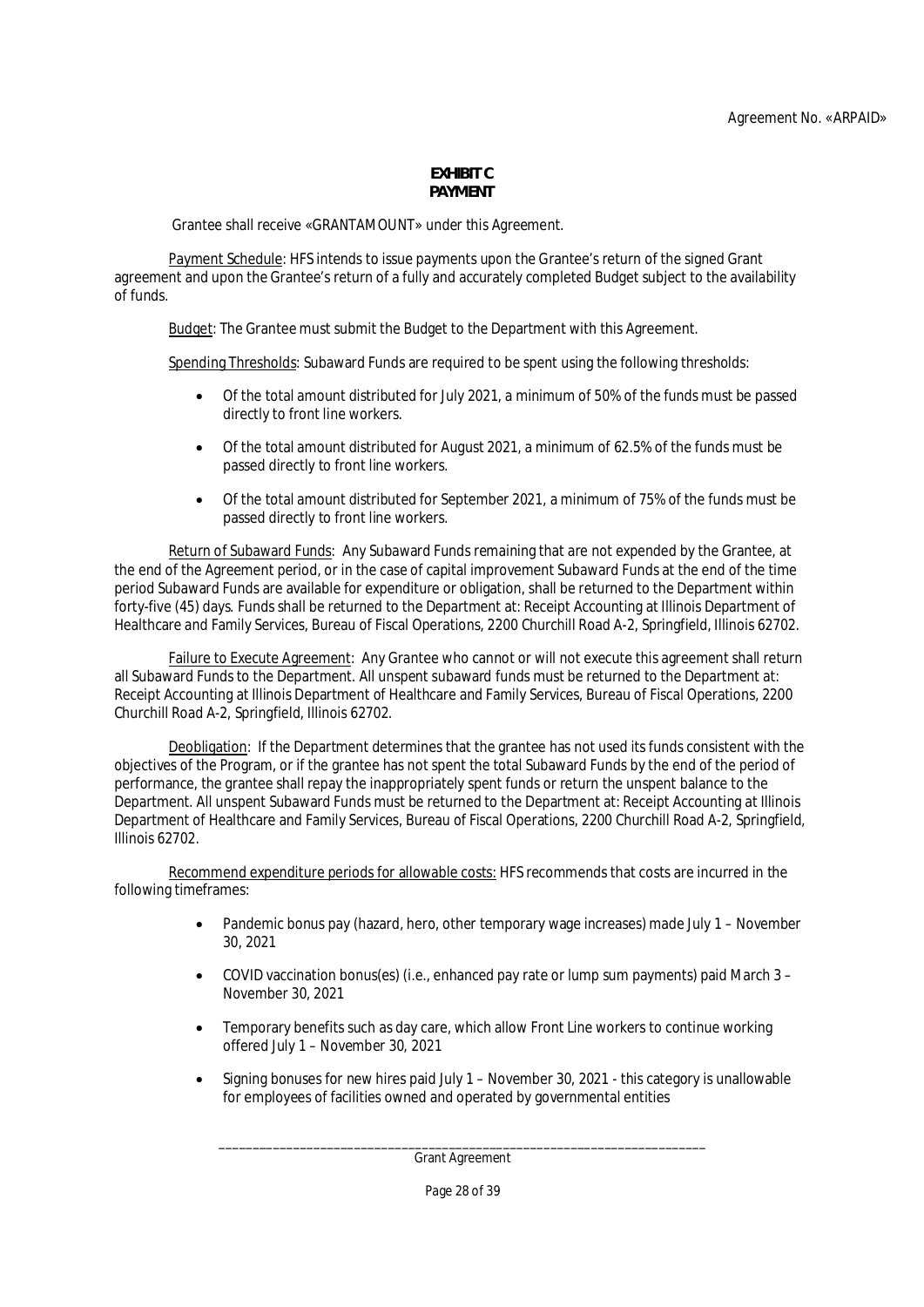- Payment of education expenses to enhance direct care staff recruitment March 3, 2021 November 30, 2021
- Enhanced and expanded training for nursing facility staff to better achieve patient outcomes, such as training on infection control, proper personal protective equipment, best practices in quality of care, and culturally competent patient communications March 3 – November 30, 2021
- Other pandemic related financial support for nursing facility workers provided March 3 November 30, 2021

Facilities included in Grant: The below identifies the total Grant amount for each facility included in this Grant:

«GRANTFACILITIES1»

«GRANTFACILITIES2»

«GRANTFACILITIES3»

«GRANTFACILITIES4»

«GRANTFACILITIES5»

«GRANTFACILITIES6»

«GRANTFACILITIES7»

«GRANTFACILITIES8»

«GRANTFACILITIES9»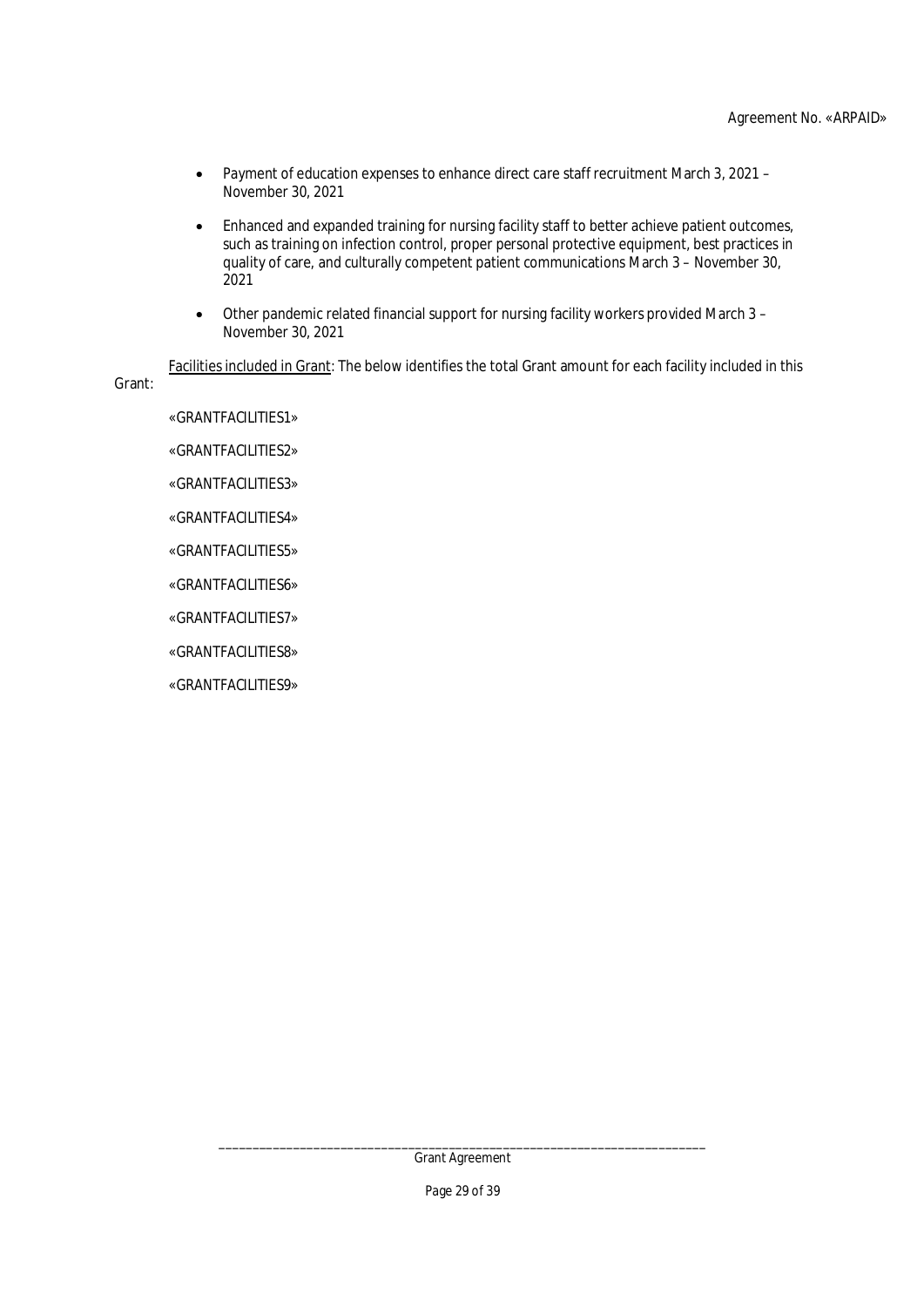#### **EXHIBIT D CONTACT INFORMATION**

Unless specified elsewhere, all notices required or desired to be sent by either Party shall be sent to the persons listed below.

| <b>GRANTOR CONTACT</b>                                                                                   | <b>GRANTEE CONTACT</b>                                                                                                                                                                                                         |
|----------------------------------------------------------------------------------------------------------|--------------------------------------------------------------------------------------------------------------------------------------------------------------------------------------------------------------------------------|
| Name: Theresa Eagleson                                                                                   |                                                                                                                                                                                                                                |
|                                                                                                          |                                                                                                                                                                                                                                |
| Address: 201 South Grand Avenue East, Springfield, IL<br>62763<br>E-mail Address: HFS.CARES@Illinois.gov |                                                                                                                                                                                                                                |
|                                                                                                          | Phone: Note: 2008 and 2008 and 2008 and 2008 and 2008 and 2008 and 2008 and 2008 and 2008 and 2008 and 2008 and 2008 and 2008 and 2008 and 2008 and 2008 and 2008 and 2008 and 2008 and 2008 and 2008 and 2008 and 2008 and 20 |
|                                                                                                          | TTY #: $\qquad \qquad$                                                                                                                                                                                                         |
|                                                                                                          |                                                                                                                                                                                                                                |
|                                                                                                          |                                                                                                                                                                                                                                |
|                                                                                                          |                                                                                                                                                                                                                                |

Additional Information: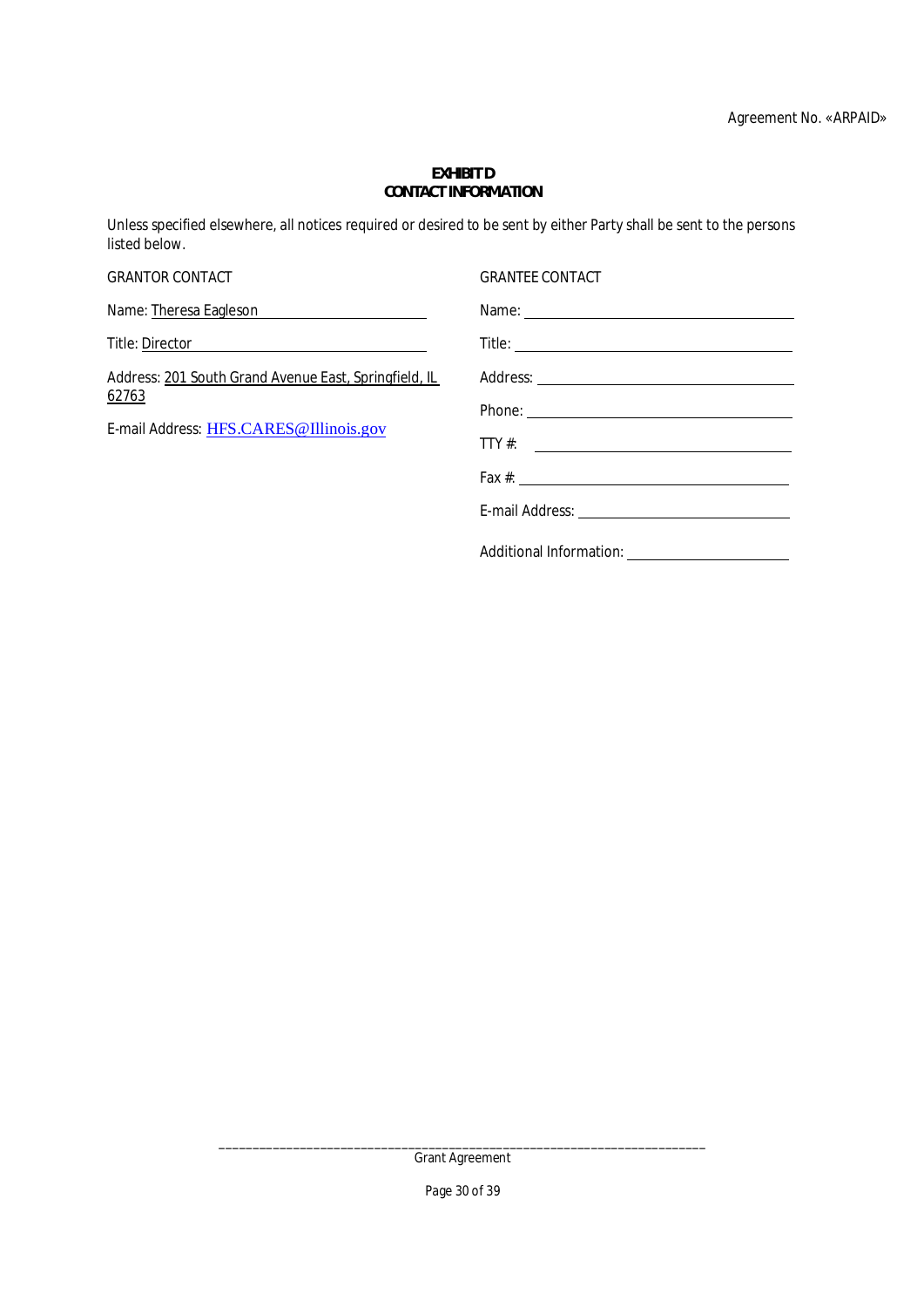## **EXHIBIT E**

#### **PERFORMANCE MEASURES**

This project is intended to improve patient care and safety in the face of an ongoing catastrophic public health crisis, including improvements in vaccination rates, nurse staffing levels, and COVID-19 infection rates. The state has designated funds to be used for the financial support of workers in long term care facilities in light of and for the following reasons. There exists an enduring threat to nursing facility residents and staff from the COVID pandemic. The federal government has emerging plans to implement a COVID vaccination requirement for nursing facility staff. The Governor has issued a vaccine mandate for all workers in Illinois health care facilities. There are ongoing nursing shortages exacerbated by the pandemic in Illinois and across the country.

To measure performance, Grantor will use five measures: (1) vaccination rates; (2) nurse staffing levels, (3) COVID-19 infection rates, (4) total number of training hours and (5) number of employees included in training programs. Grantor will collect information on measures 1-3 through publicly available data sources published by the federal government and may supplement with information obtained through a data use agreement with the Illinois Department of Public Health. The data source for vaccination rates and COVID-10 infection rates will be COVID-19 Nursing Home Data - Centers for Medicare & Medicaid Services Data (cms.gov). The data source for nurse staffing levels will be the Staffing Data Submission Payroll Based Journal (PBJ) | CMS. Grantor may collect data regarding the total number of training hours and number of employees included in training programs from the Grantees. Grantees will be required to maintain a record of total training hours and employees and may be required to report such data to the Grantor at Grantor's request.

Grantor may request additional information from the Grantee as needed to measure performance, e.g., to describe employee educational programs, document the number of employees supported by them, and/or to provide more detailed information about premium pay programs as outlined in Section 3 below. Grantor will notify the Grantee in writing should additional information be required.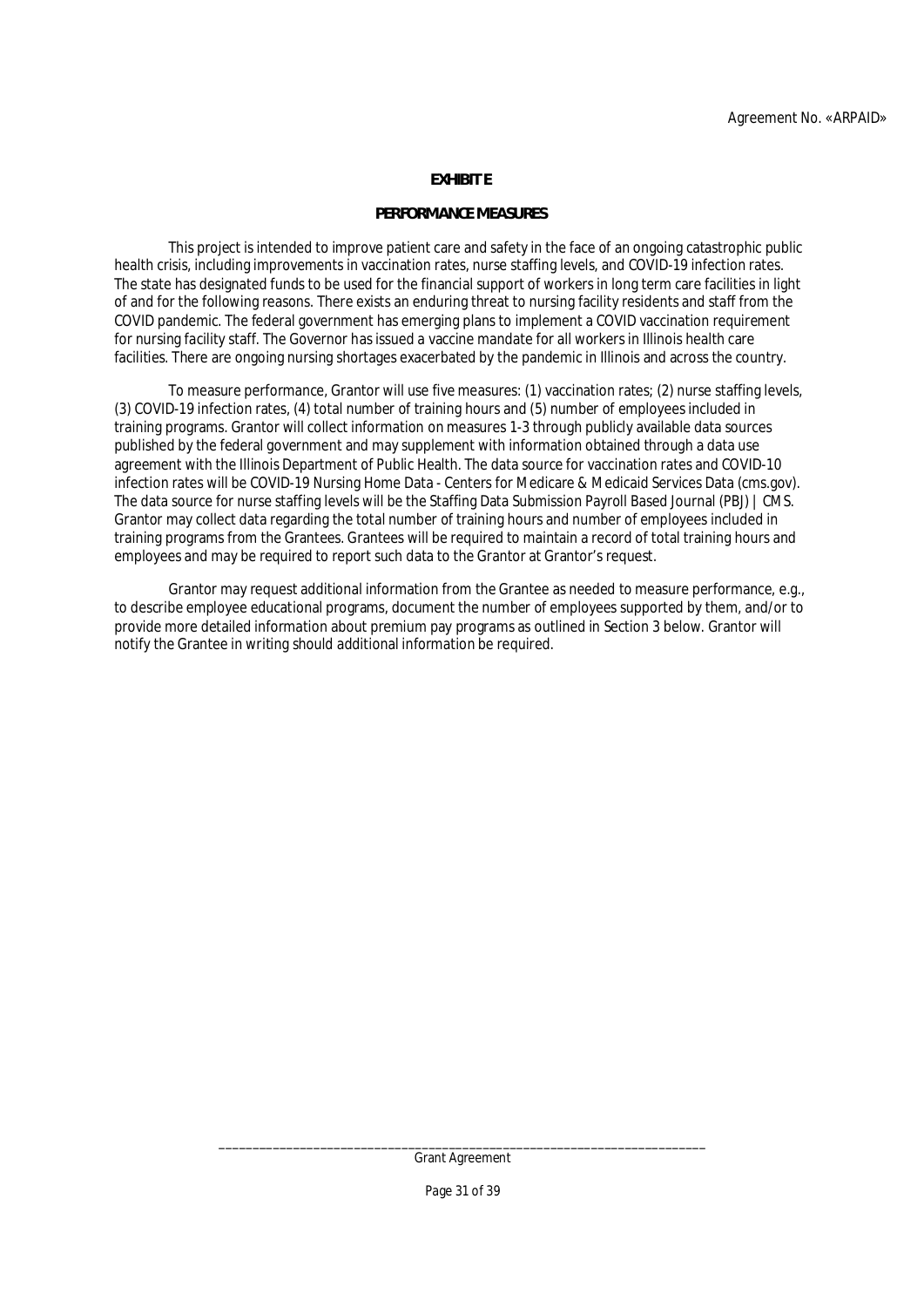# **EXHIBIT F**

# **PERFORMANCE STANDARDS**

Grantee performance standards consist of compliance with required use of funds as stipulated in this agreement and conveyed in the budget to be submitted by the Grantee, including timely use of funds and timely submission of information requested by the grantor.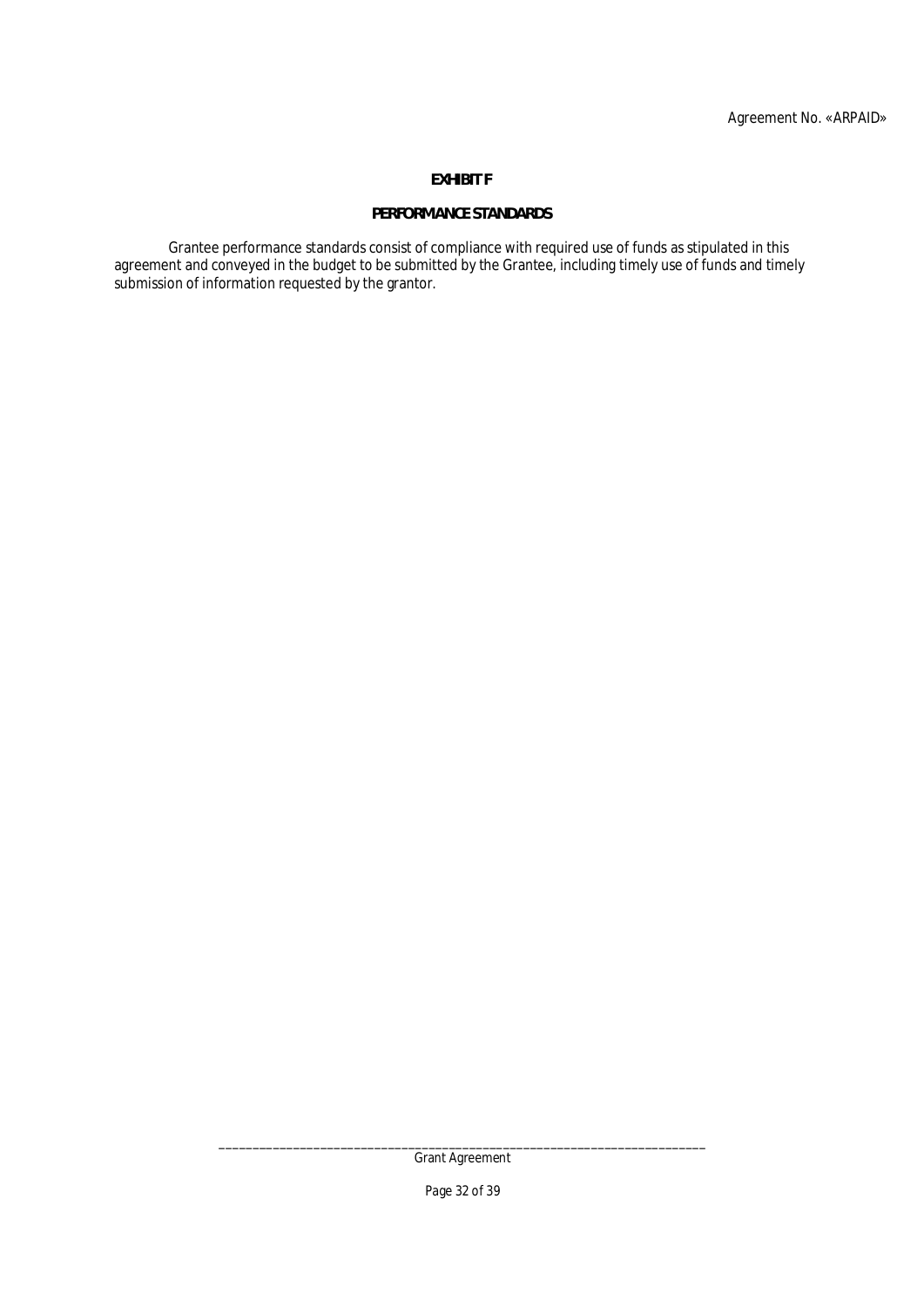# **EXHIBIT G**

# **SPECIFIC CONDITIONS**

Grantor may remove (or reduce) a Specific Condition included in this <u>Exhibit G</u> by providing written notice to the Grantee, in accordance with established procedures for removing a Specific Condition.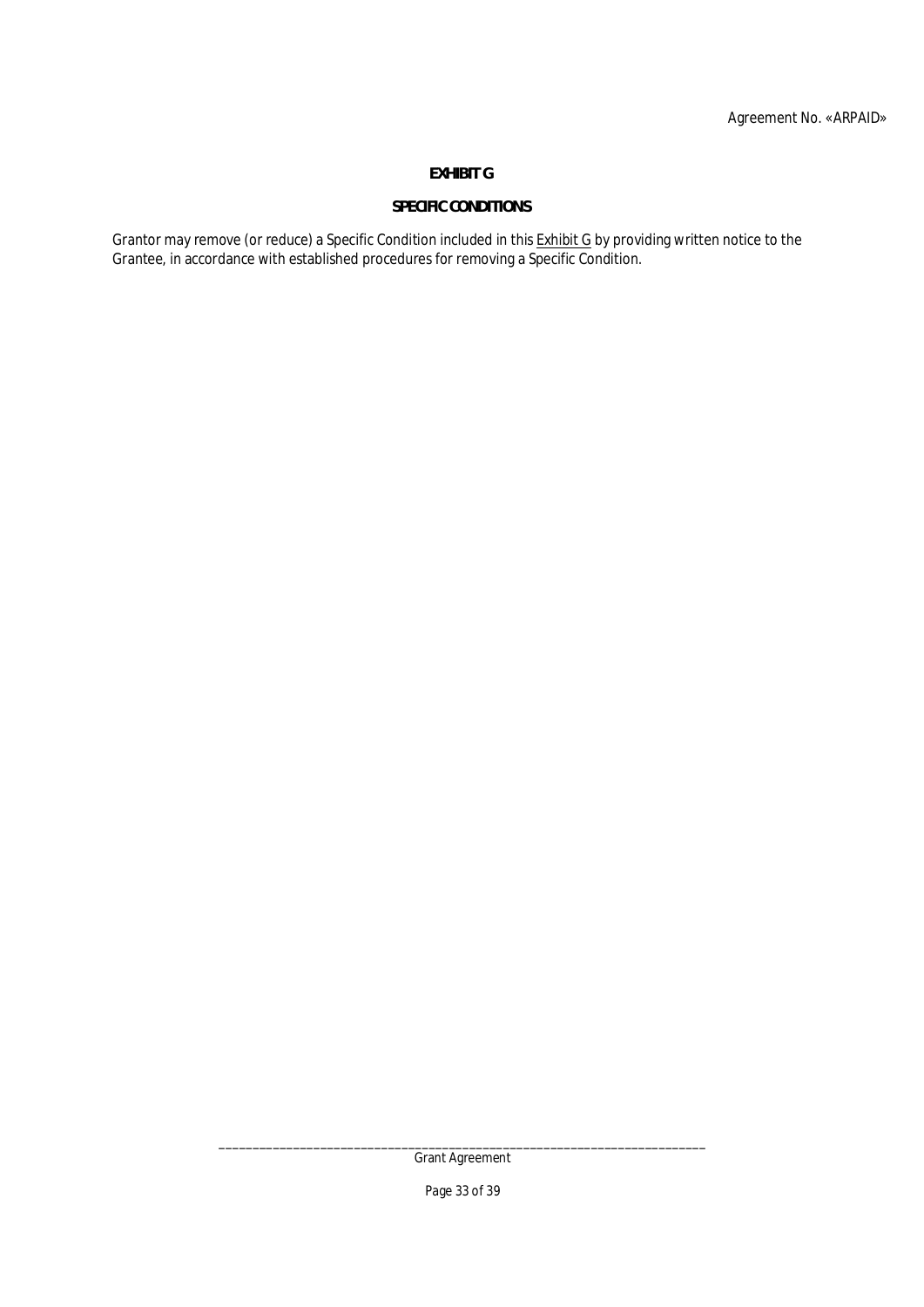## **PART TWO – THE GRANTOR-SPECIFIC TERMS**

In addition to the uniform requirements in PART ONE, the Grantor has the following additional requirements for its Grantee:

Grant Agreement: The Grantee shall return the countersignature no later than September 30, 2021 Failure to return the Grant Agreement by this date will make your facility ineligible for funding under this program.

Medicaid Service Maintenance: The Grantee shall offer services to Medicaid clients during the period of performance of this subaward.

Duplication of Benefits: The Grantee shall not use Subaward Funds for costs which the Grantee has received or will receive funds through other grant, insurance, State or Federal sources, including but not limited to CARES and the PRF, FEMA, the HHS Office of the Assistant Secretary for Preparedness ("ASPR") and any other source of financial recovery from COVID-19.

Ad-hoc Reporting: The Department may request ad-hoc reports and supporting documentation.

Final Reporting: The Grantee shall submit a Final Report no later than the due date specified by the Department following the end of the period of performance for this Agreement or Agreement termination, which is March 31, 2022. The format of this Final Report shall follow a format prescribed by the Department.

Compliance with 2 CFR 200 Subpart E and Appendices III, IV, and V; Section 9901 of the American Rescue Plan Act of 2021; guidance issued by the US Department of the Treasury for Coronavirus State and Local Fiscal Recovery Funds; the Illinois FY 2022 Budget Implementation Act, Public Act 102-0016. Grantee certifies that to the Department that it understands that any funds provided pursuant to this Grant are (1) payments authorized by Illinois FY 2022 Budget Implementation Act, Public Act 102-0016 (the "BIMP"); (2) are authorized by Section 9901 of the American Rescue Plan Act of 2021 (the "ARP" Act); and (3) are subject to guidance issued by the US Department of the Treasury for Coronavirus State and Local Fiscal Recovery Funds and 2 CFR 200 and that it will follow all requirements of the BIMP and ARP Acts, including, but not limited to, all related guidance, including subsequent guidance, issued by the U.S. Department of the Treasury.

Allowable Costs. Grantee certifies that any funding provided pursuant to this Grant Agreement will only be spent on allowable costs defined in Article VII at 7.1. Allowable costs are those costs which are in accordance with 2 CFR 200 Subpart E and Appendices III, IV, and V; Section 9901 of the American Rescue Plan Act of 2021; guidance issued by the US Department of the Treasury for Coronavirus State and Local Fiscal Recovery Funds; the Illinois FY 2022 Budget Implementation Act, Public Act 102-0016 which requires that funds be used for purposes related to the financial support for workers in the long care industry; and within the categories of allowable costs as detailed in the Budget.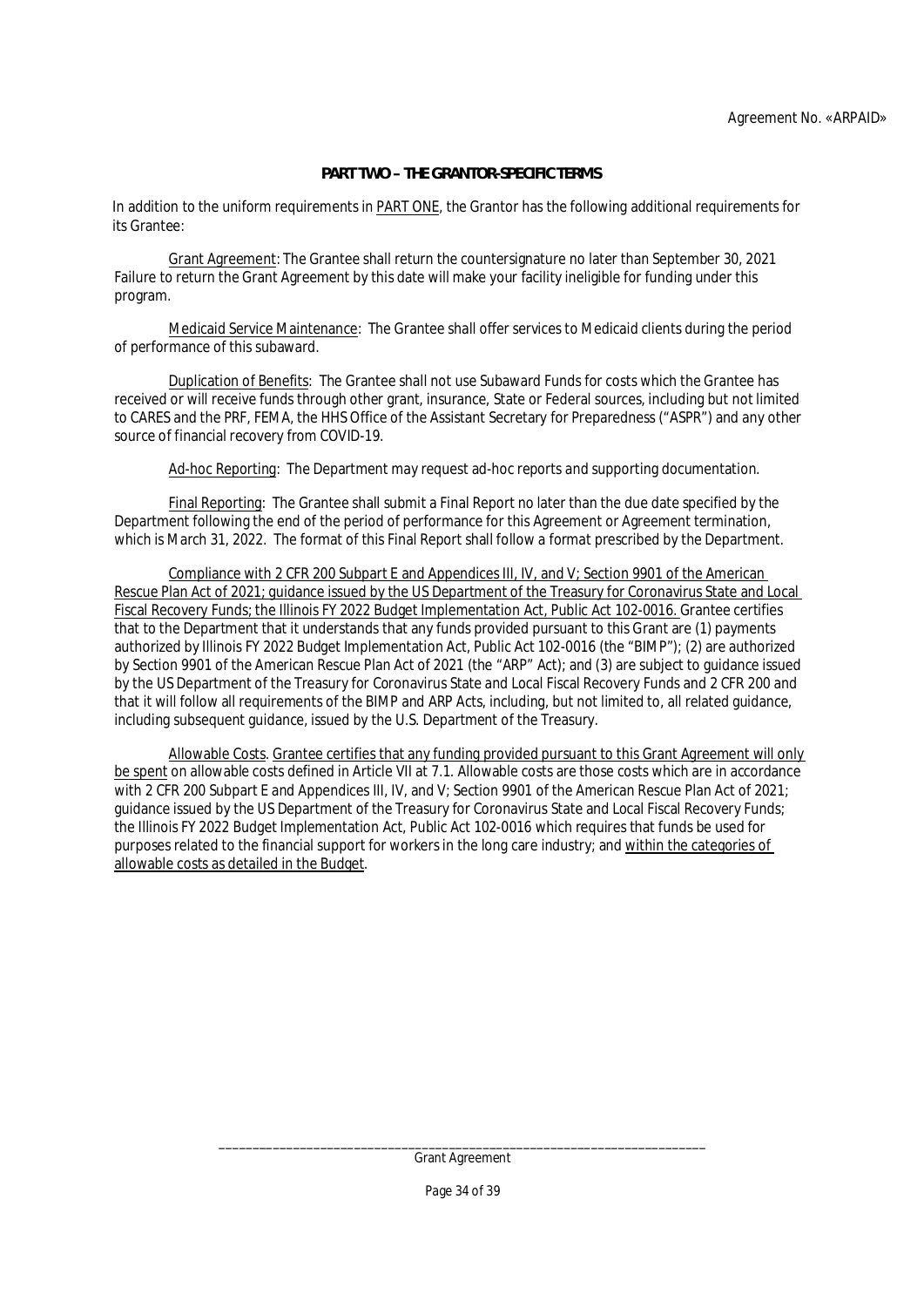# **PART THREE – THE PROJECT-SPECIFIC TERMS**

In addition to the uniform requirements in PART ONE and the Grantor-Specific Terms in PART TWO, the Grantor has the following additional requirements for this Project:

Standing and Authority. Section 26.12 of Part ONE notwithstanding, this section shall take precedence over Section 2.1(e). This Grant is being issued based on formulaic funding and the submission of the Uniform Grant Application is not required.

Timely Billing Required. Section 26.12 of Part ONE notwithstanding, this section shall take precedence over Section 4.8. Section 4.8 is not applicable to this Grant Agreement as all payments will be made as upfront payments and no payment requests will be submitted by the Grantee.

Indirect Cost Rate Submission. Section 26.12 of Part ONE notwithstanding, this section shall take precedence over Section 7.2. Indirect costs are not an allowable use of funds under this Grant Agreement.

Non-compliance. Section 16.3 of Part ONE is modified to add the sentence "Such actions may include steps necessary to initiate recoupment which may include offsets of future Medicaid reimbursement payments or other non-related state payments" to read as follows:

"If Grantee fails to comply with the U.S. Constitution, applicable statutes, regulations or the terms and conditions of this or any Award, Grantor may impose additional conditions on Grantee, as described in 2 CFR 200.208. If Grantor determines that non-compliance cannot be remedied by imposing additional conditions, Grantor may take one or more of the actions described in 2 CFR 200.339. The Parties shall follow all Grantor policies and procedures regarding non-compliance, including, but not limited to, the procedures set forth in the State of Illinois Grantee Compliance Enforcement System. 44 Ill. Admin. Code 7000.80 and 7000.260. Such actions may include steps necessary to initiate recoupment which may include offsets of future Medicaid reimbursement payments or other non-related state payments."

Required Periodic Financial Reports. Section 26.12 of Part ONE notwithstanding, this section shall take precedence over Section 13.1. Grantee is not required to submit quarterly periodic financial reports.

Budget Submission. The Grant Funds awarded pursuant to this Agreement are being issued on a formula basis without an application process. Grantees are required to submit a Budget using the required Grantor template no later than September 30, 2021. Payments may be distributed prior to the submission of the Budget referenced in ARTICLE VI Section 6.1. Receipt of the Budget by HFS does not constitute approval of the spending plan contained therein. Failure to submit a complete Budget to Grantor in a timely manner may result in recoupment of Grant Funds and suspension of future payments. The Grantee shall program Grant Funds in accordance with the terms and conditions of this Agreement and the submitted Budget. The Grantor will reference the Budget during the review of Final Reporting (ARTICLE XIII) as part of the closeout process of this Award. The Grantee will be notified during the closeout process of any funds deemed to be misspent and any subsequent repayment amounts (see Section 16.3 as modified above for non-compliance).

# **ARTICLE XXVII**

# **CORONAVIRUS STATE AND LOCAL FISCAL RECOVERY FUNDS COMPLIANCE**

 27.1. Coronavirus State and Local Fiscal Recovery Funds Compliance. The Grant Funds awarded pursuant to this Agreement are a subaward from the State's allocation from the Coronavirus State Fiscal Recovery Fund ("CSFRF") established by Section 602 of the Social Security Act, 42 USC 802. Grantee is required to comply with, and is subject to, all requirements of the CSFRF and all related rules and guidance issued by Grantor and the U.S. Department of the Treasury ("Treasury"), including, but not limited to the following: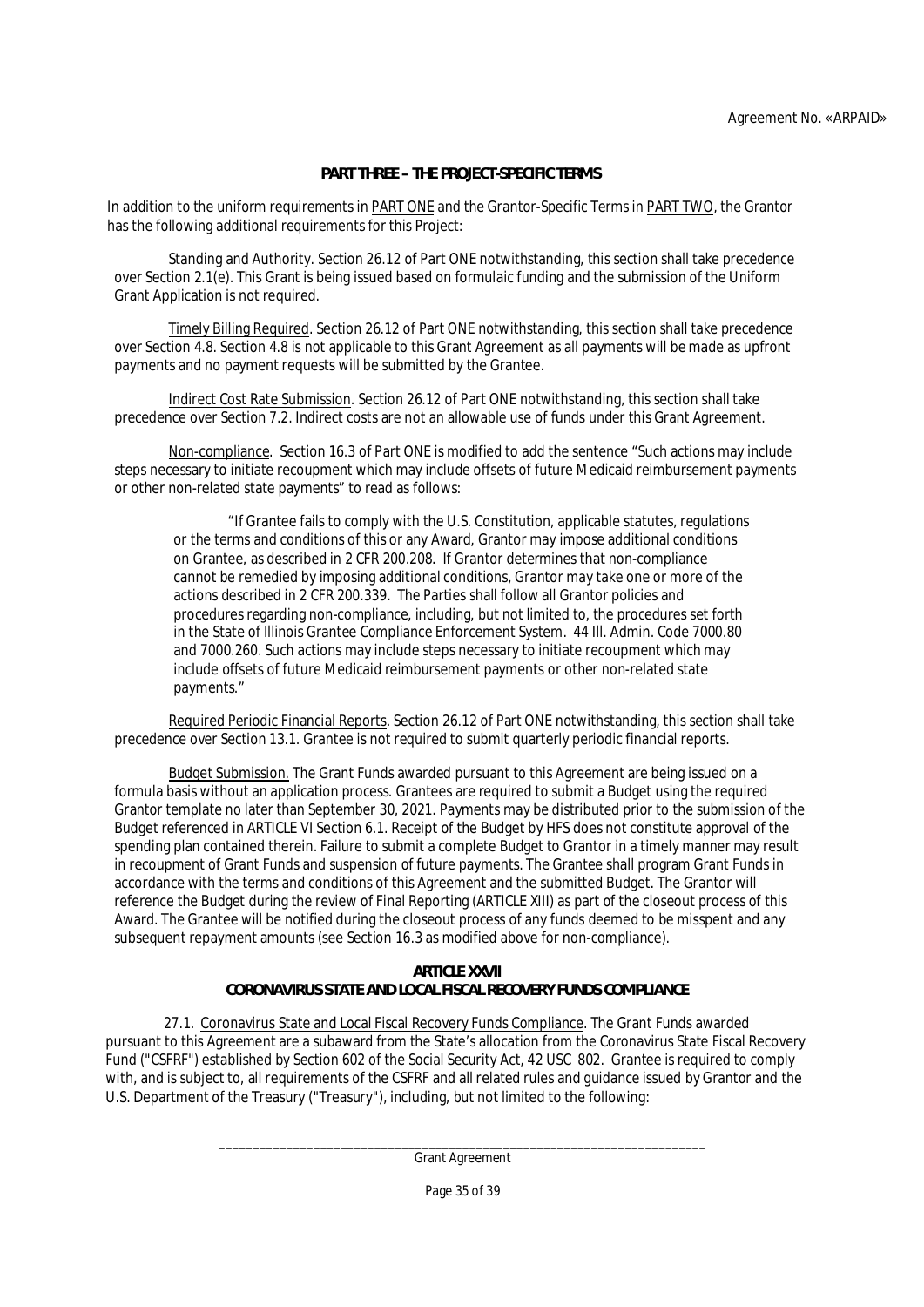(a) Interest on Grant Funds. The Grant Funds awarded pursuant to this Agreement are not subject to the requirements of the Cash Management Improvement Act and Treasury's implementing regulations at 31 CFR Part 205 or 2 CFR 200.305(b)(8)-9. Thus, Grantee is exempt from the provisions in Paragraph 4.7 of this Agreement. As such, Grantee can deposit Grant Funds in an interest-bearing account, does not need to remit interest to Grantor or to Treasury, and is not limited to using that interest for eligible uses under this Award.

# (b) Recordkeeping Requirements.

(i) The CSFRF guidance issued by Treasury requires a longer records retention period than is required by paragraph 12.1 of this Agreement. Therefore, the Grantee is required to maintain, for five (5) years after all funds have been expended or returned to Treasury by the State, adequate books, all financial records and supporting documents, statistical records, and all other records pertinent to this Award. If any litigation, claim or audit is started before the expiration of the retention period, the records must be retained until all litigation, claims or audit exceptions involving the records have been resolved and final action taken. Grantee is responsible for ensuring all contractors and subrecipients, if applicable, adhere to these records retention requirements.

(ii) Grantee agrees to provide or make available all records related to this Award to Grantor or to Treasury upon request, and to any authorized oversight body, including, but not limited to, the Government Accountability Office ("GAO"), Treasury's Office of Inspector General ("OIG"), and the Pandemic Relief Accountability Committee ("PRAC").

(c) Audits.

(i) Grantee may not use Grant Funds for costs for audits not performed in accordance with 2 CFR 200, Subpart F. Grantee also may be subject to audits as deemed necessary by authorized governmental entities, including Treasury, the GAO, the PRAC the Treasury's OIG and the State of Illinois Auditor General. Per Treasury Guidance, Grantee may be exempt from certain requirements in Article XV, as set forth below. The exception to CYEFR and lower audit thresholds is limited to a grantee that only receives ARPA funding.

(ii) Notwithstanding the provisions in ARTICLE XV herein: The financial statement audit thresholds and the requirement to submit a Consolidated Year-End Financial Report set forth in Article XV do not apply to this Award for all Grantees. Further, if Grantee is a "for-profit" entity, the program-specific audit threshold and the requirement for Grantee to submit an annual audit to the Grantor in ARTICLE XV, if applicable, also do not apply. The exception to CYEFR and lower audit thresholds is limited to a grantee that only receives ARPA funding.

(d) Civil Rights Law Compliance. In addition to the other non-discrimination and Civil Rights law compliance required in this Agreement, Grantee also certifies it is in full compliance with the terms and provisions of all legal requirements of the Treasury relating to non-discrimination and nondiscriminatory use of federal funds. These requirements include ensuring that Grantee does not deny benefits or services, or otherwise discriminate on the basis of race, color national origin (including limited English proficiency), disability, age, or sex (including sexual orientation and general identity), in accordance with the following authorities: Title VI of the Civil Rights Act of 1964 (42 USC 2000d-1 *et seq.*) and the Treasury's implementing regulations, 31 CFR Part 22; Section 504 of the Rehabilitation Act of 1973 (29 USC 794), Title IX of the Education Amendments of 1972 (20 USC 1681 *et seq*.) and the Treasury's implementing regulations, 31 CFR Part 28; and the Age Discrimination Act of 1975 (42 USC 6101 *et seq*.) and the Treasury's implementing regulations at 31 CFR Part 23.

(e) Reporting Requirements. In addition to the reporting requirements set forth in this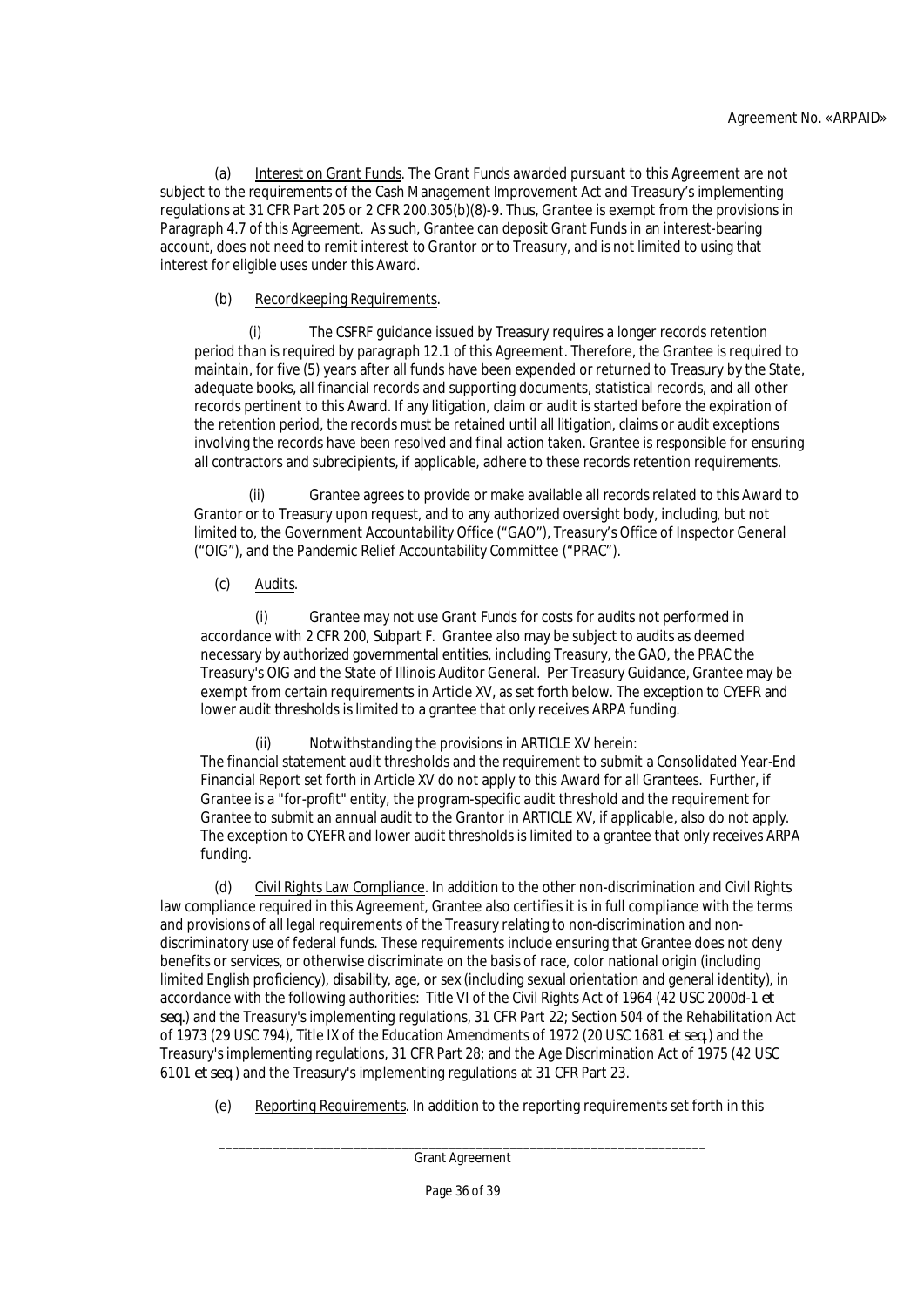Agreement, Grantee shall submit all reports required pursuant to Treasury's project and expenditure reporting requirements in a format and at a time required by Grantor. *See* Treasury's CSFRF Reporting Requirements, available at: https://home.treasury.gov/system/files/136/SLFRF-Compliance-and-Reporting-Guidance.pdf. To the extent possible, when applicable, Grantee should provide data disaggregated by race, ethnicity, gender, income, and other relevant factors as required by Grantor.

(i) Expenditure Category Reporting. For the purpose of the State of Illinois' required quarterly reports for its allocation from the CSFRF, this Award falls within the following expenditure categories ("EC") EC 1.4, EC 1.6, EC 1.8, 1.12, EC 2.7, EC 3.5, EC 4.1 and EC 4.2. Thus, Grantee may be required to report the following information with its close-out report as directed by the Grantor if Grantor determines that such information would be required for Grantor to fulfill its reporting obligations with Treasury:

1. Premium Pay (both Public Sector EC 4.1 and Private Sector EC 4.2):

• List of sectors designated as critical to the health and well-being of residents by the chief executive of the jurisdiction, if beyond those included in the Interim Final Rule and any subsequent guidance (Note: a list of sectors will be provided in the Treasury's users' guide);

• Number of workers to be served;

• Employer sector for all subawards to third-party employers (*i.e*., employers other than the State, local, or Tribal government) (Note: a list of sectors will be provided in the Treasury's users' guide); and

• For groups of workers (e.g., an operating unit, a classification of worker, etc.) or, to the extent applicable, individual workers, for whom premium pay would increase total pay above 150 percent of their residing State's average annual wage, or their residing county's average annual wage, whichever is higher, on an annual basis:

> o A brief written narrative justification of how the premium pay or grant is responsive to workers performing essential work during the public health emergency. This could include a description of the essential workers' duties, health or financial risks faced due to COVID-19, and why the recipient government determined that the premium pay was responsive to workers performing essential work during the pandemic. This description should not include personally identifiable information; when addressing individual workers, Grantee should be careful not to include this information. Grantee may consider describing the workers' occupations and duties in a general manner as necessary to protect privacy.

(iii) Reporting on Disadvantaged Communities Served. For certain types of projects noted on Appendix 1 of the Treasury's Compliance and Reporting Guidance for CSFRF (primarily for expenditures for COVID-19 Vaccination and Testing; Negative Economic Impacts and Services to Disproportionately Impacted Communities), Grantees must report on whether the project associated with this Award is primarily serving disadvantaged communities as defined by the U.S. Department of Housing and Urban Development's Qualified Census Tract. *See* Treasury's CSFRF Reporting Requirements at pp. 17, 31-32. If applicable, Grantee shall report this information in a manner requested by Grantor.

(iv) Reporting on Evidence-Based Interventions or Program Evaluations. Projects in the Public Health, Negative Economic Impacts and Services to Disproportionately Impacted Communities expenditure categories, as noted by Treasury, must report on the amount of Grant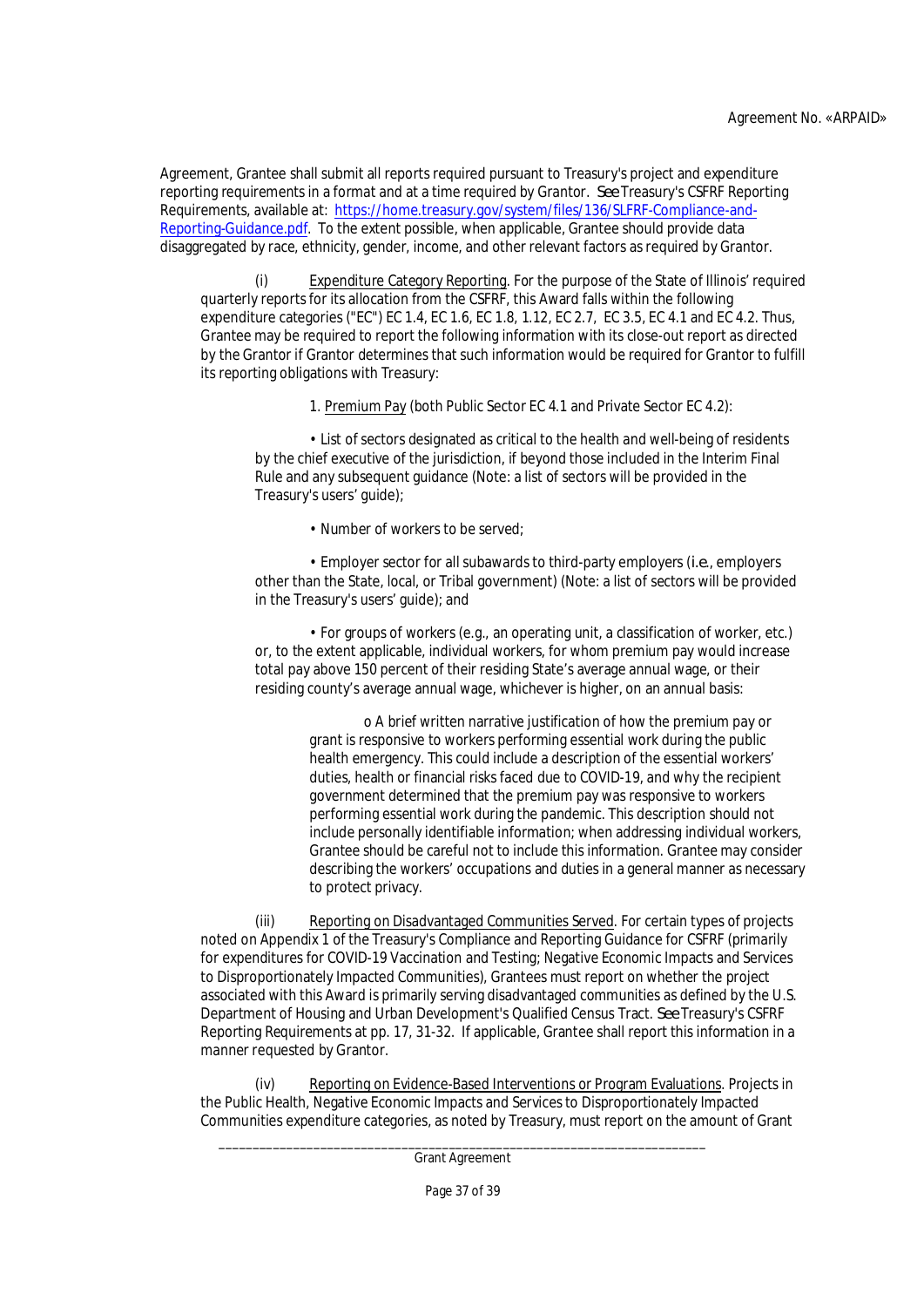Funds that are allocated to evidence-based interventions. *See* Treasury's CSFRF Reporting Requirements at pp. 26, 31-33. Grantee is exempt from reporting on evidence-based interventions if Grantee demonstrates that a program evaluation is being conducted. If Grantee is conducting a program evaluation in lieu of reporting the amount of spending on evidence-based interventions, the completed evaluation will be posted publicly. Grantee must provide Grantor with the following in Grantee's evaluation:

- A description of the evaluation design;
- A list of key research questions being evaluated;
- Whether the study has sufficient statistical power to disaggregate outcomes by demographics; and
- The timeframe for the completion of the evaluation (including a link to completed evaluation if relevant).

If applicable, Grantee shall report this information in a manner requested by Grantor. Grantee also may be selected to participate in a national evaluation, which would study the Grantee's project, as well as similar projects in other jurisdictions that focused on the same set of outcomes. In such cases Grantee may be asked to share information and data that is needed for the national evaluation.

(f) Publications. Any publications produced with Grant Funds from this Award must display the following language: "This project [is being] [was] supported, in whole or in part, by federal award number SLT-3381 awarded to the State of Illinois by the U.S. Department of the Treasury."

(g) Protections for Whistleblowers. In accordance with 41 USC 4712, Grantee may not discharge, demote, or otherwise discriminate against an employee in reprisal for disclosing to any of the list of persons or entities provided below, information that the employee reasonably believes is evidence of gross mismanagement of a federal contract or grant, a gross waste of federal funds, an abuse of authority relating to a federal contract or grant, a substantial and specific danger to public health or safety, or a violation of law, rule, or regulation related to a federal contract (including the competition for or negotiation of a contract) or grant.

The list of persons and entities referenced in the paragraph above includes the following:

- A member of Congress or a representative of a committee of Congress;
- An Inspector General;
- The Government Accountability Office;
- A Treasury employee responsible for contract or grant oversight or management;
- An authorized official of the Department of Justice or other law enforcement agency;
- A court or grand jury; or
- A management official or other employee of Recipient, contractor, or subcontractor who has the responsibility to investigate, discover, or address misconduct.

Grantee shall inform its employees in writing of the rights and remedies provided under this paragraph, in the predominant native language of the workforce.